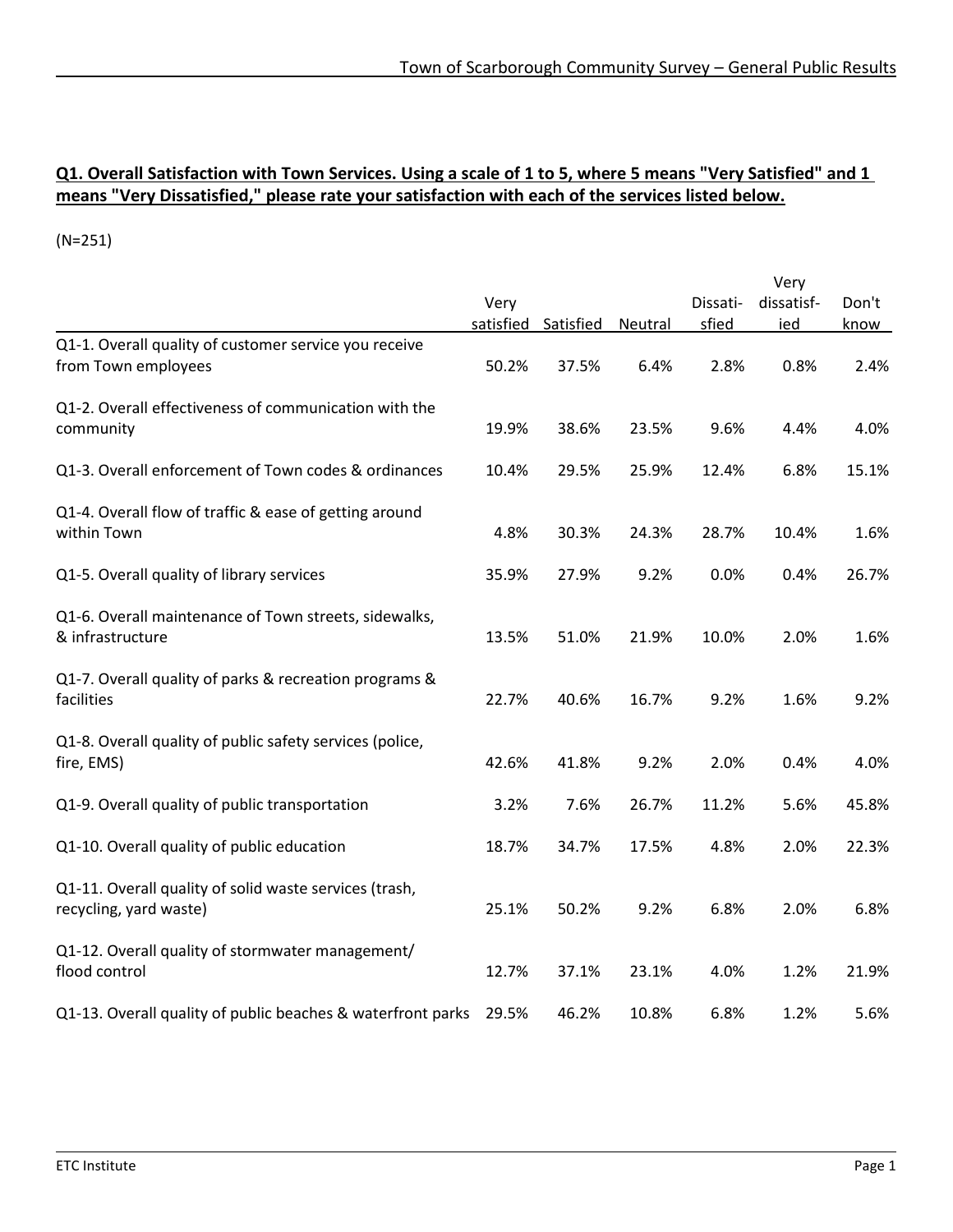## **WITHOUT DON'T KNOW**

#### **Q1. Overall Satisfaction with Town Services. Using a scale of 1 to 5, where 5 means "Very Satisfied" and 1 means "Very Dissatisfied," please rate your satisfaction with each of the services listed below. (without "don't know")**

|                                                                                  |           |           |         |             | Very        |
|----------------------------------------------------------------------------------|-----------|-----------|---------|-------------|-------------|
|                                                                                  | Very      |           |         | Dissatisfi- | dissatisfi- |
|                                                                                  | satisfied | Satisfied | Neutral | ed          | ed          |
| Q1-1. Overall quality of customer service you receive<br>from Town employees     | 51.4%     | 38.4%     | 6.5%    | 2.9%        | 0.8%        |
| Q1-2. Overall effectiveness of communication with the<br>community               | 20.7%     | 40.2%     | 24.5%   | 10.0%       | 4.6%        |
| Q1-3. Overall enforcement of Town codes & ordinances                             | 12.2%     | 34.7%     | 30.5%   | 14.6%       | 8.0%        |
| Q1-4. Overall flow of traffic & ease of getting around<br>within Town            | 4.9%      | 30.8%     | 24.7%   | 29.1%       | 10.5%       |
| Q1-5. Overall quality of library services                                        | 48.9%     | 38.0%     | 12.5%   | 0.0%        | 0.5%        |
| Q1-6. Overall maintenance of Town streets, sidewalks,<br>& infrastructure        | 13.8%     | 51.8%     | 22.3%   | 10.1%       | 2.0%        |
| Q1-7. Overall quality of parks & recreation programs &<br>facilities             | 25.0%     | 44.7%     | 18.4%   | 10.1%       | 1.8%        |
| Q1-8. Overall quality of public safety services (police,<br>fire, EMS)           | 44.4%     | 43.6%     | 9.5%    | 2.1%        | 0.4%        |
| Q1-9. Overall quality of public transportation                                   | 5.9%      | 14.0%     | 49.3%   | 20.6%       | 10.3%       |
| Q1-10. Overall quality of public education                                       | 24.1%     | 44.6%     | 22.6%   | 6.2%        | 2.6%        |
| Q1-11. Overall quality of solid waste services (trash,<br>recycling, yard waste) | 26.9%     | 53.8%     | 9.8%    | 7.3%        | 2.1%        |
| Q1-12. Overall quality of stormwater management/<br>flood control                | 16.3%     | 47.4%     | 29.6%   | 5.1%        | 1.5%        |
| Q1-13. Overall quality of public beaches & waterfront parks                      | 31.2%     | 48.9%     | 11.4%   | 7.2%        | 1.3%        |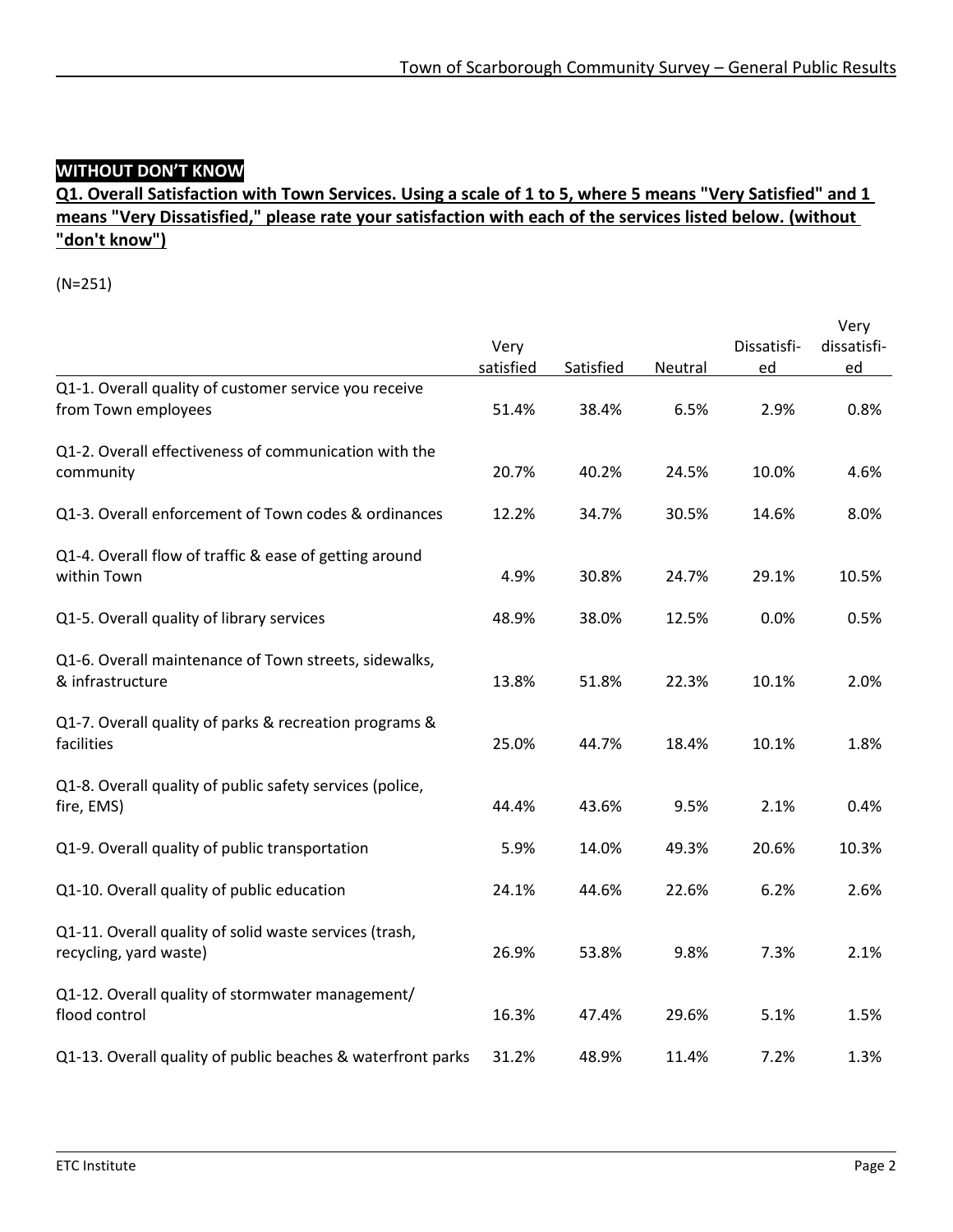### **Q2. Which THREE of the items listed in Question 1 do you think should receive the MOST EMPHASIS from Town leaders over the next TWO years?**

| Q2. Top choice                                                | Number         | Percent |
|---------------------------------------------------------------|----------------|---------|
| Overall quality of customer service you receive from          |                |         |
| Town employees                                                | 4              | 1.6%    |
| Overall effectiveness of communication with the community     | 20             | 8.0%    |
| Overall enforcement of Town codes & ordinances                | 25             | 10.0%   |
| Overall flow of traffic & ease of getting around within Town  | 74             | 29.5 %  |
| Overall quality of library services                           | 5              | 2.0%    |
| Overall maintenance of Town streets, sidewalks, &             |                |         |
| infrastructure                                                | 21             | 8.4%    |
| Overall quality of parks & recreation programs & facilities   | 12             | 4.8%    |
| Overall quality of public safety services (police, fire, EMS) | 15             | 6.0%    |
| Overall quality of public transportation                      | $\overline{7}$ | 2.8%    |
| Overall quality of public education                           | 33             | 13.1%   |
| Overall quality of solid waste services (trash, recycling,    |                |         |
| yard waste)                                                   | 14             | 5.6%    |
| Overall quality of stormwater management/flood control        | 3              | 1.2%    |
| Overall quality of public beaches & waterfront parks          | 11             | 4.4 %   |
| None chosen                                                   | 7              | 2.8%    |
| Total                                                         | 251            | 100.0%  |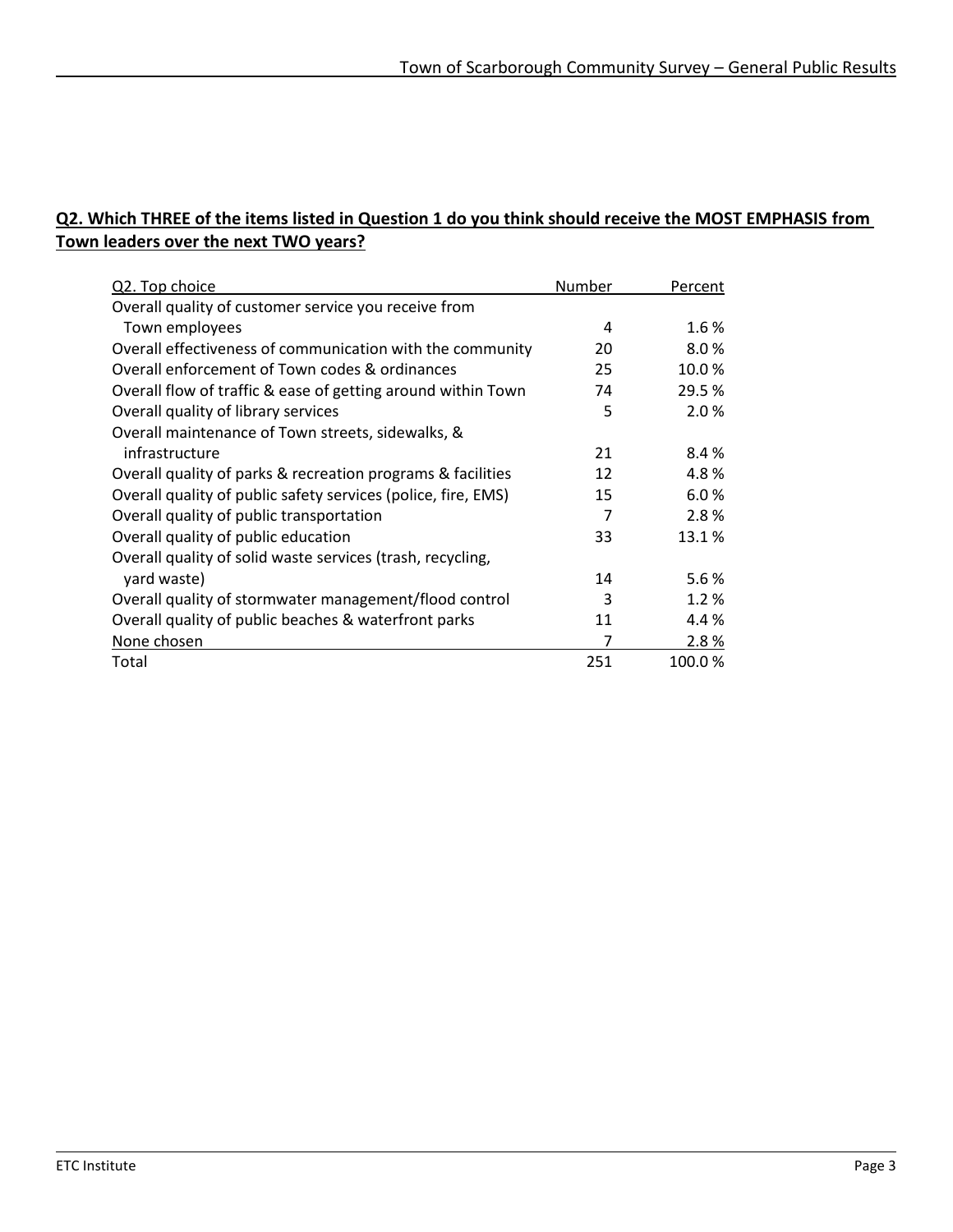#### **Q2. Which THREE of the items listed in Question 1 do you think should receive the MOST EMPHASIS from Town leaders over the next TWO years?**

| Q2. 2nd choice                                                | Number | Percent |
|---------------------------------------------------------------|--------|---------|
| Overall quality of customer service you receive from          |        |         |
| Town employees                                                | 4      | 1.6%    |
| Overall effectiveness of communication with the community     | 28     | 11.2 %  |
| Overall enforcement of Town codes & ordinances                | 23     | 9.2%    |
| Overall flow of traffic & ease of getting around within Town  | 36     | 14.3 %  |
| Overall quality of library services                           | 6      | 2.4 %   |
| Overall maintenance of Town streets, sidewalks, &             |        |         |
| infrastructure                                                | 32     | 12.7%   |
| Overall quality of parks & recreation programs & facilities   | 17     | 6.8%    |
| Overall quality of public safety services (police, fire, EMS) | 13     | 5.2%    |
| Overall quality of public transportation                      | 20     | 8.0%    |
| Overall quality of public education                           | 24     | 9.6%    |
| Overall quality of solid waste services (trash, recycling,    |        |         |
| yard waste)                                                   | 11     | 4.4 %   |
| Overall quality of stormwater management/flood control        | 11     | 4.4 %   |
| Overall quality of public beaches & waterfront parks          | 12     | 4.8%    |
| None chosen                                                   | 14     | 5.6%    |
| Total                                                         | 251    | 100.0%  |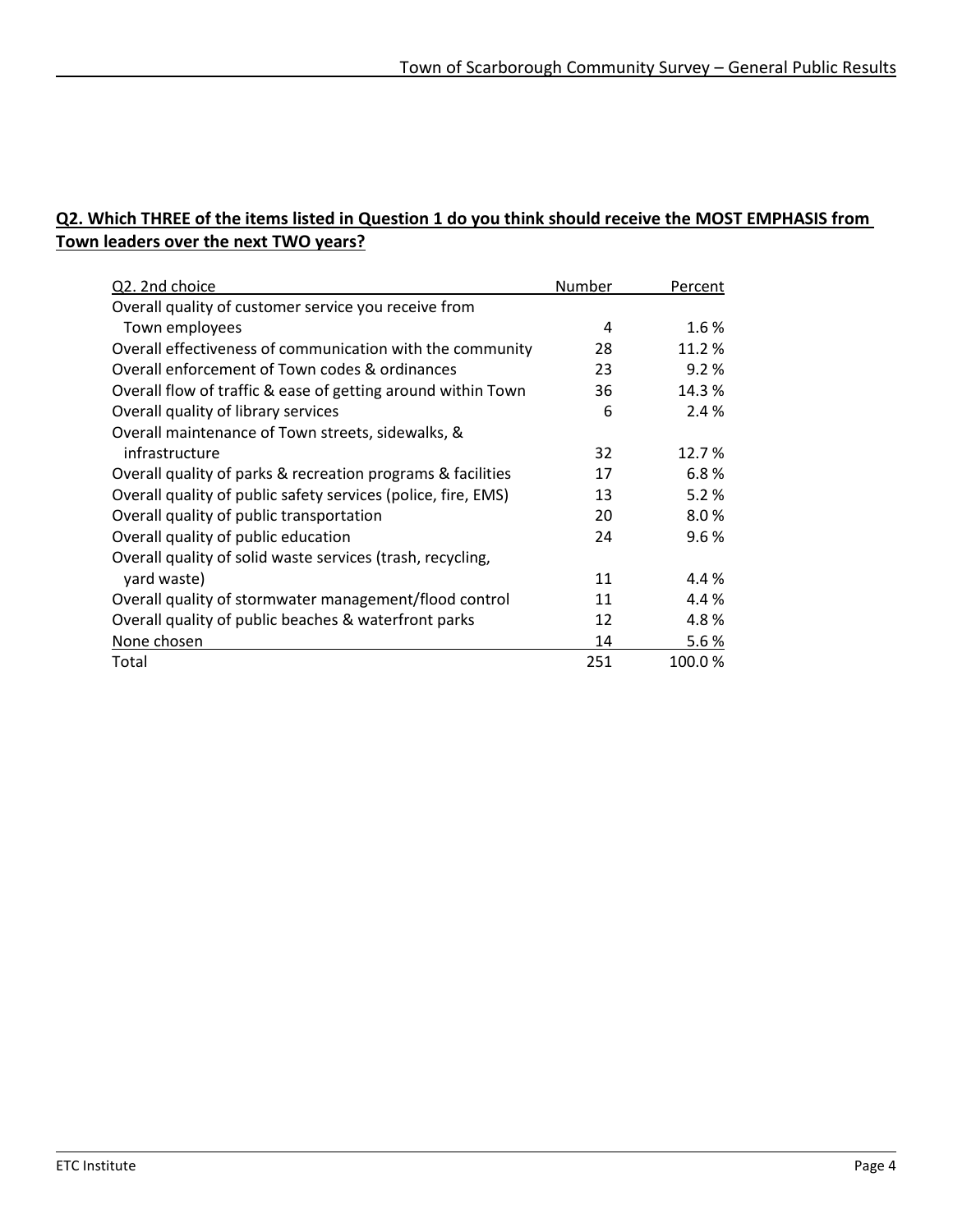#### **Q2. Which THREE of the items listed in Question 1 do you think should receive the MOST EMPHASIS from Town leaders over the next TWO years?**

| Q2. 3rd choice                                                | Number | Percent |
|---------------------------------------------------------------|--------|---------|
| Overall quality of customer service you receive from          |        |         |
| Town employees                                                | 3      | 1.2%    |
| Overall effectiveness of communication with the community     | 23     | 9.2%    |
| Overall enforcement of Town codes & ordinances                | 14     | 5.6%    |
| Overall flow of traffic & ease of getting around within Town  | 34     | 13.5 %  |
| Overall quality of library services                           | 5      | 2.0%    |
| Overall maintenance of Town streets, sidewalks, &             |        |         |
| infrastructure                                                | 33     | 13.1%   |
| Overall quality of parks & recreation programs & facilities   | 15     | 6.0%    |
| Overall quality of public safety services (police, fire, EMS) | 10     | 4.0%    |
| Overall quality of public transportation                      | 15     | 6.0%    |
| Overall quality of public education                           | 25     | 10.0%   |
| Overall quality of solid waste services (trash, recycling,    |        |         |
| yard waste)                                                   | 9      | 3.6%    |
| Overall quality of stormwater management/flood control        | 11     | 4.4 %   |
| Overall quality of public beaches & waterfront parks          | 27     | 10.8%   |
| None chosen                                                   | 27     | 10.8%   |
| Total                                                         | 251    | 100.0%  |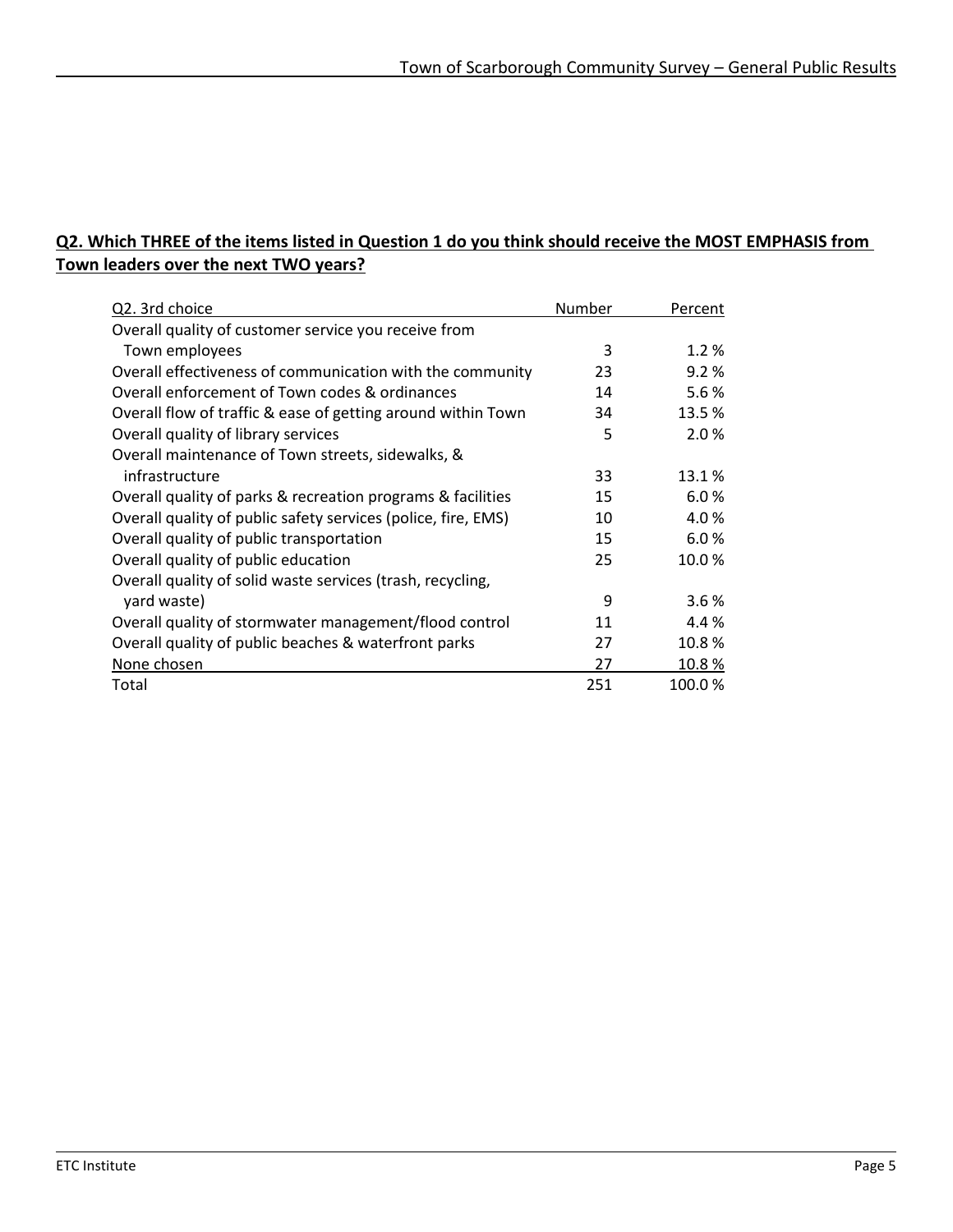### **SUM OF TOP 3 CHOICES**

#### **Q2. Which THREE of the items listed in Question 1 do you think should receive the MOST EMPHASIS from Town leaders over the next TWO years? (top 3)**

| Q2. Sum of 3 Choices                                          | Number | Percent |
|---------------------------------------------------------------|--------|---------|
| Overall quality of customer service you receive from          |        |         |
| Town employees                                                | 11     | 4.4 %   |
| Overall effectiveness of communication with the community     | 71     | 28.3%   |
| Overall enforcement of Town codes & ordinances                | 62     | 24.7%   |
| Overall flow of traffic & ease of getting around within Town  | 144    | 57.4 %  |
| Overall quality of library services                           | 16     | 6.4%    |
| Overall maintenance of Town streets, sidewalks, &             |        |         |
| infrastructure                                                | 86     | 34.3%   |
| Overall quality of parks & recreation programs & facilities   | 44     | 17.5 %  |
| Overall quality of public safety services (police, fire, EMS) | 38     | 15.1%   |
| Overall quality of public transportation                      | 42     | 16.7%   |
| Overall quality of public education                           | 82     | 32.7%   |
| Overall quality of solid waste services (trash, recycling,    |        |         |
| yard waste)                                                   | 34     | 13.5%   |
| Overall quality of stormwater management/flood control        | 25     | 10.0%   |
| Overall quality of public beaches & waterfront parks          | 50     | 19.9%   |
| None chosen                                                   | 7      | 2.8%    |
| Total                                                         | 712    |         |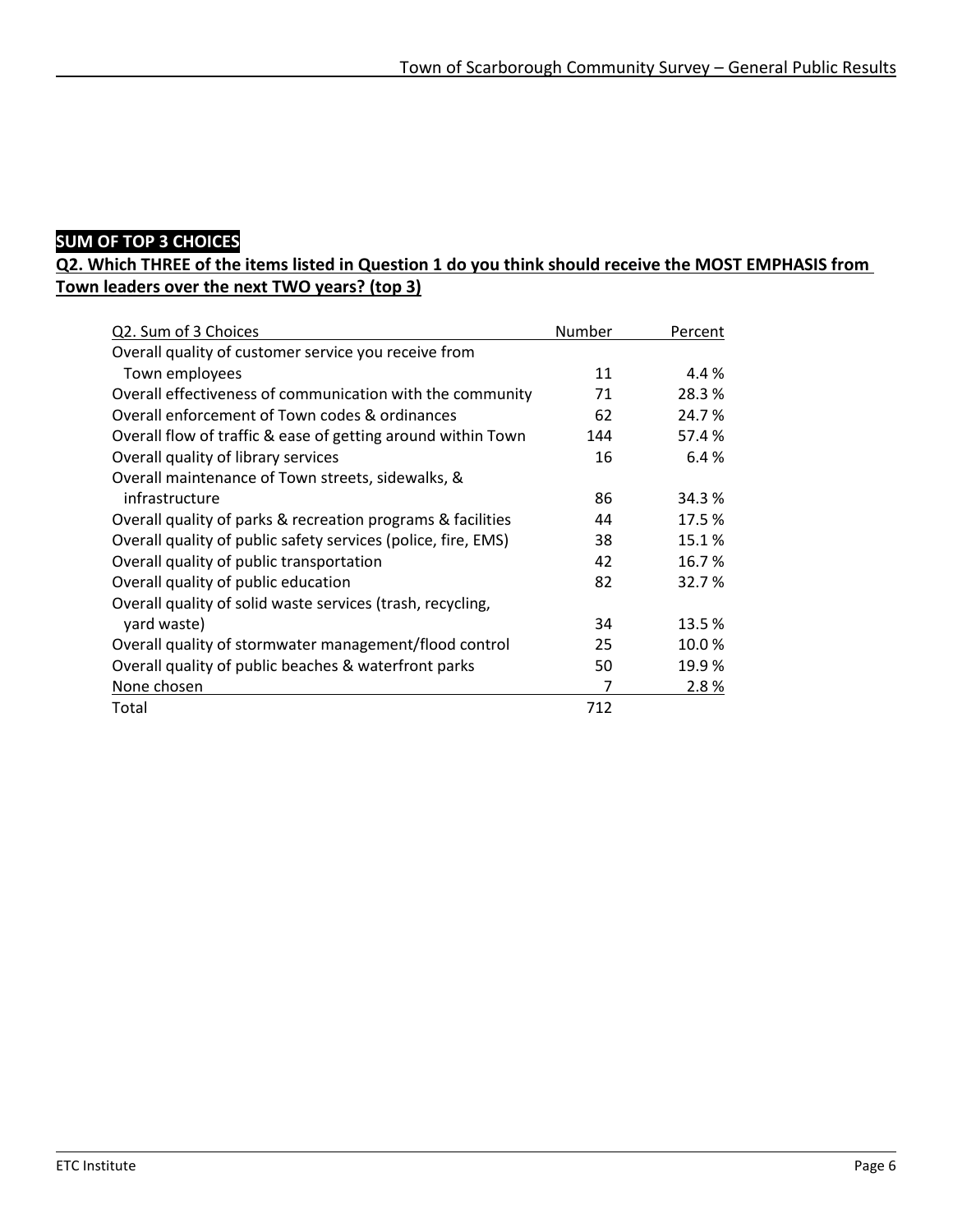#### **Q3. Perception of the Community. Several items that may influence your perception of the Town of Scarborough as a community are listed below. Please rate your satisfaction with each item on a scale of 1 to 5, where 5 means "Very Satisfied" and 1 means "Very Dissatisfied."**

|                                                        |           |           |         |          | Very       |       |
|--------------------------------------------------------|-----------|-----------|---------|----------|------------|-------|
|                                                        | Very      |           |         | Dissati- | dissatisf- | Don't |
|                                                        | satisfied | Satisfied | Neutral | sfied    | ied        | know  |
| Q3-1. Overall appearance of Town                       | 15.5%     | 51.8%     | 17.5%   | 11.2%    | 1.6%       | 2.4%  |
| Q3-2. How well Town is managing residential growth     | 4.4%      | 14.7%     | 21.5%   | 27.1%    | 29.1%      | 3.2%  |
| Q3-3. Overall image of Scarborough                     | 10.4%     | 45.4%     | 23.1%   | 14.3%    | 3.2%       | 3.6%  |
| Q3-4. Overall quality of leadership provided by Town's |           |           |         |          |            |       |
| elected officials                                      | 8.4%      | 29.9%     | 32.7%   | 11.6%    | 9.6%       | 8.0%  |
| Q3-5. Overall quality of services provided by Town     | 13.9%     | 50.6%     | 24.3%   | 5.2%     | 0.8%       | 5.2%  |
| Q3-6. Overall value received for Town of Scarborough   |           |           |         |          |            |       |
| tax dollars & fees                                     | 7.2%      | 31.9%     | 23.5%   | 21.9%    | 10.4%      | 5.2%  |
| Q3-7. Overall quality of life in Scarborough           | 20.7%     | 58.2%     | 12.7%   | 6.0%     | 0.8%       | 1.6%  |
| Q3-8. Overall efforts to promote diversity &           |           |           |         |          |            |       |
| inclusiveness in the community                         | 9.6%      | 20.7%     | 30.3%   | 11.2%    | 4.8%       | 23.5% |
| Q3-9. Availability of affordable housing               | 5.6%      | 11.2%     | 21.9%   | 27.5%    | 14.3%      | 19.5% |
| Q3-10. Variety of housing options                      | 7.2%      | 21.5%     | 30.7%   | 21.1%    | 6.8%       | 12.7% |
| Q3-11. Overall feeling of safety in Scarborough        | 33.9%     | 54.6%     | 8.4%    | 1.2%     | 0.8%       | 1.2%  |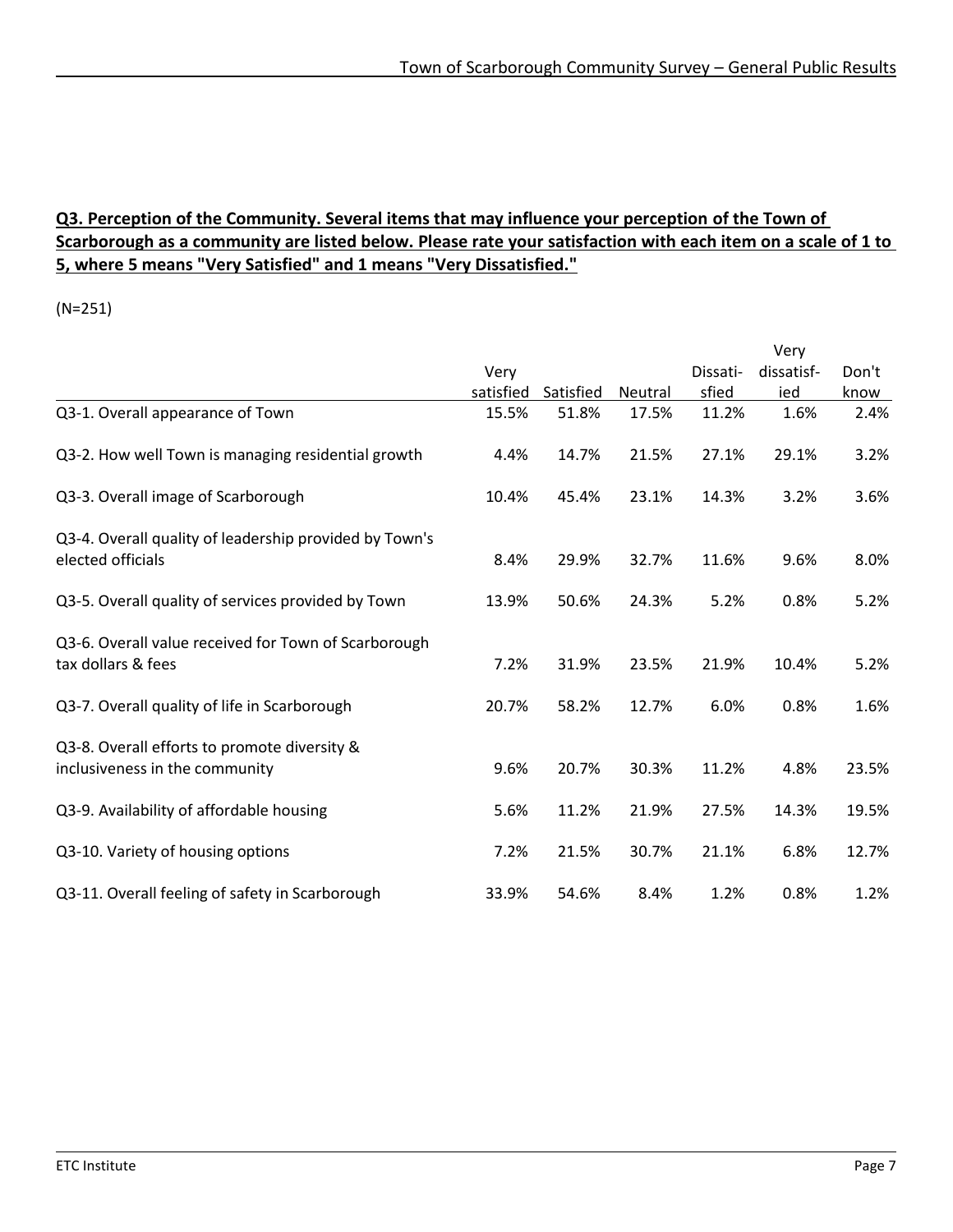#### **WITHOUT DON'T KNOW**

#### **Q3. Perception of the Community. Several items that may influence your perception of the Town of Scarborough as a community are listed below. Please rate your satisfaction with each item on a scale of 1 to 5, where 5 means "Very Satisfied" and 1 means "Very Dissatisfied." (without "don't know")**

|                                                        |           |           |                |             | Very        |
|--------------------------------------------------------|-----------|-----------|----------------|-------------|-------------|
|                                                        | Very      |           |                | Dissatisfi- | dissatisfi- |
|                                                        | satisfied | Satisfied | <b>Neutral</b> | ed          | <u>ed</u>   |
| Q3-1. Overall appearance of Town                       | 15.9%     | 53.1%     | 18.0%          | 11.4%       | 1.6%        |
| Q3-2. How well Town is managing residential growth     | 4.5%      | 15.2%     | 22.2%          | 28.0%       | 30.0%       |
| Q3-3. Overall image of Scarborough                     | 10.7%     | 47.1%     | 24.0%          | 14.9%       | 3.3%        |
| Q3-4. Overall quality of leadership provided by Town's |           |           |                |             |             |
| elected officials                                      | 9.1%      | 32.5%     | 35.5%          | 12.6%       | 10.4%       |
| Q3-5. Overall quality of services provided by Town     | 14.7%     | 53.4%     | 25.6%          | 5.5%        | 0.8%        |
| Q3-6. Overall value received for Town of Scarborough   |           |           |                |             |             |
| tax dollars & fees                                     | 7.6%      | 33.6%     | 24.8%          | 23.1%       | 10.9%       |
| Q3-7. Overall quality of life in Scarborough           | 21.1%     | 59.1%     | 13.0%          | 6.1%        | 0.8%        |
| Q3-8. Overall efforts to promote diversity &           |           |           |                |             |             |
| inclusiveness in the community                         | 12.5%     | 27.1%     | 39.6%          | 14.6%       | 6.3%        |
| Q3-9. Availability of affordable housing               | 6.9%      | 13.9%     | 27.2%          | 34.2%       | 17.8%       |
| Q3-10. Variety of housing options                      | 8.2%      | 24.7%     | 35.2%          | 24.2%       | 7.8%        |
| Q3-11. Overall feeling of safety in Scarborough        | 34.3%     | 55.2%     | 8.5%           | 1.2%        | 0.8%        |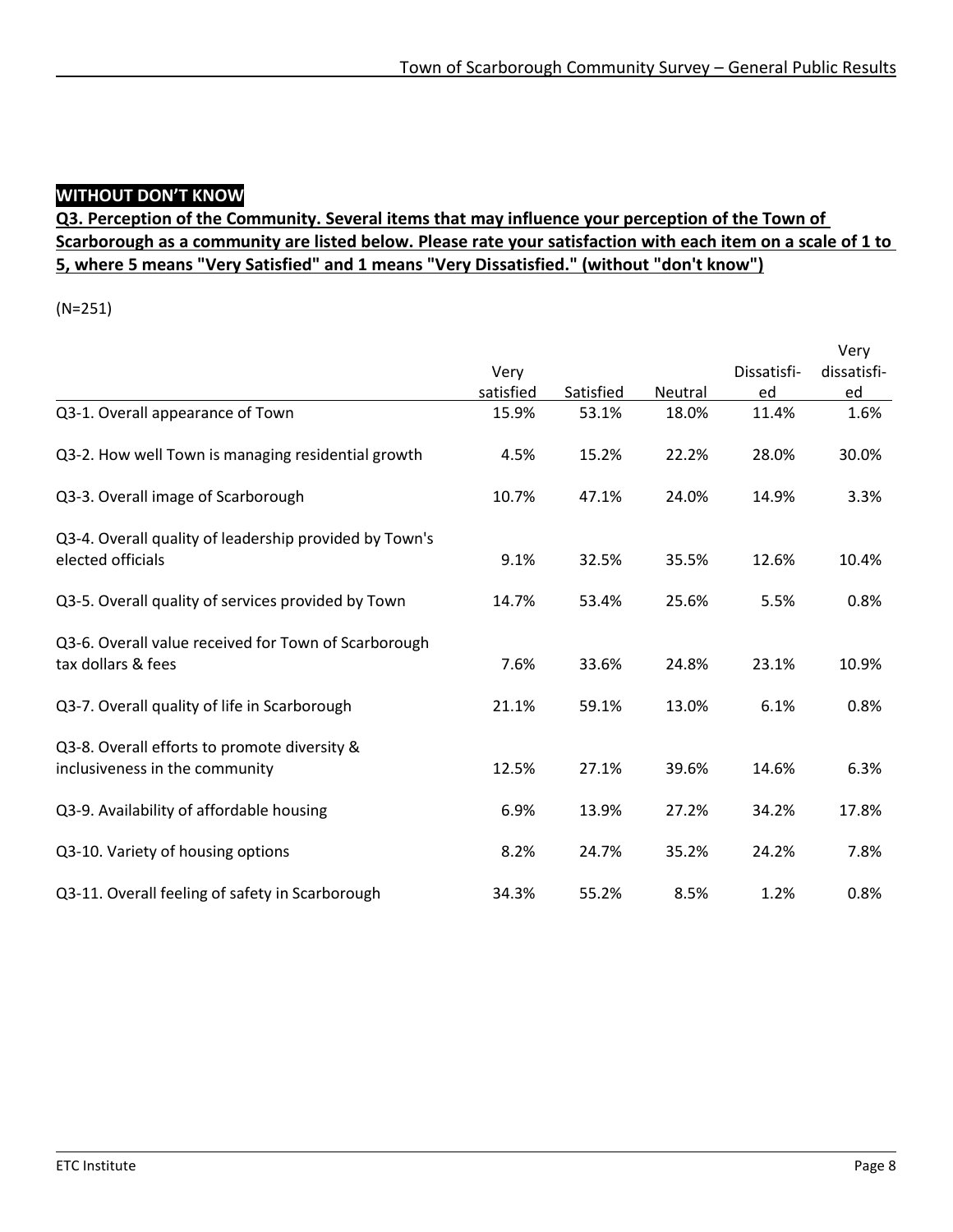#### **Q4. Public Safety. Using a scale of 1 to 5, where 5 means "Very Satisfied" and 1 means "Very Dissatisfied," please rate your satisfaction with each of the services listed below.**

|                                                                                 |           |           |         |          | Very       |       |
|---------------------------------------------------------------------------------|-----------|-----------|---------|----------|------------|-------|
|                                                                                 | Very      |           |         | Dissati- | dissatisf- | Don't |
|                                                                                 | satisfied | Satisfied | Neutral | sfied    | ied        | know  |
| Q4-1. Overall quality of local police protection                                | 34.3%     | 49.8%     | 8.0%    | 2.8%     | 0.8%       | 4.4%  |
| Q4-2. Town's efforts to prevent crime                                           | 22.7%     | 49.4%     | 12.7%   | 0.8%     | 0.4%       | 13.9% |
| Q4-3. Enforcement of local traffic laws                                         | 20.3%     | 42.2%     | 13.9%   | 12.0%    | 3.2%       | 8.4%  |
| Q4-4. How quickly police respond to emergencies                                 | 28.7%     | 35.5%     | 8.4%    | 1.2%     | 0.0%       | 26.3% |
| Q4-5. Public safety educational outreach                                        | 15.5%     | 32.7%     | 21.5%   | 2.8%     | 0.4%       | 27.1% |
| Q4-6. Visibility of police in neighborhoods                                     | 13.9%     | 41.4%     | 25.5%   | 8.0%     | 1.6%       | 9.6%  |
| Q4-7. Visibility of police in retail areas                                      | 11.6%     | 35.1%     | 25.9%   | 7.2%     | 0.8%       | 19.5% |
| Q4-8. Overall quality of fire protection                                        | 32.3%     | 47.0%     | 7.6%    | 0.8%     | 0.4%       | 12.0% |
| Q4-9. How quickly fire services responds to<br>emergencies                      | 35.1%     | 33.5%     | 6.0%    | 0.4%     | 0.0%       | 25.1% |
| Q4-10. Overall quality of emergency medical/<br>ambulance services              | 33.9%     | 36.3%     | 8.4%    | 0.4%     | 0.0%       | 21.1% |
| Q4-11. Overall quality of dispatch services                                     | 27.1%     | 38.2%     | 5.6%    | 0.8%     | 0.0%       | 28.3% |
| Q4-12. How quickly emergency medical services<br>responds to emergencies        | 33.1%     | 30.7%     | 6.0%    | 0.8%     | 0.0%       | 29.5% |
| Q4-13. Professionalism of police officers                                       | 37.1%     | 42.6%     | 8.0%    | 1.2%     | 1.6%       | 9.6%  |
| Q4-14. Attitude & behavior of officers towards citizens<br>in your neighborhood | 35.5%     | 34.7%     | 10.0%   | 1.2%     | 2.0%       | 16.7% |
| Q4-15. Efforts to cooperate with the public to address<br>their concerns        | 23.5%     | 33.9%     | 15.9%   | 2.8%     | 2.0%       | 21.9% |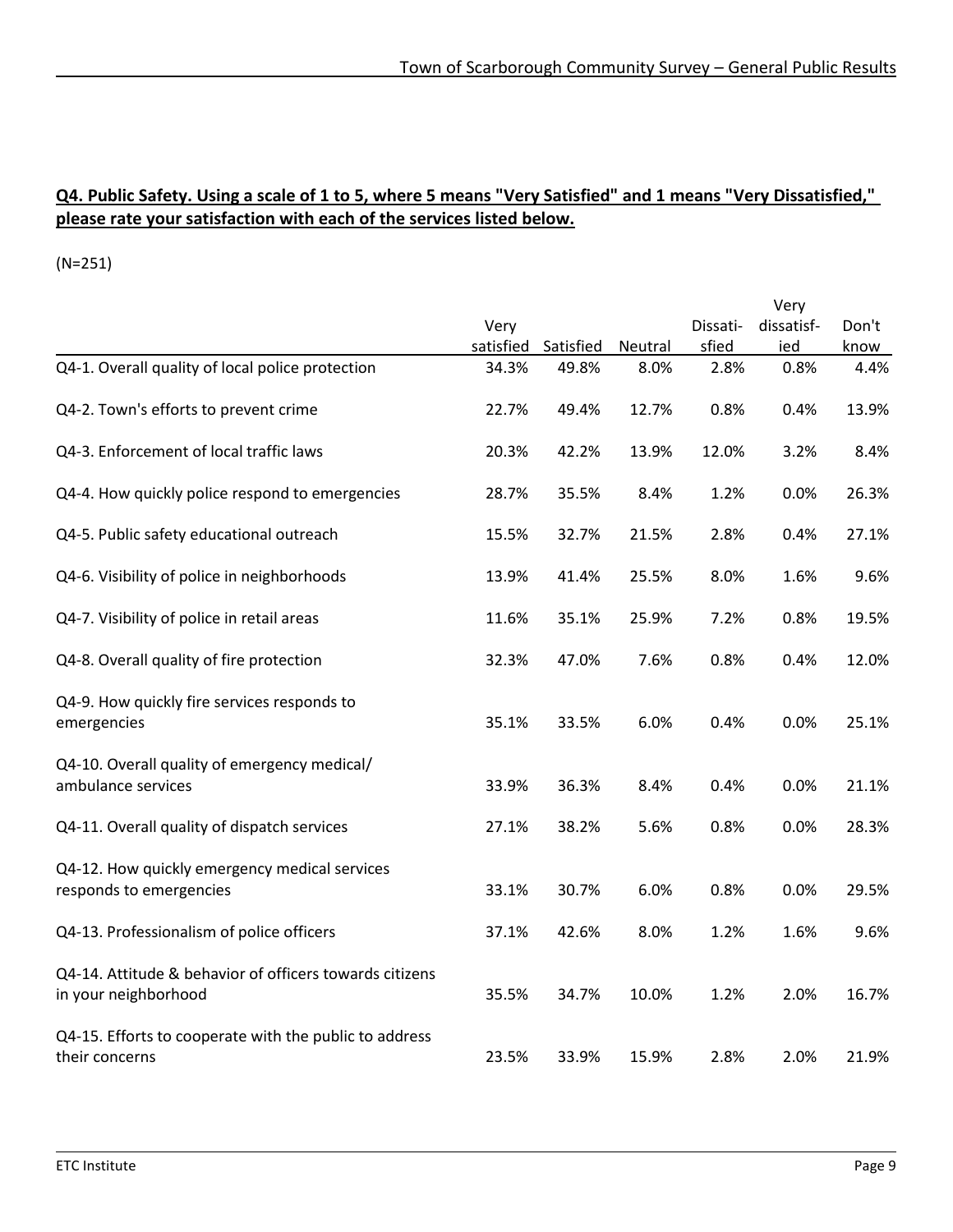### **WITHOUT DON'T KNOW**

#### **Q4. Public Safety. Using a scale of 1 to 5, where 5 means "Very Satisfied" and 1 means "Very Dissatisfied," please rate your satisfaction with each of the services listed below. (without "don't know")**

|                                                                                 | Very      |           |         | Dissatisfi- | Very<br>dissatisfi- |
|---------------------------------------------------------------------------------|-----------|-----------|---------|-------------|---------------------|
|                                                                                 | satisfied | Satisfied | Neutral | ed          | ed                  |
| Q4-1. Overall quality of local police protection                                | 35.8%     | 52.1%     | 8.3%    | 2.9%        | 0.8%                |
| Q4-2. Town's efforts to prevent crime                                           | 26.4%     | 57.4%     | 14.8%   | 0.9%        | 0.5%                |
| Q4-3. Enforcement of local traffic laws                                         | 22.2%     | 46.1%     | 15.2%   | 13.0%       | 3.5%                |
| Q4-4. How quickly police respond to emergencies                                 | 38.9%     | 48.1%     | 11.4%   | 1.6%        | 0.0%                |
| Q4-5. Public safety educational outreach                                        | 21.3%     | 44.8%     | 29.5%   | 3.8%        | 0.5%                |
| Q4-6. Visibility of police in neighborhoods                                     | 15.4%     | 45.8%     | 28.2%   | 8.8%        | 1.8%                |
| Q4-7. Visibility of police in retail areas                                      | 14.4%     | 43.6%     | 32.2%   | 8.9%        | 1.0%                |
| Q4-8. Overall quality of fire protection                                        | 36.7%     | 53.4%     | 8.6%    | 0.9%        | 0.5%                |
| Q4-9. How quickly fire services responds to<br>emergencies                      | 46.8%     | 44.7%     | 8.0%    | 0.5%        | 0.0%                |
| Q4-10. Overall quality of emergency medical/<br>ambulance services              | 42.9%     | 46.0%     | 10.6%   | 0.5%        | 0.0%                |
| Q4-11. Overall quality of dispatch services                                     | 37.8%     | 53.3%     | 7.8%    | 1.1%        | 0.0%                |
| Q4-12. How quickly emergency medical services<br>responds to emergencies        | 46.9%     | 43.5%     | 8.5%    | 1.1%        | 0.0%                |
| Q4-13. Professionalism of police officers                                       | 41.0%     | 47.1%     | 8.8%    | 1.3%        | 1.8%                |
| Q4-14. Attitude & behavior of officers towards citizens<br>in your neighborhood | 42.6%     | 41.6%     | 12.0%   | 1.4%        | 2.4%                |
| Q4-15. Efforts to cooperate with the public to address<br>their concerns        | 30.1%     | 43.4%     | 20.4%   | 3.6%        | 2.6%                |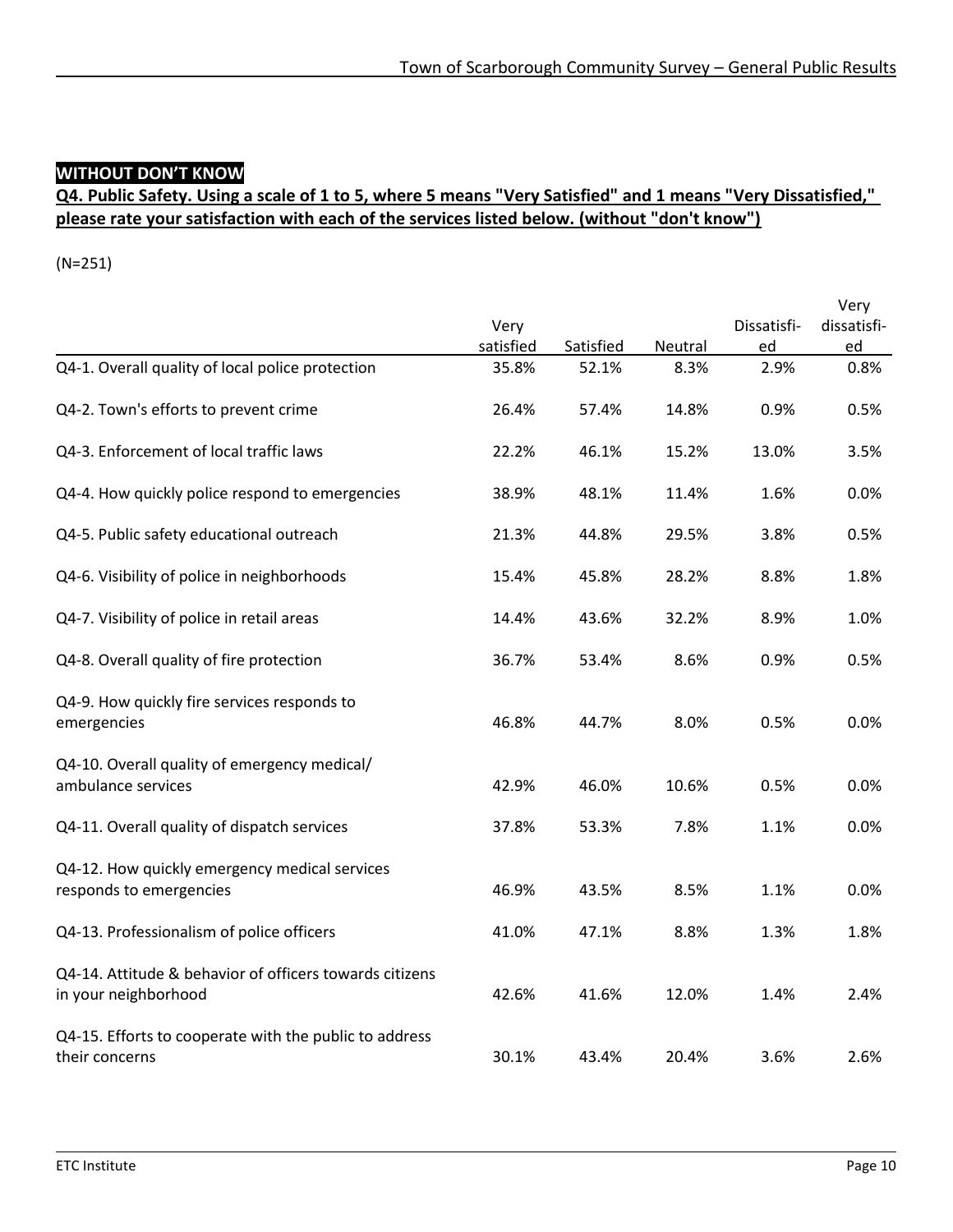#### **Q5. Which THREE of the public safety items listed in Question 4 do you think should receive the MOST EMPHASIS from Town leaders over the next TWO years?**

| Q5. Top choice                                                 | Number       | Percent |
|----------------------------------------------------------------|--------------|---------|
| Overall quality of local police protection                     | 23           | 9.2%    |
| Town's efforts to prevent crime                                | 24           | 9.6%    |
| Enforcement of local traffic laws                              | 34           | 13.5%   |
| How quickly police respond to emergencies                      | 6            | 2.4 %   |
| Public safety educational outreach                             | 29           | 11.6%   |
| Visibility of police in neighborhoods                          | 30           | 12.0%   |
| Visibility of police in retail areas                           | 10           | 4.0%    |
| Overall quality of fire protection                             | 3            | 1.2%    |
| How quickly fire services responds to emergencies              | 4            | 1.6%    |
| Overall quality of emergency medical/ambulance services        | 9            | 3.6%    |
| Overall quality of dispatch services                           | 1            | 0.4%    |
| How quickly emergency medical services responds to             |              |         |
| emergencies                                                    | 8            | 3.2%    |
| Professionalism of police officers                             | $\mathbf{1}$ | 0.4%    |
| Attitude & behavior of officers towards citizens in your       |              |         |
| neighborhood                                                   | 7            | 2.8%    |
| Efforts to cooperate with the public to address their concerns | 18           | 7.2 %   |
| None chosen                                                    | 44           | 17.5 %  |
| Total                                                          | 251          | 100.0%  |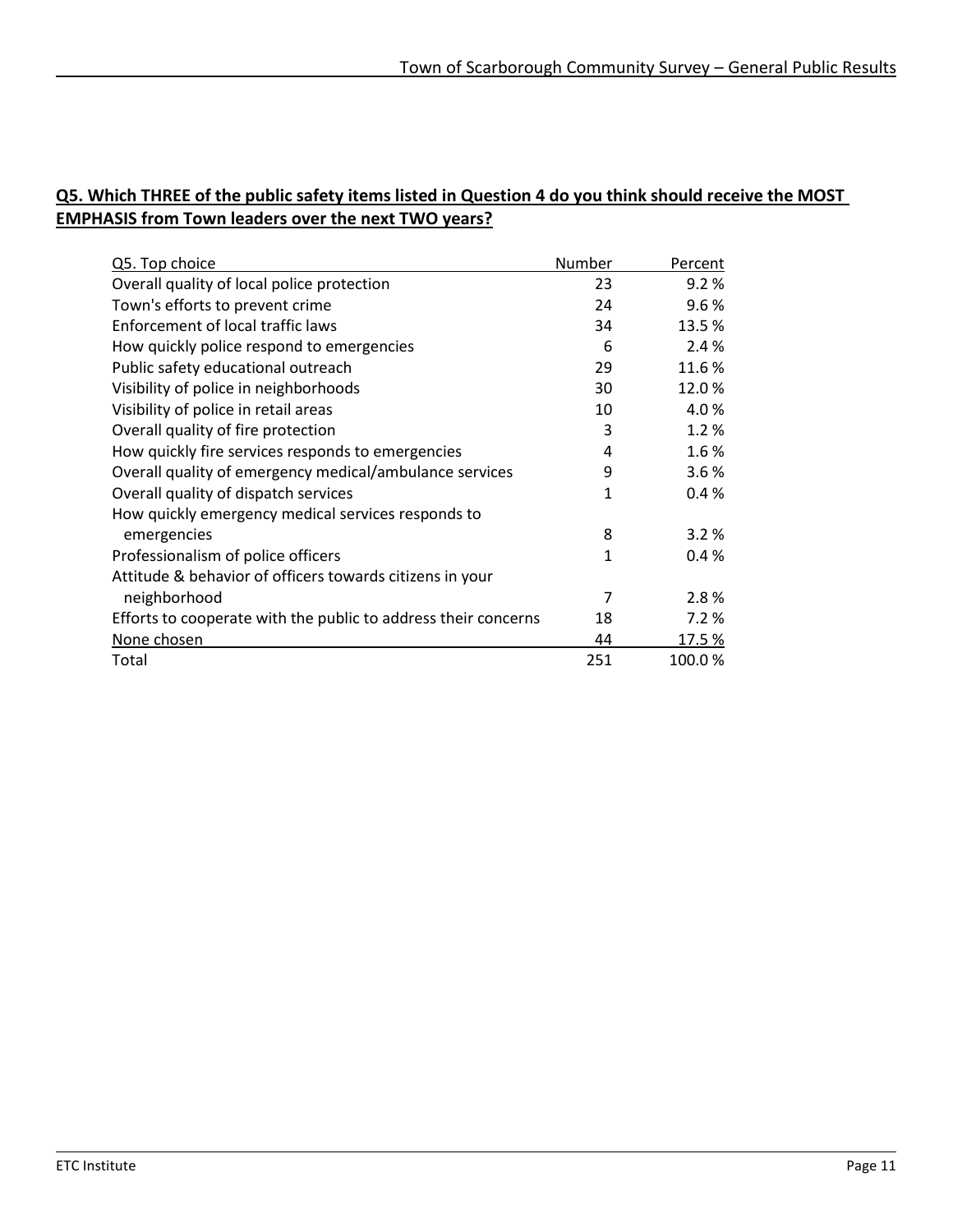#### **Q5. Which THREE of the public safety items listed in Question 4 do you think should receive the MOST EMPHASIS from Town leaders over the next TWO years?**

| Q5. 2nd choice                                                 | Number | Percent |
|----------------------------------------------------------------|--------|---------|
| Overall quality of local police protection                     | 12     | 4.8%    |
| Town's efforts to prevent crime                                | 32     | 12.7%   |
| Enforcement of local traffic laws                              | 12     | 4.8%    |
| How quickly police respond to emergencies                      | 4      | 1.6%    |
| Public safety educational outreach                             | 19     | 7.6%    |
| Visibility of police in neighborhoods                          | 31     | 12.4%   |
| Visibility of police in retail areas                           | 11     | 4.4%    |
| Overall quality of fire protection                             | 11     | 4.4%    |
| How quickly fire services responds to emergencies              | 7      | 2.8%    |
| Overall quality of emergency medical/ambulance services        | 8      | 3.2%    |
| Overall quality of dispatch services                           | 1      | 0.4%    |
| How quickly emergency medical services responds to             |        |         |
| emergencies                                                    | 9      | 3.6%    |
| Professionalism of police officers                             | 13     | 5.2%    |
| Attitude & behavior of officers towards citizens in your       |        |         |
| neighborhood                                                   | 9      | 3.6%    |
| Efforts to cooperate with the public to address their concerns | 16     | 6.4%    |
| None chosen                                                    | 56     | 22.3%   |
| Total                                                          | 251    | 100.0%  |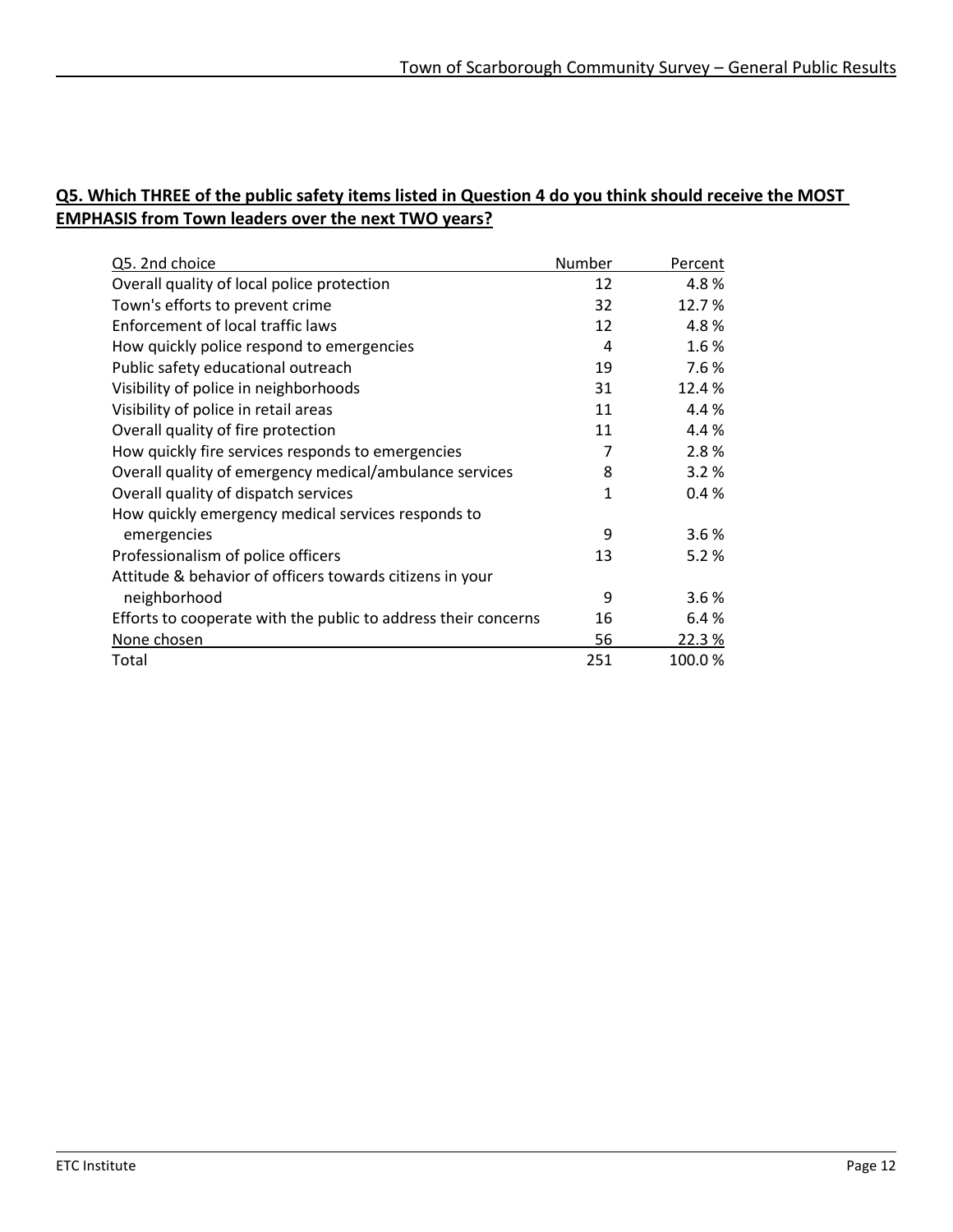#### **Q5. Which THREE of the public safety items listed in Question 4 do you think should receive the MOST EMPHASIS from Town leaders over the next TWO years?**

| Q5. 3rd choice                                                 | Number | Percent |
|----------------------------------------------------------------|--------|---------|
| Overall quality of local police protection                     | 13     | 5.2%    |
| Town's efforts to prevent crime                                | 13     | 5.2%    |
| Enforcement of local traffic laws                              | 14     | 5.6%    |
| How quickly police respond to emergencies                      | 10     | 4.0%    |
| Public safety educational outreach                             | 20     | 8.0%    |
| Visibility of police in neighborhoods                          | 9      | 3.6%    |
| Visibility of police in retail areas                           | 14     | 5.6%    |
| Overall quality of fire protection                             | 5      | 2.0%    |
| How quickly fire services responds to emergencies              | 7      | 2.8%    |
| Overall quality of emergency medical/ambulance services        | 15     | 6.0%    |
| Overall quality of dispatch services                           | 3      | 1.2%    |
| How quickly emergency medical services responds to             |        |         |
| emergencies                                                    | 8      | 3.2%    |
| Professionalism of police officers                             | 7      | 2.8%    |
| Attitude & behavior of officers towards citizens in your       |        |         |
| neighborhood                                                   | 8      | 3.2%    |
| Efforts to cooperate with the public to address their concerns | 29     | 11.6%   |
| None chosen                                                    | 76     | 30.3%   |
| Total                                                          | 251    | 100.0%  |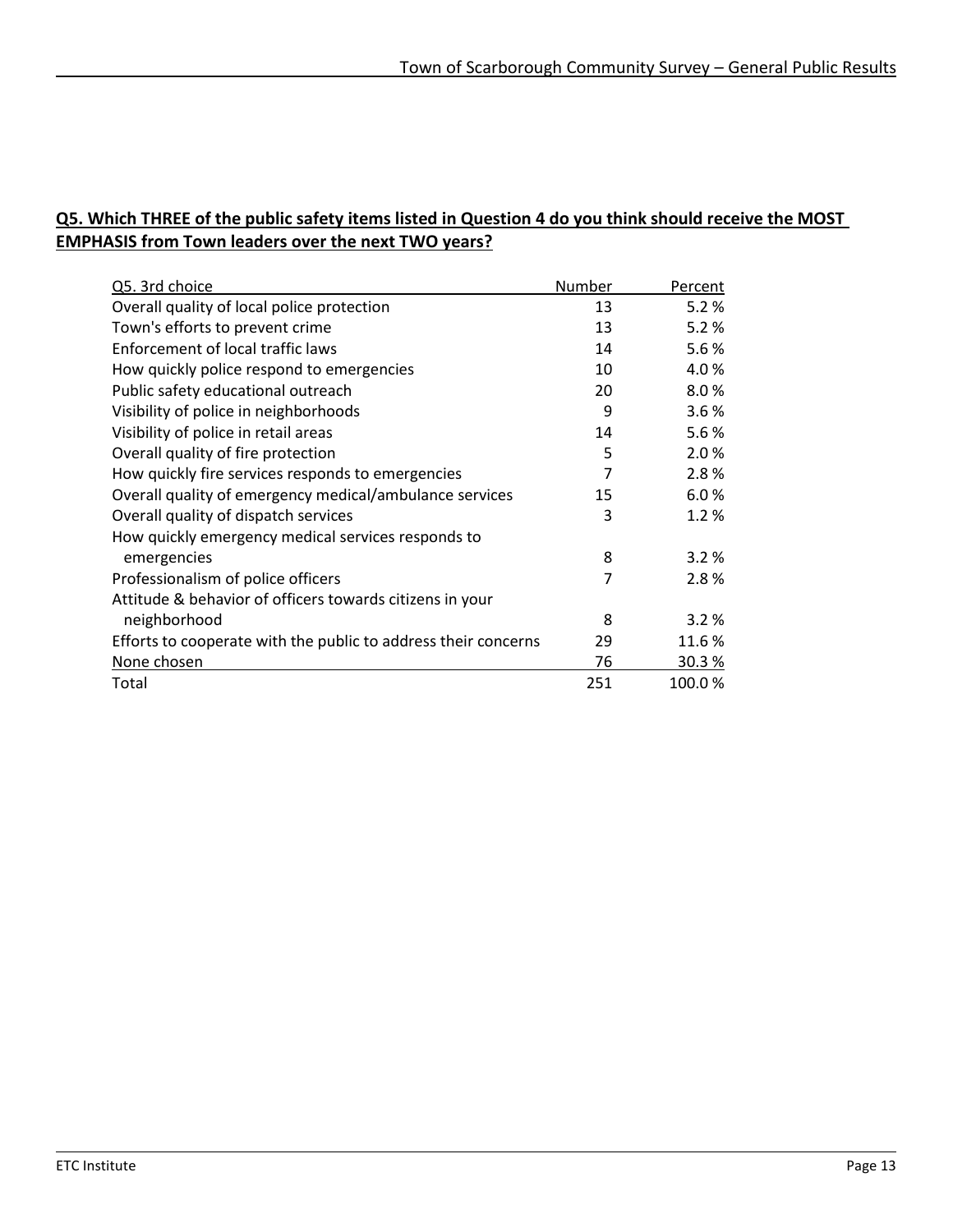### **SUM OF TOP 3 CHOICES**

#### **Q5. Which THREE of the public safety items listed in Question 4 do you think should receive the MOST EMPHASIS from Town leaders over the next TWO years? (top 3)**

| Q5. Sum of Top 3 Choices                                       | Number | Percent |
|----------------------------------------------------------------|--------|---------|
| Overall quality of local police protection                     | 48     | 19.1 %  |
| Town's efforts to prevent crime                                | 69     | 27.5 %  |
| Enforcement of local traffic laws                              | 60     | 23.9%   |
| How quickly police respond to emergencies                      | 20     | 8.0%    |
| Public safety educational outreach                             | 68     | 27.1%   |
| Visibility of police in neighborhoods                          | 70     | 27.9%   |
| Visibility of police in retail areas                           | 35     | 13.9%   |
| Overall quality of fire protection                             | 19     | 7.6%    |
| How quickly fire services responds to emergencies              | 18     | 7.2%    |
| Overall quality of emergency medical/ambulance services        | 32     | 12.7%   |
| Overall quality of dispatch services                           | 5      | 2.0%    |
| How quickly emergency medical services responds to             |        |         |
| emergencies                                                    | 25     | 10.0%   |
| Professionalism of police officers                             | 21     | 8.4 %   |
| Attitude & behavior of officers towards citizens in your       |        |         |
| neighborhood                                                   | 24     | 9.6%    |
| Efforts to cooperate with the public to address their concerns | 63     | 25.1%   |
| None chosen                                                    | 44     | 17.5%   |
| Total                                                          | 621    |         |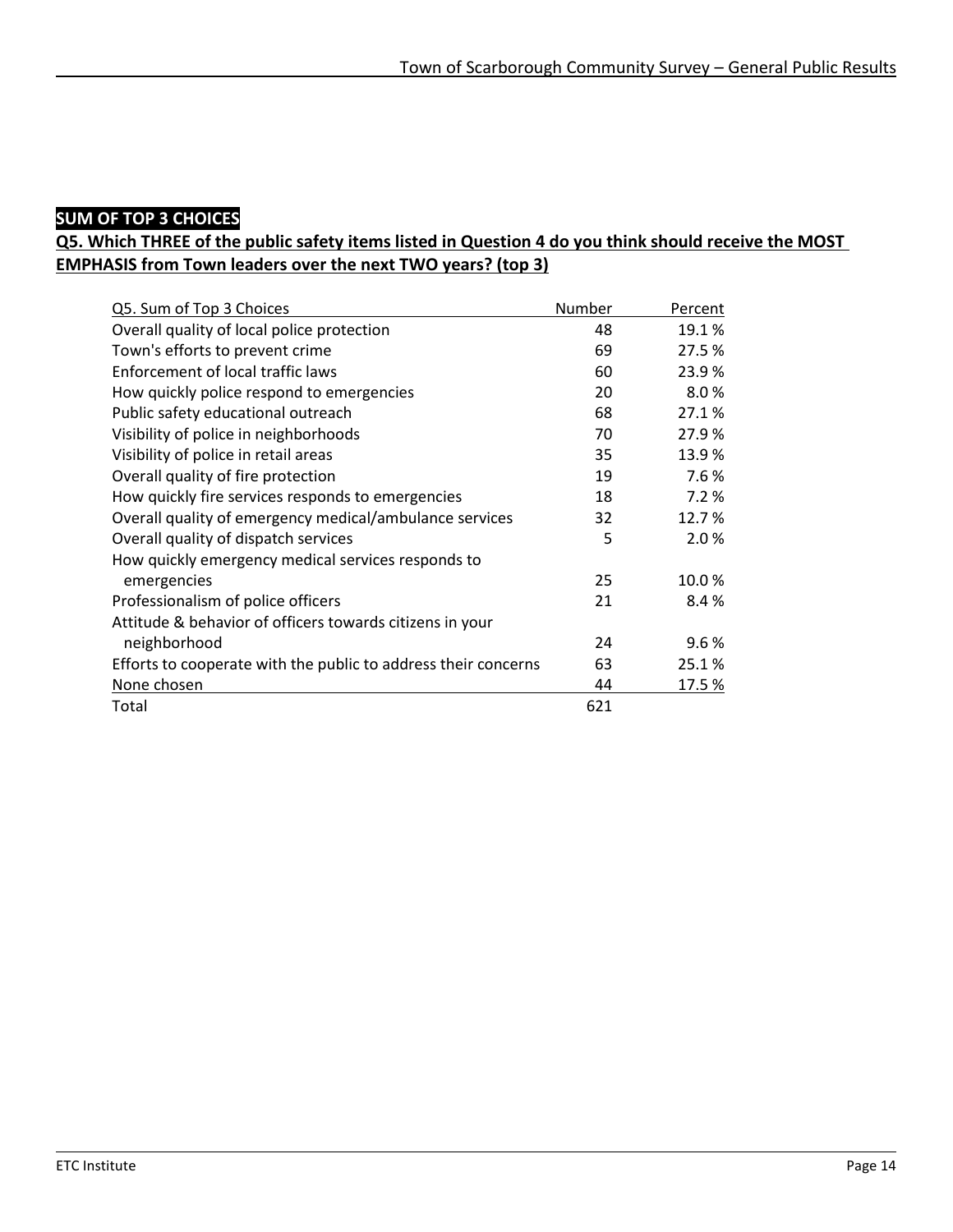#### **Q6. In the past 12 months, have you or any member of your household called 911 to request police, fire, or emergency medical/ambulance services?**

Q6. Have you called 911 to request police, fire, or emergency medical/ambulance services in past 12

| months       | Number | Percent |
|--------------|--------|---------|
| Yes          | 45     | 17.9%   |
| No           | 197    | 78.5 %  |
| Not provided | a      | 3.6%    |
| Total        | 251    | 100.0%  |

#### **WITHOUT NOT PROVIDED**

#### **Q6. In the past 12 months, have you or any member of your household called 911 to request police, fire, or emergency medical/ambulance services? (without "not provided")**

Q6. Have you called 911 to request police, fire, or

emergency medical/ambulance services in past 12

| <u>months</u> | Number | Percent |
|---------------|--------|---------|
| Yes           | 45     | 18.6%   |
| No            | 197    | 81.4%   |
| Total         | 242    | 100.0%  |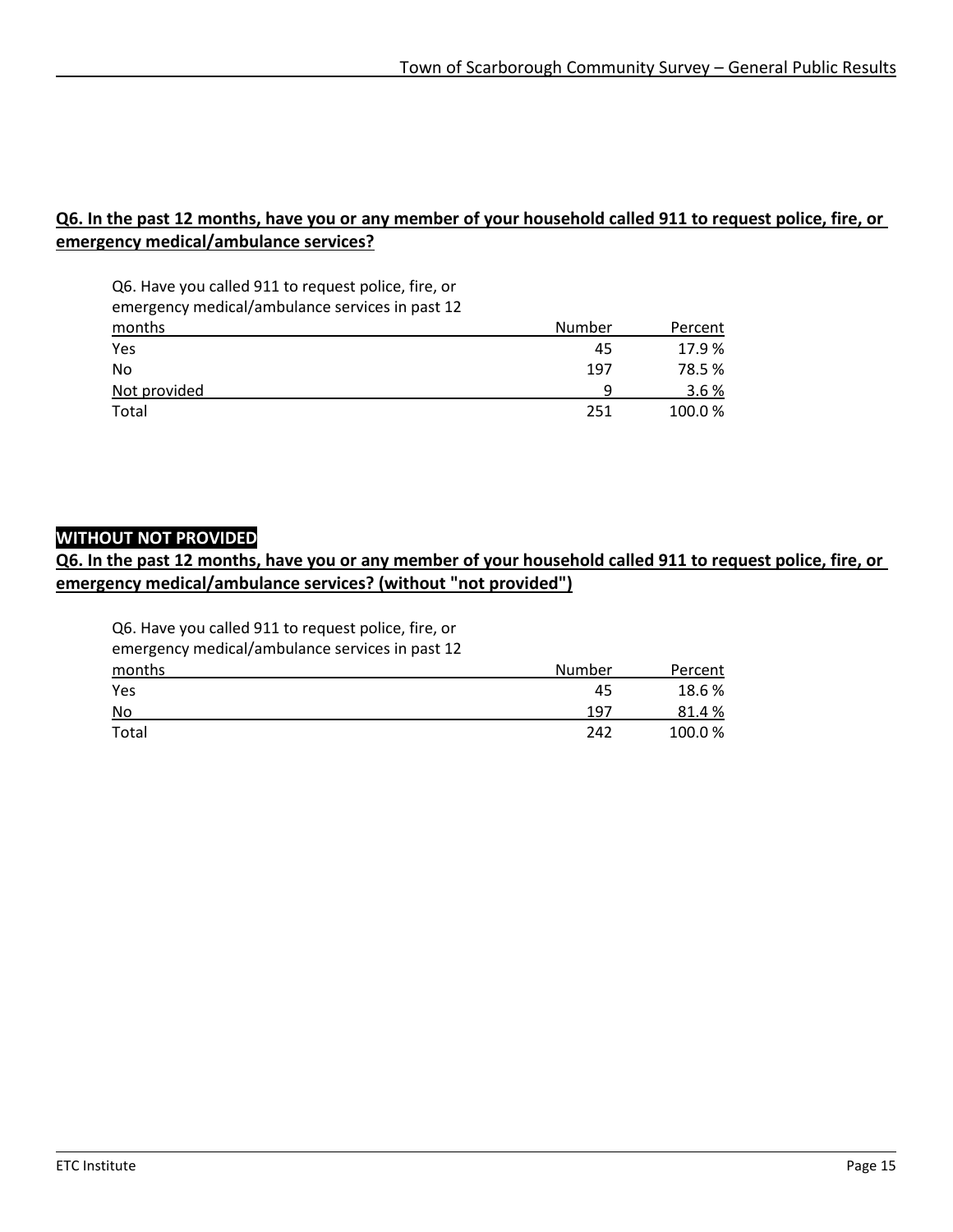#### **Q6a. How satisfied were you with the assistance you received from the person who took your 911 call?**

| Q6a. How satisfied were you with the assistance |        |         |
|-------------------------------------------------|--------|---------|
| you received                                    | Number | Percent |
| Very satisfied                                  | 33     | 73.3 %  |
| Satisfied                                       | 9      | 20.0%   |
| Neutral                                         | 2      | 4.4%    |
| Don't know                                      |        | 2.2%    |
| Total                                           | 45     | 100.0%  |

### **WITHOUT NOT PROVIDED**

**Q6a. How satisfied were you with the assistance you received from the person who took your 911 call? (without "don't know")**

| Q6a. How satisfied were you with the assistance |        |         |
|-------------------------------------------------|--------|---------|
| you received                                    | Number | Percent |
| Very satisfied                                  | 33     | 75.0%   |
| Satisfied                                       | 9      | 20.5 %  |
| Neutral                                         |        | 4.5%    |
| Total                                           | 44     | 100.0%  |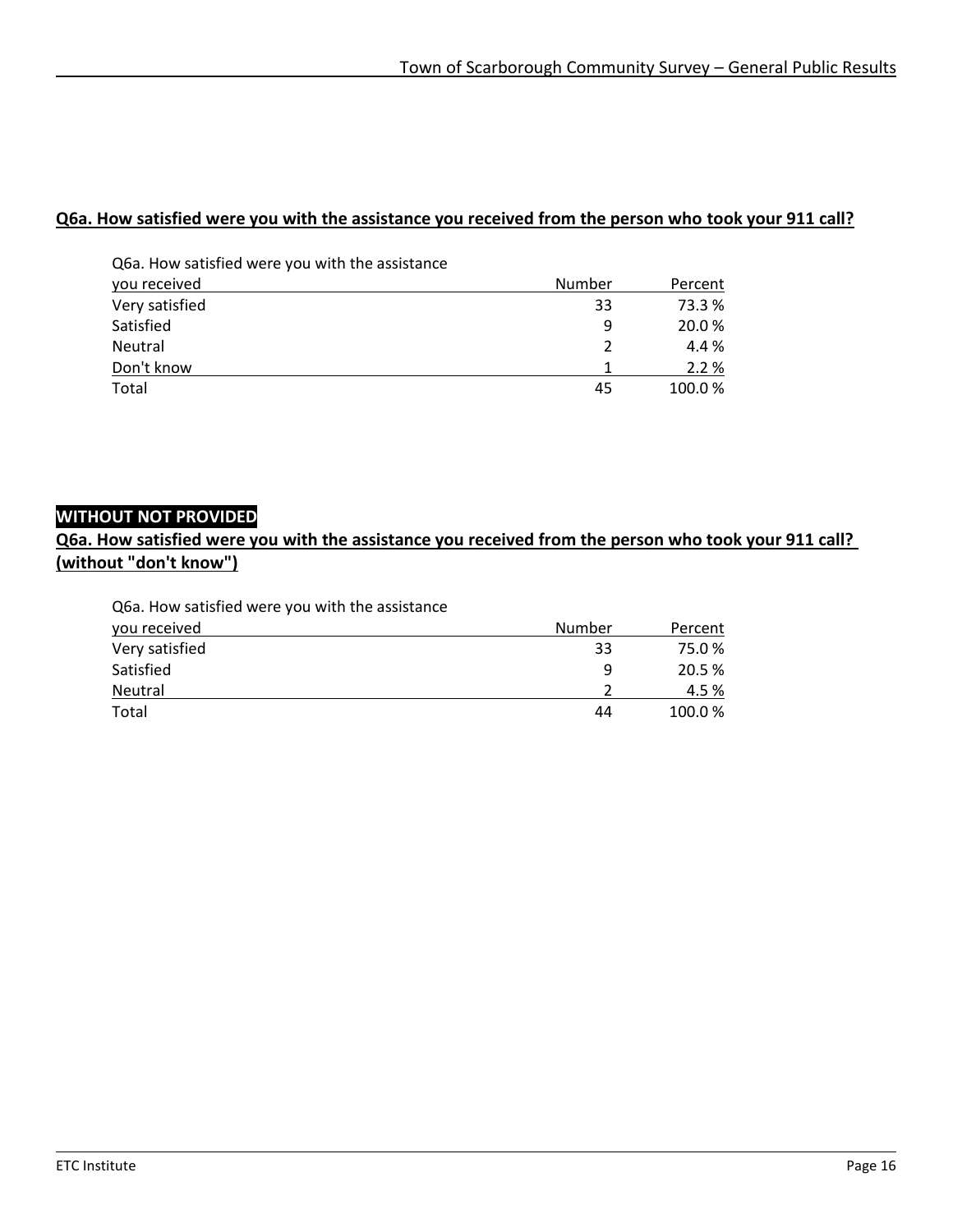#### **Q7. Infrastructure. Using a scale of 1 to 5, where 5 means "Very Satisfied" and 1 means "Very Dissatisfied," please rate your satisfaction with each of the services listed below.**

|                                                      |           |           |         |          | Very       |       |
|------------------------------------------------------|-----------|-----------|---------|----------|------------|-------|
|                                                      | Very      |           |         | Dissati- | dissatisf- | Don't |
|                                                      | satisfied | Satisfied | Neutral | sfied    | ied        | know  |
| Q7-1. Adequacy of street lighting                    | 10.8%     | 41.0%     | 24.3%   | 16.7%    | 2.4%       | 4.8%  |
| Q7-2. Cleanliness of streets & public areas          | 16.3%     | 59.0%     | 13.5%   | 5.2%     | 2.0%       | 4.0%  |
| Q7-3. Condition of major Town streets                | 14.3%     | 54.6%     | 15.5%   | 11.2%    | 0.8%       | 3.6%  |
| Q7-4. Condition of streets in your neighborhood      | 12.4%     | 51.0%     | 13.5%   | 15.5%    | 3.2%       | 4.4%  |
| Q7-5. Condition of sidewalks                         | 9.6%      | 32.3%     | 22.7%   | 16.3%    | 4.4%       | 14.7% |
| Q7-6. Condition of street signs & traffic signals    | 14.3%     | 59.8%     | 13.5%   | 8.0%     | 1.2%       | 3.2%  |
| Q7-7. Maintenance of public buildings & facilities   | 26.7%     | 56.2%     | 8.8%    | 0.8%     | 0.4%       | 7.2%  |
| Q7-8. Mowing & trimming along streets & public areas | 18.3%     | 54.6%     | 15.5%   | 5.6%     | 0.8%       | 5.2%  |
| Q7-9. Snow removal on Town streets                   | 21.1%     | 49.4%     | 15.9%   | 5.6%     | 1.6%       | 6.4%  |
| Q7-10. Snow removal on sidewalks                     | 10.8%     | 29.5%     | 20.3%   | 10.8%    | 4.0%       | 24.7% |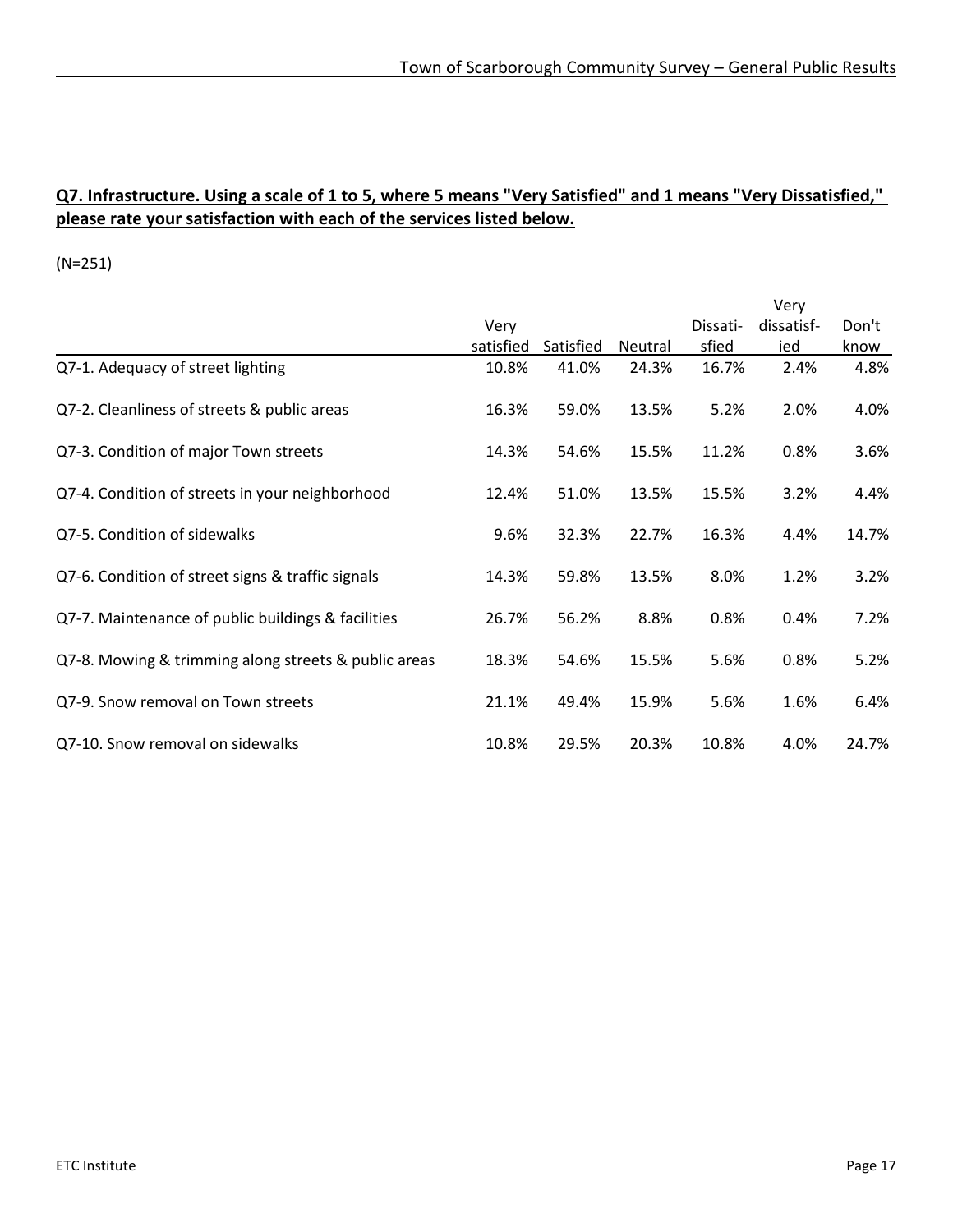# **WITHOUT DON'T KNOW**

### **Q7. Infrastructure. Using a scale of 1 to 5, where 5 means "Very Satisfied" and 1 means "Very Dissatisfied," please rate your satisfaction with each of the services listed below. (without "don't know")**

|                                                      |           |           |         |             | Very        |
|------------------------------------------------------|-----------|-----------|---------|-------------|-------------|
|                                                      | Very      |           |         | Dissatisfi- | dissatisfi- |
|                                                      | satisfied | Satisfied | Neutral | ed          | ed          |
| Q7-1. Adequacy of street lighting                    | 11.3%     | 43.1%     | 25.5%   | 17.6%       | 2.5%        |
| Q7-2. Cleanliness of streets & public areas          | 17.0%     | 61.4%     | 14.1%   | 5.4%        | 2.1%        |
| Q7-3. Condition of major Town streets                | 14.9%     | 56.6%     | 16.1%   | 11.6%       | 0.8%        |
| Q7-4. Condition of streets in your neighborhood      | 12.9%     | 53.3%     | 14.2%   | 16.3%       | 3.3%        |
| Q7-5. Condition of sidewalks                         | 11.2%     | 37.9%     | 26.6%   | 19.2%       | 5.1%        |
| Q7-6. Condition of street signs & traffic signals    | 14.8%     | 61.7%     | 14.0%   | 8.2%        | 1.2%        |
| Q7-7. Maintenance of public buildings & facilities   | 28.8%     | 60.5%     | 9.4%    | 0.9%        | 0.4%        |
| Q7-8. Mowing & trimming along streets & public areas | 19.3%     | 57.6%     | 16.4%   | 5.9%        | 0.8%        |
| Q7-9. Snow removal on Town streets                   | 22.6%     | 52.8%     | 17.0%   | 6.0%        | 1.7%        |
| Q7-10. Snow removal on sidewalks                     | 14.3%     | 39.2%     | 27.0%   | 14.3%       | 5.3%        |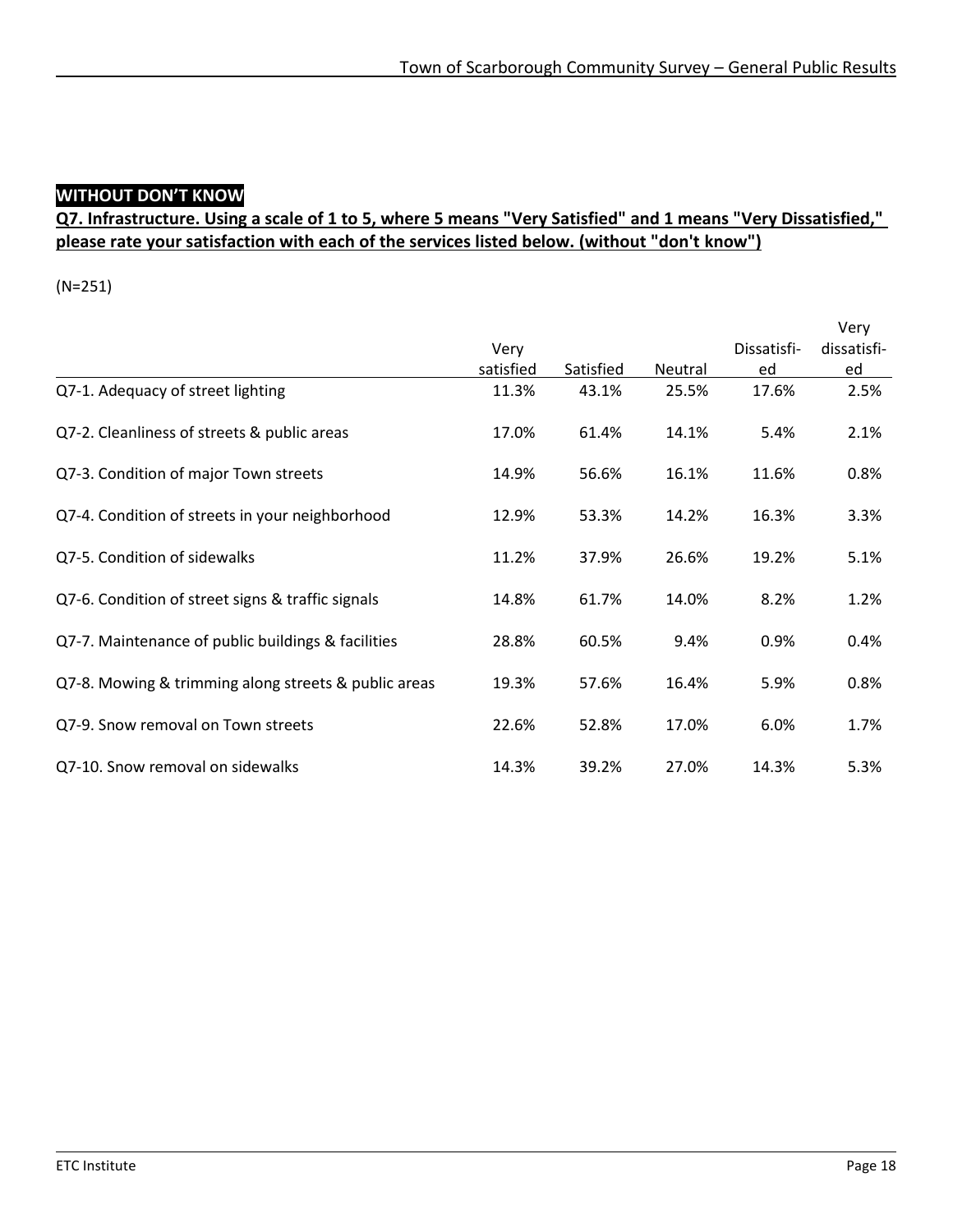#### **Q8. Which THREE of the infrastructure items listed in Question 7 do you think should receive the MOST EMPHASIS from Town leaders over the next TWO years?**

| Q8. Top choice                                 | Number | Percent |
|------------------------------------------------|--------|---------|
| Adequacy of street lighting                    | 37     | 14.7%   |
| Cleanliness of streets & public areas          | 23     | 9.2%    |
| Condition of major Town streets                | 38     | 15.1%   |
| Condition of streets in your neighborhood      | 26     | 10.4%   |
| Condition of sidewalks                         | 20     | 8.0%    |
| Condition of street signs & traffic signals    | 10     | 4.0%    |
| Maintenance of public buildings & facilities   | 6      | 2.4 %   |
| Mowing & trimming along streets & public areas | 7      | 2.8%    |
| Snow removal on Town streets                   | 34     | 13.5%   |
| Snow removal on sidewalks                      | 10     | 4.0%    |
| None chosen                                    | 40     | 15.9%   |
| Total                                          | 251    | 100.0%  |

#### **Q8. Which THREE of the infrastructure items listed in Question 7 do you think should receive the MOST EMPHASIS from Town leaders over the next TWO years?**

| Q8. 2nd choice                                 | Number | Percent |
|------------------------------------------------|--------|---------|
| Adequacy of street lighting                    | 18     | 7.2%    |
| Cleanliness of streets & public areas          | 14     | 5.6%    |
| Condition of major Town streets                | 31     | 12.4 %  |
| Condition of streets in your neighborhood      | 21     | 8.4%    |
| <b>Condition of sidewalks</b>                  | 19     | 7.6%    |
| Condition of street signs & traffic signals    | 18     | 7.2%    |
| Maintenance of public buildings & facilities   | 8      | 3.2%    |
| Mowing & trimming along streets & public areas | 9      | 3.6%    |
| Snow removal on Town streets                   | 31     | 12.4 %  |
| Snow removal on sidewalks                      | 27     | 10.8%   |
| None chosen                                    | 55     | 21.9%   |
| Total                                          | 251    | 100.0%  |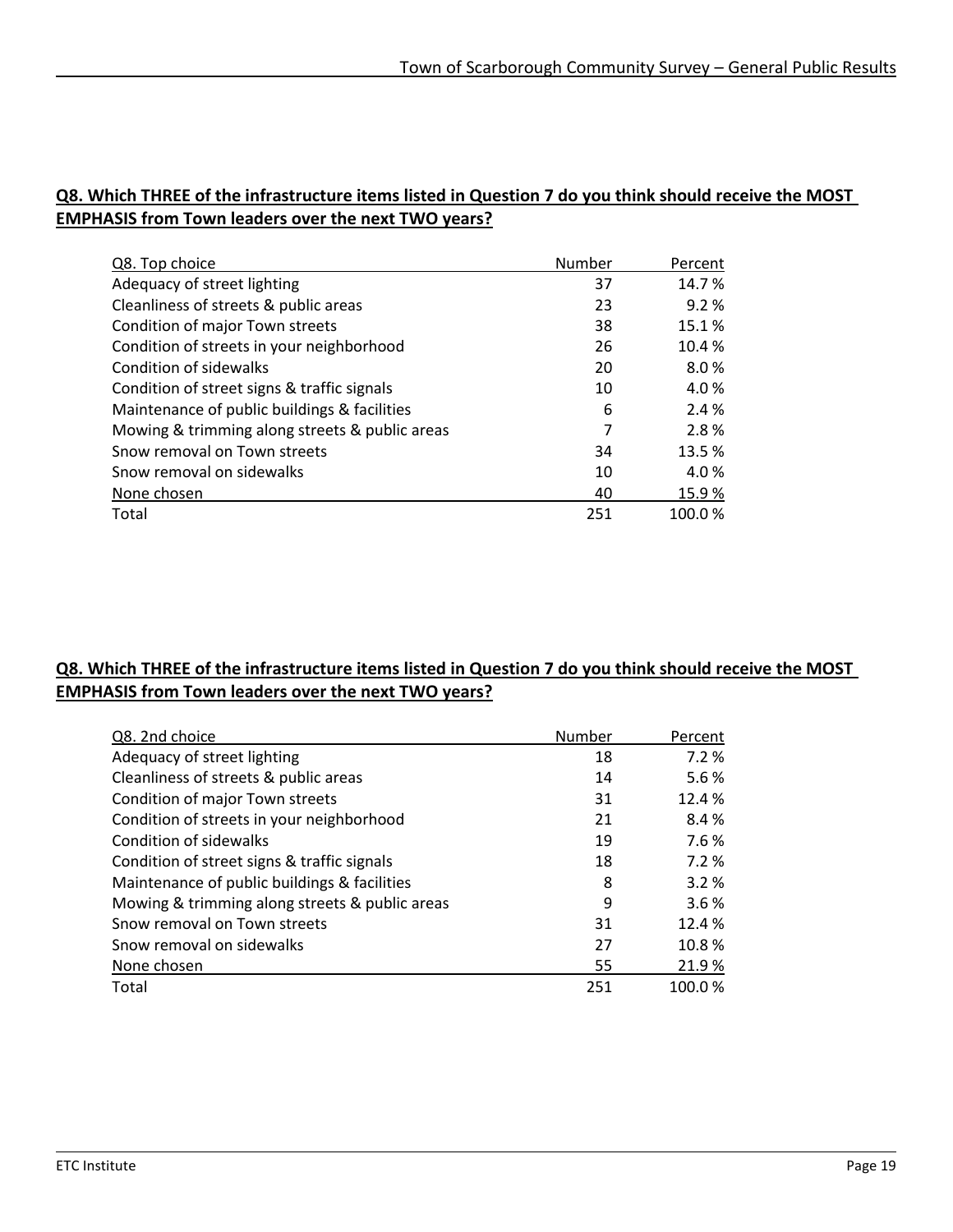#### **Q8. Which THREE of the infrastructure items listed in Question 7 do you think should receive the MOST EMPHASIS from Town leaders over the next TWO years?**

| Q8. 3rd choice                                 | Number | Percent |
|------------------------------------------------|--------|---------|
| Adequacy of street lighting                    | 22     | 8.8%    |
| Cleanliness of streets & public areas          | 22     | 8.8%    |
| Condition of major Town streets                | 22     | 8.8%    |
| Condition of streets in your neighborhood      | 18     | 7.2 %   |
| Condition of sidewalks                         | 15     | 6.0%    |
| Condition of street signs & traffic signals    | 16     | 6.4%    |
| Maintenance of public buildings & facilities   | 8      | 3.2%    |
| Mowing & trimming along streets & public areas | 17     | 6.8%    |
| Snow removal on Town streets                   | 14     | 5.6%    |
| Snow removal on sidewalks                      | 22     | 8.8%    |
| None chosen                                    | 75     | 29.9%   |
| Total                                          | 251    | 100.0%  |

#### **SUM OF TOP 3 CHOICES**

**Q8. Which THREE of the infrastructure items listed in Question 7 do you think should receive the MOST EMPHASIS from Town leaders over the next TWO years? (top 3)**

| Q8. Sum of Top 3 Choices                       | Number | Percent |
|------------------------------------------------|--------|---------|
| Adequacy of street lighting                    | 77     | 30.7%   |
| Cleanliness of streets & public areas          | 59     | 23.5 %  |
| Condition of major Town streets                | 91     | 36.3%   |
| Condition of streets in your neighborhood      | 65     | 25.9%   |
| Condition of sidewalks                         | 54     | 21.5 %  |
| Condition of street signs & traffic signals    | 44     | 17.5 %  |
| Maintenance of public buildings & facilities   | 22     | 8.8%    |
| Mowing & trimming along streets & public areas | 33     | 13.1%   |
| Snow removal on Town streets                   | 79     | 31.5 %  |
| Snow removal on sidewalks                      | 59     | 23.5 %  |
| None chosen                                    | 40     | 15.9%   |
| Total                                          | 623    |         |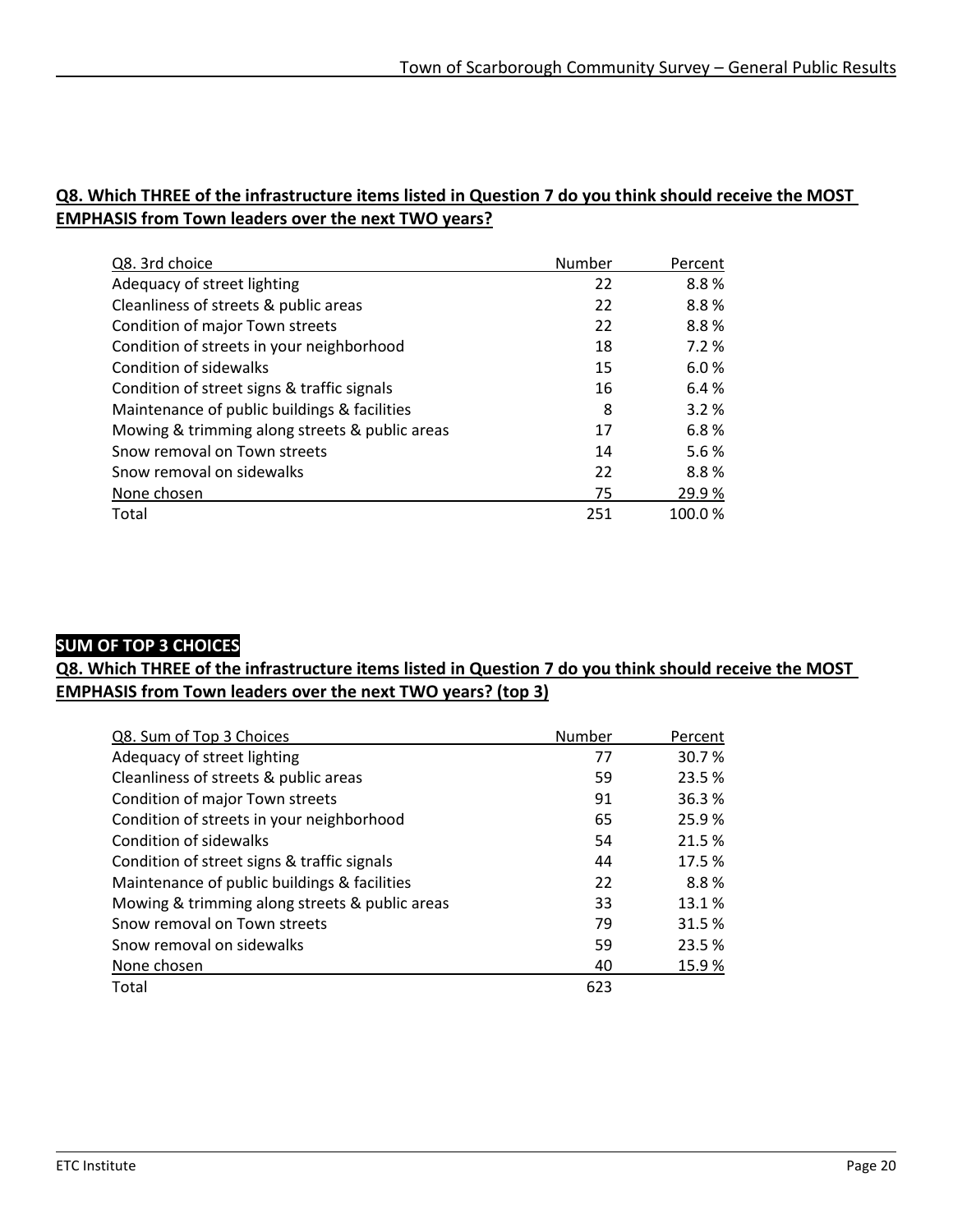#### **Q9. Transportation and Mobility. Using a scale of 1 to 5, where 5 means "Very Satisfied" and 1 means "Very Dissatisfied," please rate your satisfaction with each of the services listed below.**

(N=251)

|                                                                             |           |           |                |          | Very       |       |
|-----------------------------------------------------------------------------|-----------|-----------|----------------|----------|------------|-------|
|                                                                             | Verv      |           |                | Dissati- | dissatisf- | Don't |
|                                                                             | satisfied | Satisfied | <b>Neutral</b> | sfied    | ied        | know  |
| Q9-1. Ease of getting around within Town of<br>Scarborough                  | 9.6%      | 40.2%     | 22.7%          | 15.5%    | 7.2%       | 4.8%  |
|                                                                             |           |           |                |          |            |       |
| Q9-2. How well traffic signal system provides for<br>efficient traffic flow | 6.4%      | 35.9%     | 24.7%          | 25.1%    | 6.0%       | 2.0%  |
| Q9-3. Availability of sidewalks                                             | 6.8%      | 19.9%     | 30.3%          | 25.1%    | 10.0%      | 8.0%  |
| Q9-4. Availability of public parking                                        | 10.8%     | 47.8%     | 27.1%          | 6.8%     | 1.6%       | 6.0%  |
| Q9-5. Ease of travel by bicycle in Scarborough                              | 5.2%      | 13.5%     | 17.5%          | 26.7%    | 13.9%      | 23.1% |
| Q9-6. Ease of pedestrian travel in Scarborough                              | 5.2%      | 14.7%     | 29.1%          | 25.5%    | 12.0%      | 13.5% |

#### **WITHOUT DON'T KNOW**

#### **Q9. Transportation and Mobility. Using a scale of 1 to 5, where 5 means "Very Satisfied" and 1 means "Very Dissatisfied," please rate your satisfaction with each of the services listed below. (without "don't know")**

|                                                   |           |           |         |             | Very        |
|---------------------------------------------------|-----------|-----------|---------|-------------|-------------|
|                                                   | Very      |           |         | Dissatisfi- | dissatisfi- |
|                                                   | satisfied | Satisfied | Neutral | ed          | ed          |
| Q9-1. Ease of getting around within Town of       |           |           |         |             |             |
| Scarborough                                       | 10.0%     | 42.3%     | 23.8%   | 16.3%       | 7.5%        |
| Q9-2. How well traffic signal system provides for |           |           |         |             |             |
| efficient traffic flow                            | 6.5%      | 36.6%     | 25.2%   | 25.6%       | 6.1%        |
| Q9-3. Availability of sidewalks                   | 7.4%      | 21.6%     | 32.9%   | 27.3%       | 10.8%       |
|                                                   |           |           |         |             |             |
| Q9-4. Availability of public parking              | 11.4%     | 50.8%     | 28.8%   | 7.2%        | 1.7%        |
| Q9-5. Ease of travel by bicycle in Scarborough    | 6.7%      | 17.6%     | 22.8%   | 34.7%       | 18.1%       |
|                                                   |           |           |         |             |             |
| Q9-6. Ease of pedestrian travel in Scarborough    | 6.0%      | 17.1%     | 33.6%   | 29.5%       | 13.8%       |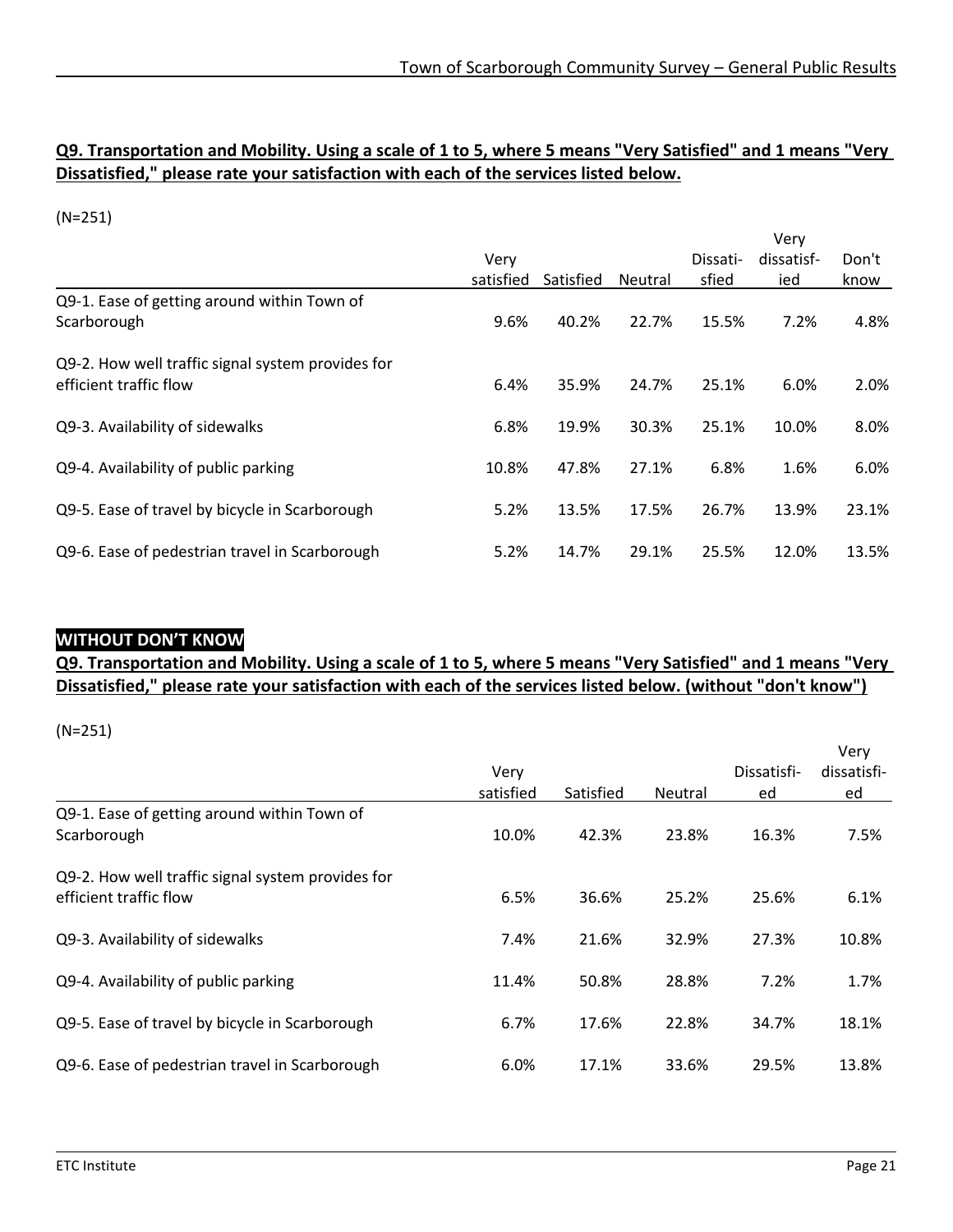#### **Q10. Growth and Development. Using a five-point scale, where 5 means "Much Too Slow" and 1 means "Much Too Fast," please rate the Town's current pace of development in each of the following areas.**

(N=251)

|                                                                      | Much     | Too   | Just  |          | Much     | Don't |
|----------------------------------------------------------------------|----------|-------|-------|----------|----------|-------|
|                                                                      | too slow | slow  | right | Too fast | too fast | know  |
| Q10-1. Single-family residential development (includes<br>townhomes) | 1.6%     | 3.2%  | 19.1% | 30.7%    | 36.7%    | 8.8%  |
| Q10-2. Multi-family residential development (apartments)             | 2.4%     | 8.4%  | 16.7% | 23.1%    | 36.7%    | 12.7% |
| Q10-3. Income restricted affordable housing                          | 9.6%     | 28.7% | 15.5% | 7.6%     | 14.3%    | 24.3% |
| Q10-4. Workforce housing options                                     | 8.4%     | 18.7% | 14.7% | 6.0%     | 10.4%    | 41.8% |
| Q10-5. Retail & business development                                 | 4.8%     | 12.4% | 39.8% | 15.5%    | 13.9%    | 13.5% |
| Q10-6. Redevelopment of abandoned or under-utilized<br>properties    | 12.0%    | 27.9% | 17.1% | 4.4%     | 5.6%     | 33.1% |

#### **WITHOUT DON'T KNOW**

**Q10. Growth and Development. Using a five-point scale, where 5 means "Much Too Slow" and 1 means "Much Too Fast," please rate the Town's current pace of development in each of the following areas. (without "don't know")**

|                                                                      | Much too |          |            |          | Much too |
|----------------------------------------------------------------------|----------|----------|------------|----------|----------|
|                                                                      | slow     | Too slow | Just right | Too fast | fast     |
| Q10-1. Single-family residential development (includes<br>townhomes) | 1.7%     | 3.5%     | 21.0%      | 33.6%    | 40.2%    |
| Q10-2. Multi-family residential development (apartments)             | 2.7%     | 9.6%     | 19.2%      | 26.5%    | 42.0%    |
| Q10-3. Income restricted affordable housing                          | 12.6%    | 37.9%    | 20.5%      | 10.0%    | 18.9%    |
| Q10-4. Workforce housing options                                     | 14.4%    | 32.2%    | 25.3%      | 10.3%    | 17.8%    |
| Q10-5. Retail & business development                                 | 5.5%     | 14.3%    | 46.1%      | 18.0%    | 16.1%    |
| Q10-6. Redevelopment of abandoned or under-utilized<br>properties    | 17.9%    | 41.7%    | 25.6%      | 6.5%     | 8.3%     |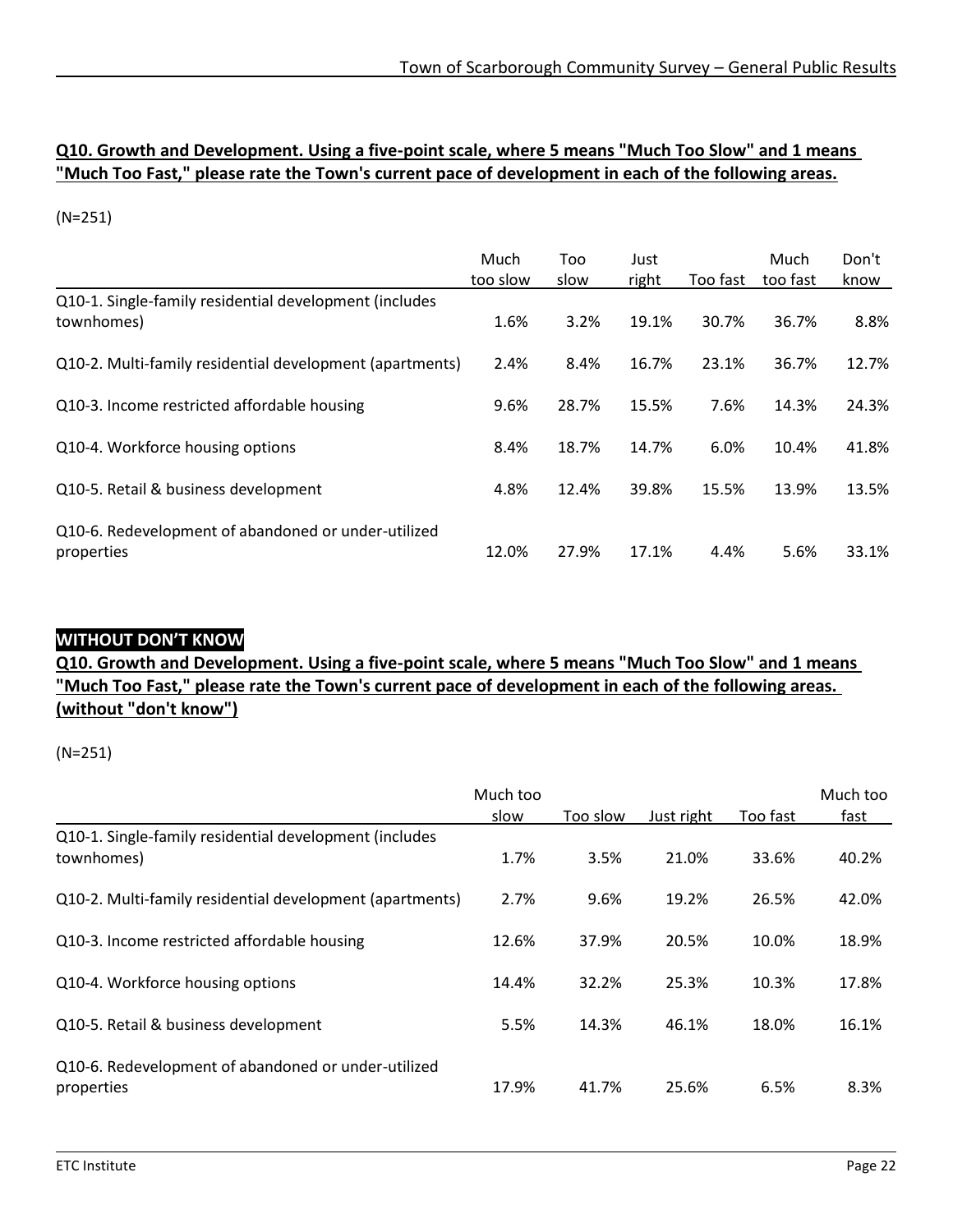#### **Q11. Community Services. Using a scale of 1 to 5, where 5 means "Very Satisfied" and 1 means "Very Dissatisfied," please rate your satisfaction with each of the services listed below.**

|                                                                                                 |           |           |         |          | Very       |       |
|-------------------------------------------------------------------------------------------------|-----------|-----------|---------|----------|------------|-------|
|                                                                                                 | Very      |           |         | Dissati- | dissatisf- | Don't |
|                                                                                                 | satisfied | Satisfied | Neutral | sfied    | ied        | know  |
| Q11-1. Facilities for indoor recreation programs & classes                                      | 9.6%      | 15.1%     | 21.9%   | 18.3%    | 9.6%       | 25.5% |
| Q11-2. School gyms for recreational use                                                         | 8.4%      | 16.7%     | 21.9%   | 13.5%    | 6.0%       | 33.5% |
| Q11-3. Outdoor athletic fields                                                                  | 10.8%     | 33.5%     | 20.3%   | 7.6%     | 4.0%       | 23.9% |
| Q11-4. Outdoor courts                                                                           | 8.8%      | 34.3%     | 20.7%   | 8.4%     | 2.4%       | 25.5% |
| Q11-5. Playgrounds                                                                              | 11.2%     | 35.1%     | 20.7%   | 6.4%     | 1.6%       | 25.1% |
| Q11-6. Walking & biking trails                                                                  | 14.3%     | 41.4%     | 20.7%   | 10.4%    | 3.2%       | 10.0% |
| Q11-7. Overall quality of beach facilities                                                      | 21.5%     | 44.6%     | 12.0%   | 7.6%     | 4.4%       | 10.0% |
| Q11-8. Cleanliness of beach facilities                                                          | 18.7%     | 43.0%     | 14.3%   | 9.6%     | 2.8%       | 11.6% |
| Q11-9. Adult athletic & recreation programs                                                     | 6.4%      | 17.1%     | 23.1%   | 13.9%    | 4.8%       | 34.7% |
| Q11-10. Ease of registering for recreation programs                                             | 8.8%      | 28.7%     | 20.3%   | 5.6%     | 2.4%       | 34.3% |
| Q11-11. Fees charged for recreation programs                                                    | 8.4%      | 27.9%     | 23.5%   | 4.4%     | 1.2%       | 34.7% |
| Q11-12. Overall quality of recreation programs                                                  | 8.8%      | 24.3%     | 21.5%   | 6.4%     | 2.0%       | 37.1% |
| Q11-13. Senior recreation programs                                                              | 4.8%      | 16.7%     | 17.1%   | 5.2%     | 2.0%       | 54.2% |
| Q11-14. Special events sponsored by local<br>governments in your community                      | 5.6%      | 22.3%     | 26.7%   | 4.0%     | 0.4%       | 41.0% |
| Q11-15. Youth athletic & recreation programs                                                    | 12.0%     | 27.9%     | 15.1%   | 5.2%     | 2.4%       | 37.5% |
| Q11-16. Access & public parking for natural resources &<br>parks (e.g., Eastern Trail, beaches) | 8.4%      | 37.1%     | 21.9%   | 17.1%    | 3.2%       | 12.4% |
| Q11-17. Availability of open space                                                              | 12.7%     | 32.7%     | 21.5%   | 15.5%    | 5.6%       | 12.0% |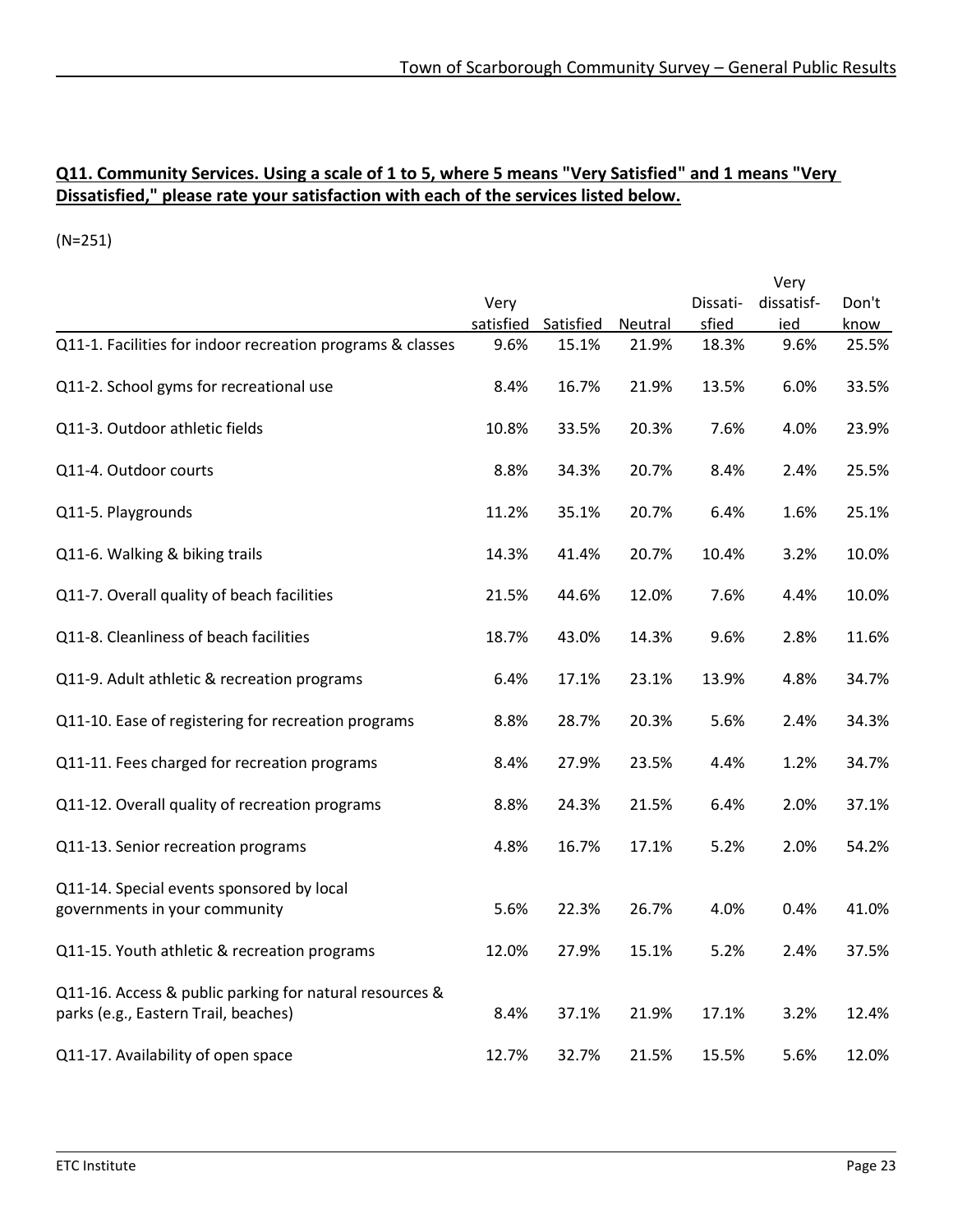### **WITHOUT DON'T KNOW**

### **Q11. Community Services. Using a scale of 1 to 5, where 5 means "Very Satisfied" and 1 means "Very Dissatisfied," please rate your satisfaction with each of the services listed below. (without "don't know")**

|                                                                                                 | Very<br>satisfied | Satisfied | Neutral | Dissatisfi-<br>ed | Very<br>dissatisfi-<br>ed |
|-------------------------------------------------------------------------------------------------|-------------------|-----------|---------|-------------------|---------------------------|
| Q11-1. Facilities for indoor recreation programs & classes                                      | 12.8%             | 20.3%     | 29.4%   | 24.6%             | 12.8%                     |
| Q11-2. School gyms for recreational use                                                         | 12.6%             | 25.1%     | 32.9%   | 20.4%             | 9.0%                      |
| Q11-3. Outdoor athletic fields                                                                  | 14.1%             | 44.0%     | 26.7%   | 9.9%              | 5.2%                      |
| Q11-4. Outdoor courts                                                                           | 11.8%             | 46.0%     | 27.8%   | 11.2%             | 3.2%                      |
| Q11-5. Playgrounds                                                                              | 14.9%             | 46.8%     | 27.7%   | 8.5%              | 2.1%                      |
| Q11-6. Walking & biking trails                                                                  | 15.9%             | 46.0%     | 23.0%   | 11.5%             | 3.5%                      |
| Q11-7. Overall quality of beach facilities                                                      | 23.9%             | 49.6%     | 13.3%   | 8.4%              | 4.9%                      |
| Q11-8. Cleanliness of beach facilities                                                          | 21.2%             | 48.6%     | 16.2%   | 10.8%             | 3.2%                      |
| Q11-9. Adult athletic & recreation programs                                                     | 9.8%              | 26.2%     | 35.4%   | 21.3%             | 7.3%                      |
| Q11-10. Ease of registering for recreation programs                                             | 13.3%             | 43.6%     | 30.9%   | 8.5%              | 3.6%                      |
| Q11-11. Fees charged for recreation programs                                                    | 12.8%             | 42.7%     | 36.0%   | 6.7%              | 1.8%                      |
| Q11-12. Overall quality of recreation programs                                                  | 13.9%             | 38.6%     | 34.2%   | 10.1%             | 3.2%                      |
| Q11-13. Senior recreation programs                                                              | 10.4%             | 36.5%     | 37.4%   | 11.3%             | 4.3%                      |
| Q11-14. Special events sponsored by local<br>governments in your community                      | 9.5%              | 37.8%     | 45.3%   | 6.8%              | 0.7%                      |
| Q11-15. Youth athletic & recreation programs                                                    | 19.1%             | 44.6%     | 24.2%   | 8.3%              | 3.8%                      |
| Q11-16. Access & public parking for natural resources &<br>parks (e.g., Eastern Trail, beaches) | 9.5%              | 42.3%     | 25.0%   | 19.5%             | 3.6%                      |
| Q11-17. Availability of open space                                                              | 14.5%             | 37.1%     | 24.4%   | 17.6%             | 6.3%                      |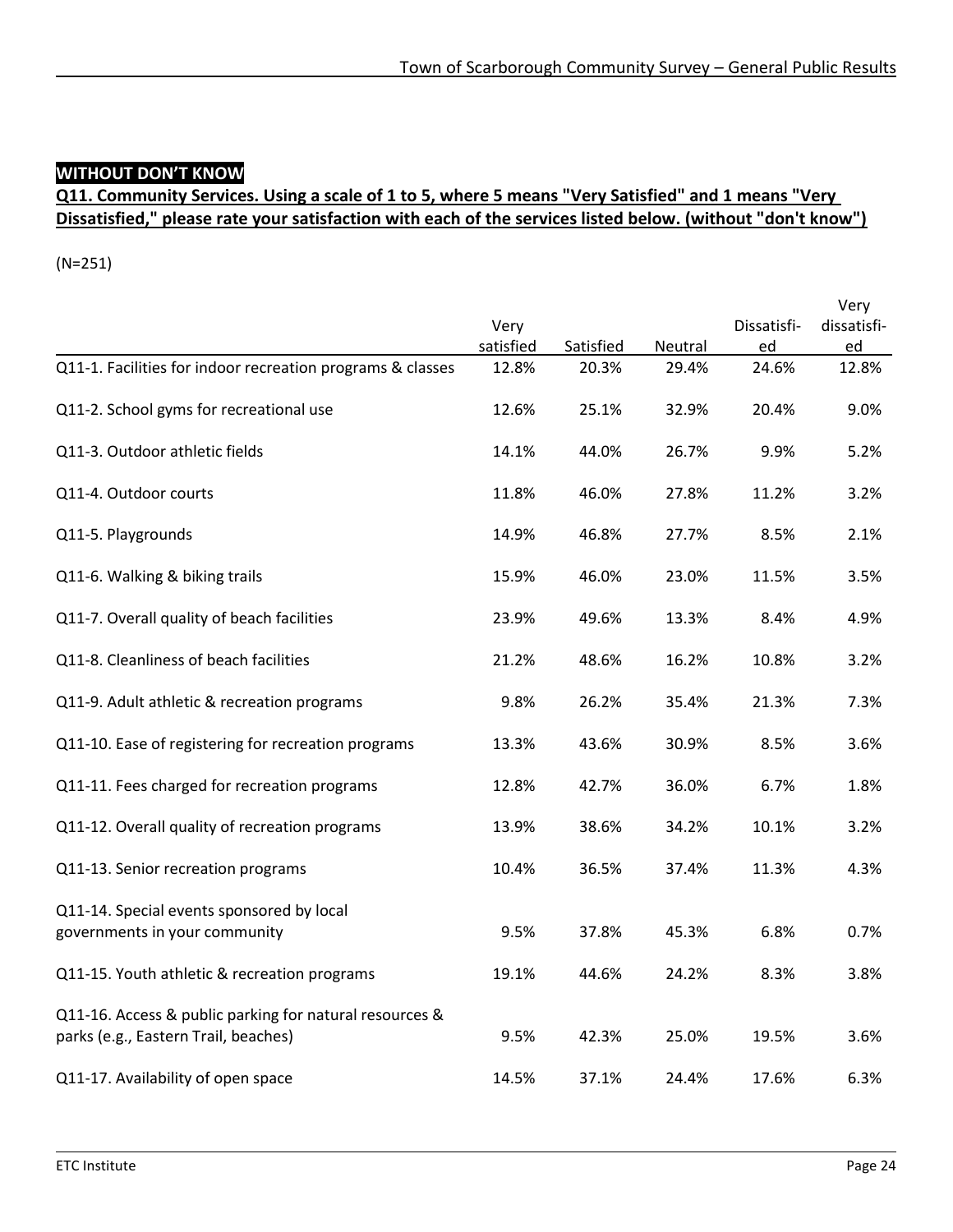#### **Q12. Which THREE of the community services items listed in Question 11 do you think should receive the MOST EMPHASIS from Town leaders over the next TWO years?**

| Q12. Top choice                                              | Number       | Percent |
|--------------------------------------------------------------|--------------|---------|
| Facilities for indoor recreation programs & classes          | 43           | 17.1%   |
| School gyms for recreational use                             | 6            | 2.4 %   |
| Outdoor athletic fields                                      | 7            | 2.8%    |
| Outdoor courts                                               | 3            | 1.2%    |
| Playgrounds                                                  | 5            | 2.0%    |
| Walking & biking trails                                      | 33           | 13.1%   |
| Overall quality of beach facilities                          | 11           | 4.4%    |
| Cleanliness of beach facilities                              | 16           | 6.4%    |
| Adult athletic & recreation programs                         | 5            | 2.0%    |
| Ease of registering for recreation programs                  | 1            | 0.4%    |
| Fees charged for recreation programs                         | $\mathbf{1}$ | 0.4%    |
| Overall quality of recreation programs                       | 3            | 1.2%    |
| Senior recreation programs                                   | 20           | 8.0%    |
| Special events sponsored by local governments in your        |              |         |
| community                                                    | 4            | 1.6%    |
| Youth athletic & recreation programs                         | 7            | 2.8%    |
| Access & public parking for natural resources & parks (e.g., |              |         |
| Eastern Trail, beaches)                                      | 24           | 9.6%    |
| Availability of open space                                   | 26           | 10.4%   |
| None chosen                                                  | 36           | 14.3%   |
| Total                                                        | 251          | 100.0%  |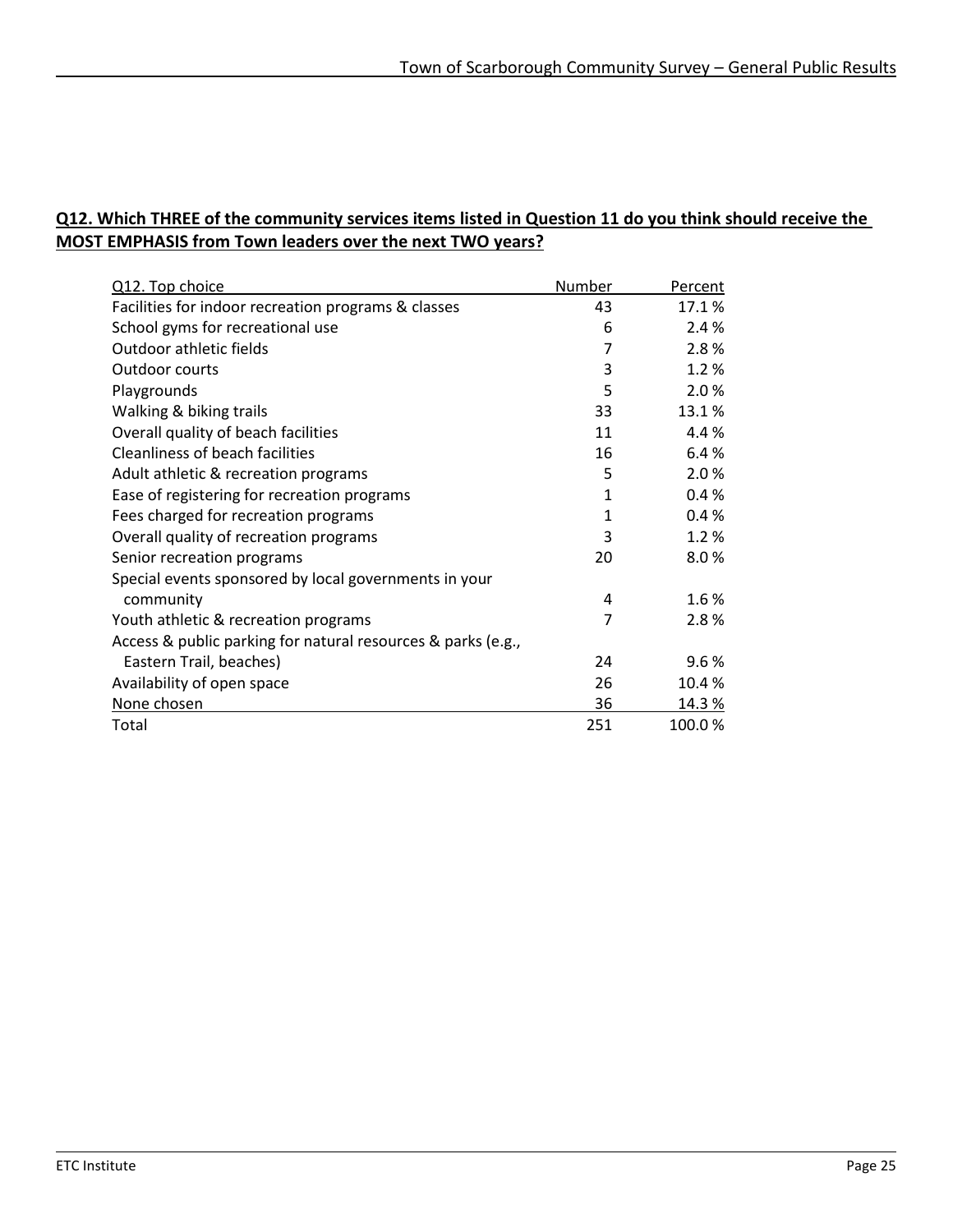#### **Q12. Which THREE of the community services items listed in Question 11 do you think should receive the MOST EMPHASIS from Town leaders over the next TWO years?**

| Q12. 2nd choice                                              | Number | Percent |
|--------------------------------------------------------------|--------|---------|
| Facilities for indoor recreation programs & classes          | 8      | 3.2%    |
| School gyms for recreational use                             | 7      | 2.8%    |
| Outdoor athletic fields                                      | 3      | 1.2%    |
| Outdoor courts                                               | 6      | 2.4 %   |
| Playgrounds                                                  | 9      | 3.6%    |
| Walking & biking trails                                      | 21     | 8.4%    |
| Overall quality of beach facilities                          | 20     | 8.0%    |
| Cleanliness of beach facilities                              | 15     | 6.0%    |
| Adult athletic & recreation programs                         | 15     | 6.0%    |
| Ease of registering for recreation programs                  | 5      | 2.0%    |
| Fees charged for recreation programs                         | 7      | 2.8%    |
| Overall quality of recreation programs                       | 5      | 2.0%    |
| Senior recreation programs                                   | 13     | 5.2%    |
| Special events sponsored by local governments in your        |        |         |
| community                                                    | 7      | 2.8%    |
| Youth athletic & recreation programs                         | 11     | 4.4 %   |
| Access & public parking for natural resources & parks (e.g., |        |         |
| Eastern Trail, beaches)                                      | 31     | 12.4%   |
| Availability of open space                                   | 18     | 7.2%    |
| None chosen                                                  | 50     | 19.9%   |
| Total                                                        | 251    | 100.0%  |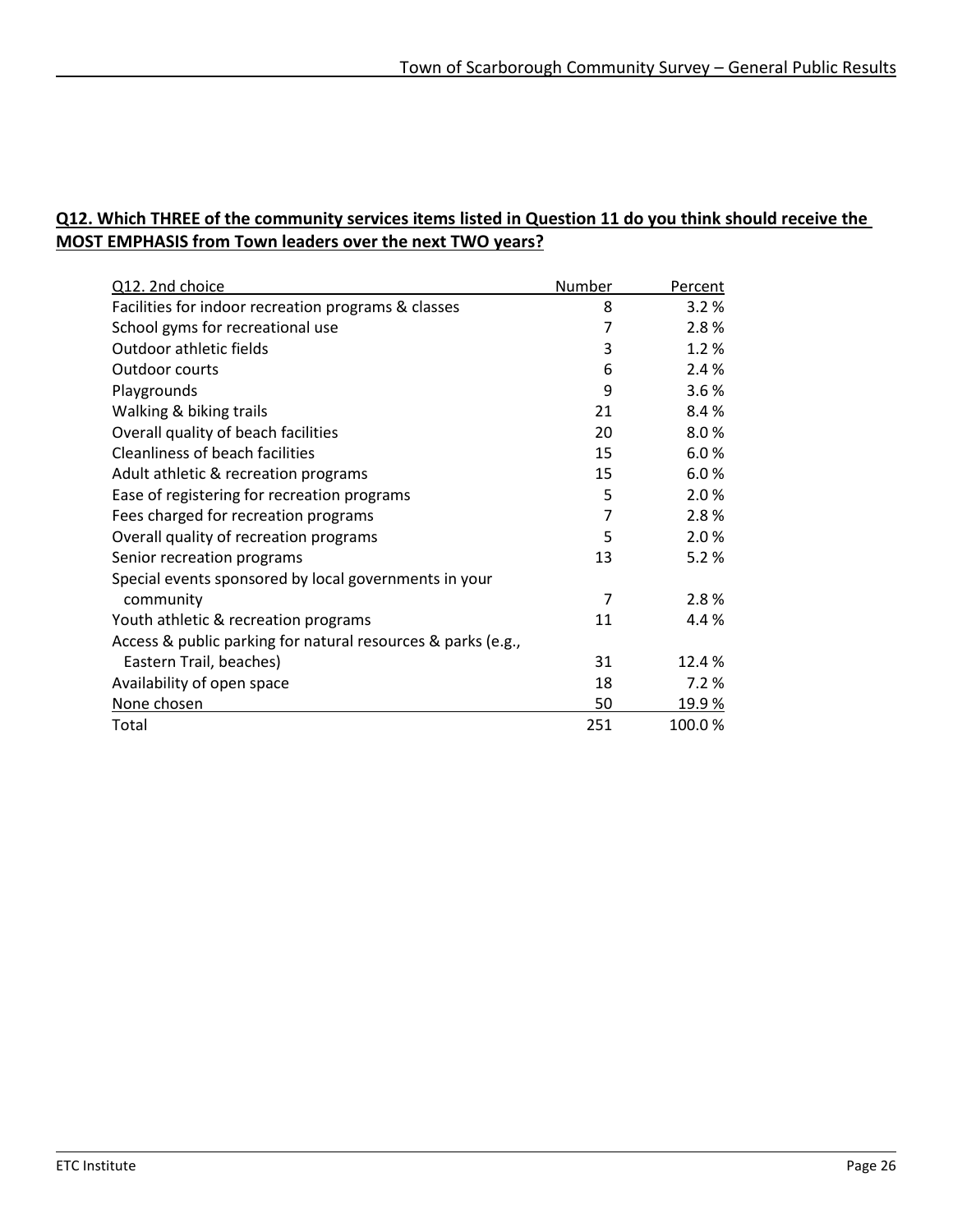#### **Q12. Which THREE of the community services items listed in Question 11 do you think should receive the MOST EMPHASIS from Town leaders over the next TWO years?**

| Q12. 3rd choice                                              | Number | Percent |
|--------------------------------------------------------------|--------|---------|
| Facilities for indoor recreation programs & classes          | 7      | 2.8%    |
| School gyms for recreational use                             | 5      | 2.0%    |
| Outdoor athletic fields                                      | 8      | 3.2%    |
| Outdoor courts                                               | 9      | 3.6%    |
| Playgrounds                                                  | 10     | 4.0%    |
| Walking & biking trails                                      | 22     | 8.8%    |
| Overall quality of beach facilities                          | 5      | 2.0%    |
| Cleanliness of beach facilities                              | 6      | 2.4 %   |
| Adult athletic & recreation programs                         | 8      | 3.2%    |
| Ease of registering for recreation programs                  | 6      | 2.4%    |
| Fees charged for recreation programs                         | 4      | 1.6%    |
| Overall quality of recreation programs                       | 8      | 3.2%    |
| Senior recreation programs                                   | 18     | 7.2%    |
| Special events sponsored by local governments in your        |        |         |
| community                                                    | 11     | 4.4 %   |
| Youth athletic & recreation programs                         | 11     | 4.4%    |
| Access & public parking for natural resources & parks (e.g., |        |         |
| Eastern Trail, beaches)                                      | 22     | 8.8%    |
| Availability of open space                                   | 26     | 10.4%   |
| None chosen                                                  | 65     | 25.9%   |
| Total                                                        | 251    | 100.0%  |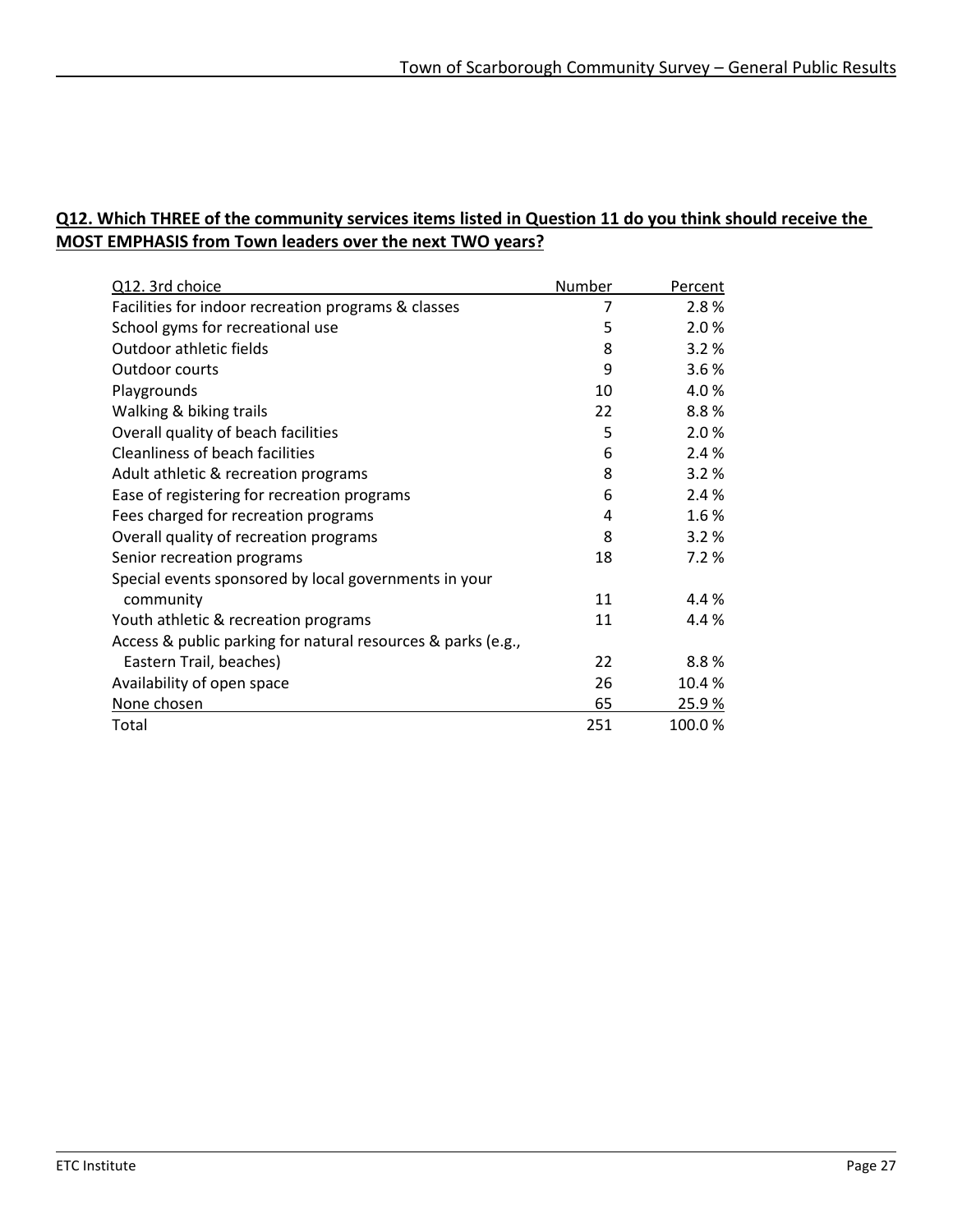### **SUM OF TOP 3 CHOICES**

#### **Q12. Which THREE of the community services items listed in Question 11 do you think should receive the MOST EMPHASIS from Town leaders over the next TWO years? (top 3)**

| Q12. Sum of Top 3 Choices                                    | Number | Percent |
|--------------------------------------------------------------|--------|---------|
| Facilities for indoor recreation programs & classes          | 58     | 23.1%   |
| School gyms for recreational use                             | 18     | 7.2%    |
| Outdoor athletic fields                                      | 18     | 7.2%    |
| Outdoor courts                                               | 18     | 7.2%    |
| Playgrounds                                                  | 24     | 9.6%    |
| Walking & biking trails                                      | 76     | 30.3%   |
| Overall quality of beach facilities                          | 36     | 14.3%   |
| Cleanliness of beach facilities                              | 37     | 14.7%   |
| Adult athletic & recreation programs                         | 28     | 11.2%   |
| Ease of registering for recreation programs                  | 12     | 4.8%    |
| Fees charged for recreation programs                         | 12     | 4.8%    |
| Overall quality of recreation programs                       | 16     | 6.4%    |
| Senior recreation programs                                   | 51     | 20.3%   |
| Special events sponsored by local governments in your        |        |         |
| community                                                    | 22     | 8.8%    |
| Youth athletic & recreation programs                         | 29     | 11.6%   |
| Access & public parking for natural resources & parks (e.g., |        |         |
| Eastern Trail, beaches)                                      | 77     | 30.7%   |
| Availability of open space                                   | 70     | 27.9%   |
| None chosen                                                  | 36     | 14.3%   |
| Total                                                        | 638    |         |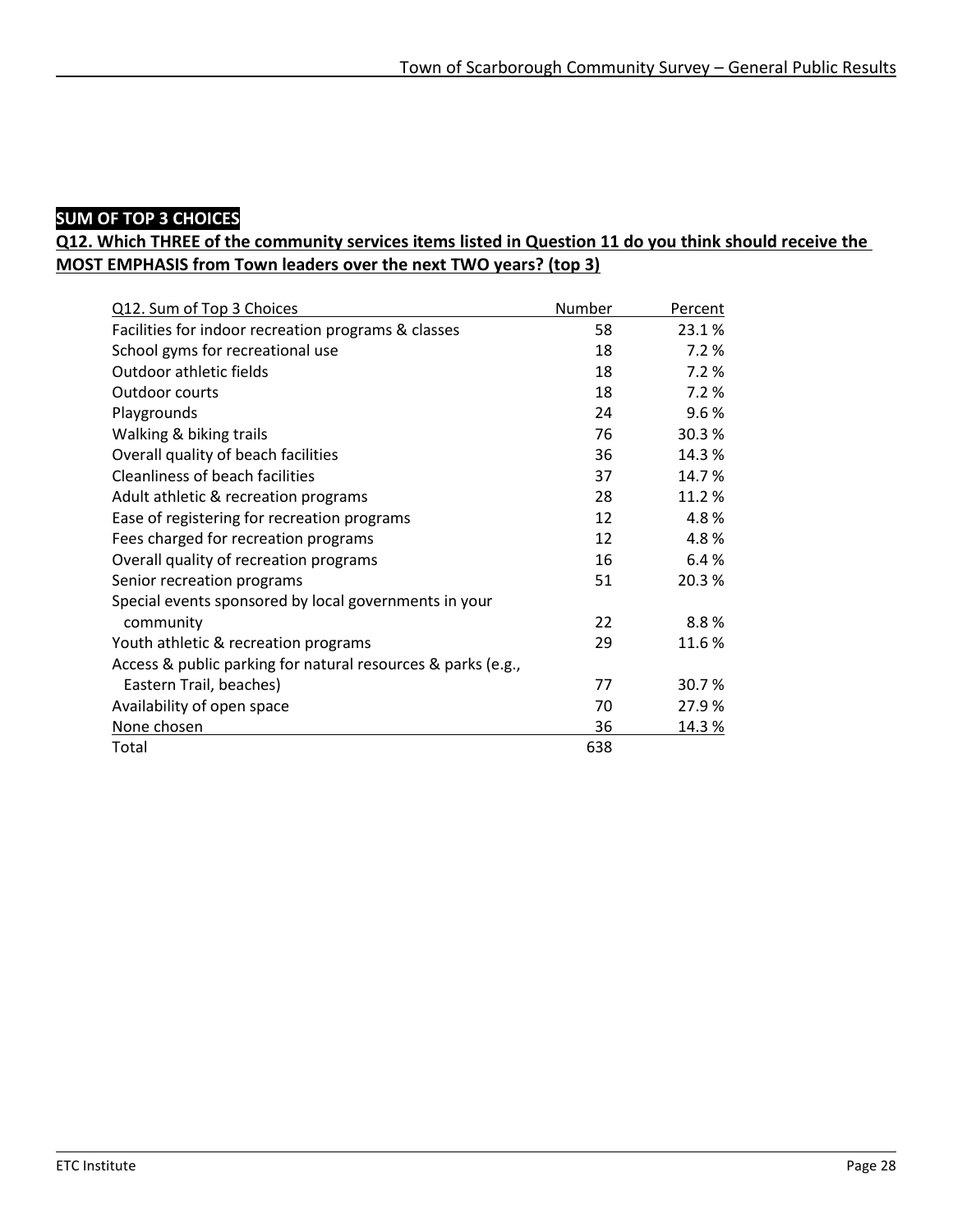#### **Q13. Trash and Recycling. Using a scale of 1 to 5, where 5 means "Very Satisfied" and 1 means "Very Dissatisfied," please rate your satisfaction with each of the services listed below.**

(N=251)

|                                                     |           |           |         |          | Verv       |       |
|-----------------------------------------------------|-----------|-----------|---------|----------|------------|-------|
|                                                     | Verv      |           |         | Dissati- | dissatisf- | Don't |
|                                                     | satisfied | Satisfied | Neutral | sfied    | ied        | know  |
| Q13-1. Overall quality of trash collection services | 37.8%     | 41.0%     | 6.8%    | 2.8%     | $0.0\%$    | 11.6% |
| Q13-2. Curbside recycling services                  | 39.4%     | 35.9%     | 7.6%    | 2.0%     | 0.8%       | 14.3% |
| Q13-3. Recycling services/drop-off centers          | 18.7%     | 29.1%     | 13.1%   | 14.3%    | 8.8%       | 15.9% |

#### **WITHOUT DON'T KNOW**

**Q13. Trash and Recycling. Using a scale of 1 to 5, where 5 means "Very Satisfied" and 1 means "Very Dissatisfied," please rate your satisfaction with each of the services listed below. (without "don't know")**

|                                                     |           |           |                |             | Verv        |
|-----------------------------------------------------|-----------|-----------|----------------|-------------|-------------|
|                                                     | Verv      |           |                | Dissatisfi- | dissatisfi- |
|                                                     | satisfied | Satisfied | <b>Neutral</b> | ed          | ed          |
| Q13-1. Overall quality of trash collection services | 42.8%     | 46.4%     | 7.7%           | 3.2%        | $0.0\%$     |
| Q13-2. Curbside recycling services                  | 46.0%     | 41.9%     | 8.8%           | 2.3%        | $0.9\%$     |
| Q13-3. Recycling services/drop-off centers          | 22.3%     | 34.6%     | 15.6%          | 17.1%       | 10.4%       |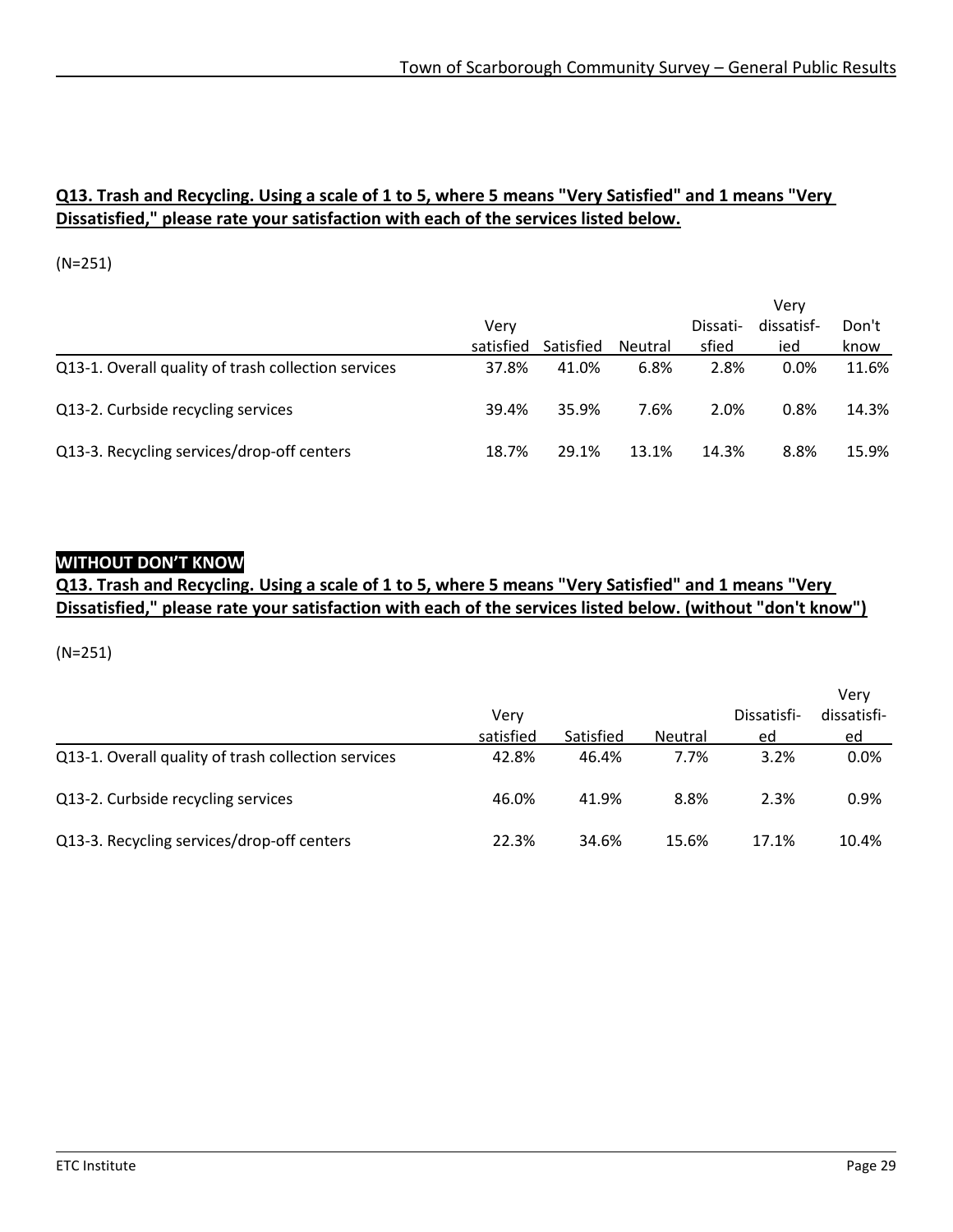#### **Q14. Communication. Using a scale of 1 to 5, where 5 means "Very Satisfied" and 1 means "Very Dissatisfied," please rate your satisfaction with each of the services listed below.**

|                                                                      |           |           |         |          | Very       |       |
|----------------------------------------------------------------------|-----------|-----------|---------|----------|------------|-------|
|                                                                      | Very      |           |         | Dissati- | dissatisf- | Don't |
|                                                                      | satisfied | Satisfied | Neutral | sfied    | ied        | know  |
| Q14-1. Availability of information about Town<br>programs & services | 12.4%     | 37.8%     | 26.7%   | 10.8%    | 2.8%       | 9.6%  |
| Q14-2. Town efforts to keep you informed about local<br>issues       | 10.8%     | 35.1%     | 21.5%   | 17.9%    | 5.6%       | 9.2%  |
| Q14-3. Level of public involvement in local decision making          | 4.4%      | 21.5%     | 31.1%   | 17.9%    | 12.7%      | 12.4% |
| Q14-4. Timeliness of information provided by Town                    | 7.6%      | 29.1%     | 27.5%   | 15.5%    | 6.0%       | 14.3% |
| Q14-5. Usefulness of information on Town's website                   | 10.0%     | 39.0%     | 25.5%   | 11.6%    | 2.4%       | 11.6% |
| Q14-6. Town's cable television channel (SCTV)                        | 4.4%      | 13.5%     | 23.5%   | 4.4%     | 1.6%       | 52.6% |
| Q14-7. Town's use of social media                                    | 6.0%      | 21.9%     | 27.9%   | 8.4%     | 2.0%       | 33.9% |
| Q14-8. Town's use of modern technology (e.g.,<br>YouTube, Zoom)      | 6.4%      | 23.9%     | 24.7%   | 5.6%     | 1.6%       | 37.8% |
| Q14-9. Virtual Town Council meetings                                 | 6.4%      | 23.5%     | 27.9%   | 4.0%     | 4.0%       | 34.3% |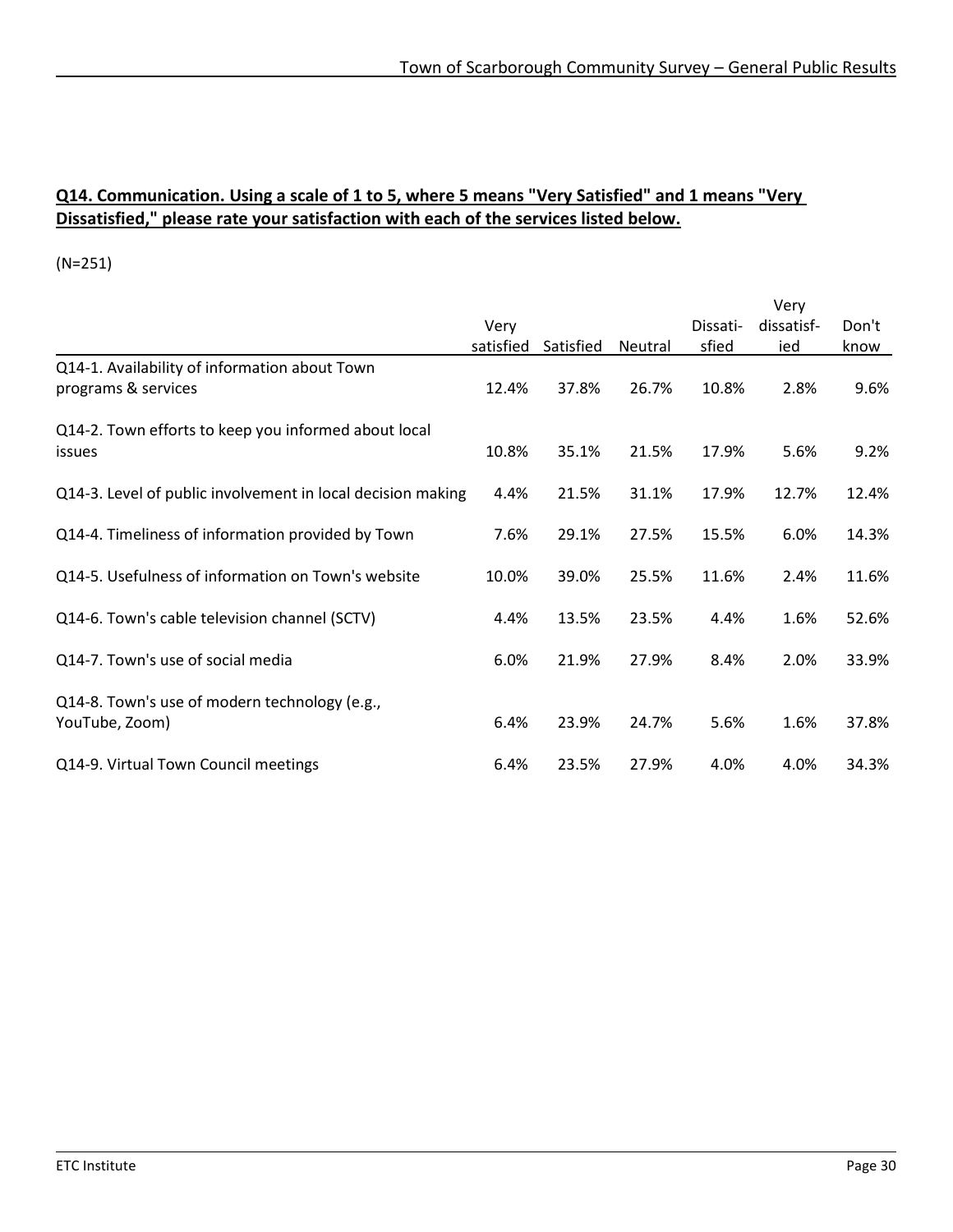## **WITHOUT DON'T KNOW**

### **Q14. Communication. Using a scale of 1 to 5, where 5 means "Very Satisfied" and 1 means "Very Dissatisfied," please rate your satisfaction with each of the services listed below. (without "don't know")**

|                                                             |           |           |         |             | Very        |
|-------------------------------------------------------------|-----------|-----------|---------|-------------|-------------|
|                                                             | Very      |           |         | Dissatisfi- | dissatisfi- |
|                                                             | satisfied | Satisfied | Neutral | ed          | ed          |
| Q14-1. Availability of information about Town               |           |           |         |             |             |
| programs & services                                         | 13.7%     | 41.9%     | 29.5%   | 11.9%       | 3.1%        |
| Q14-2. Town efforts to keep you informed about local        |           |           |         |             |             |
| issues                                                      | 11.8%     | 38.6%     | 23.7%   | 19.7%       | 6.1%        |
| Q14-3. Level of public involvement in local decision making | 5.0%      | 24.5%     | 35.5%   | 20.5%       | 14.5%       |
| Q14-4. Timeliness of information provided by Town           | 8.8%      | 34.0%     | 32.1%   | 18.1%       | 7.0%        |
| Q14-5. Usefulness of information on Town's website          | 11.3%     | 44.1%     | 28.8%   | 13.1%       | 2.7%        |
| Q14-6. Town's cable television channel (SCTV)               | 9.2%      | 28.6%     | 49.6%   | 9.2%        | 3.4%        |
| Q14-7. Town's use of social media                           | 9.0%      | 33.1%     | 42.2%   | 12.7%       | 3.0%        |
| Q14-8. Town's use of modern technology (e.g.,               |           |           |         |             |             |
| YouTube, Zoom)                                              | 10.3%     | 38.5%     | 39.7%   | 9.0%        | 2.6%        |
| Q14-9. Virtual Town Council meetings                        | 9.7%      | 35.8%     | 42.4%   | 6.1%        | 6.1%        |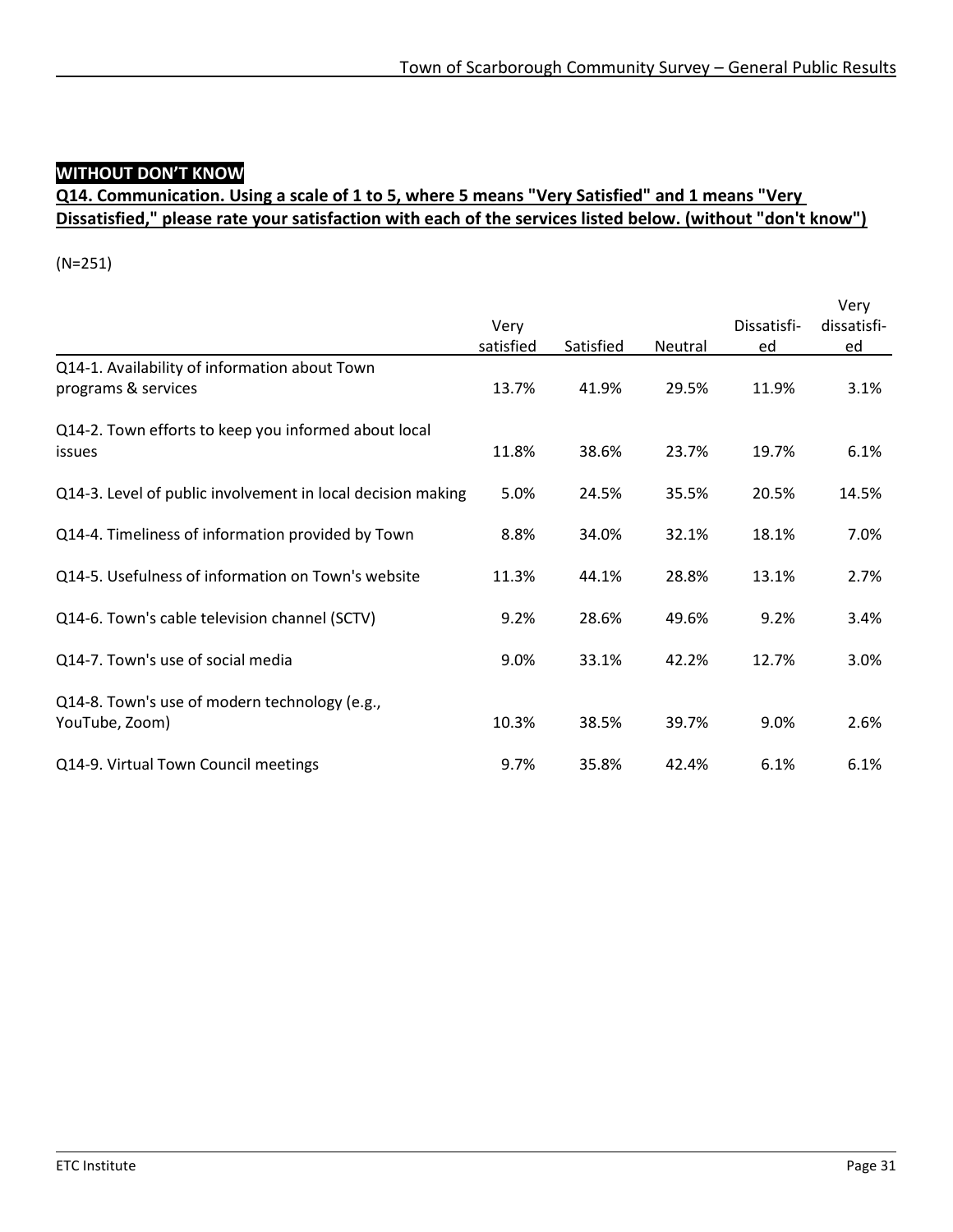### **Q15. Which of the following are your primary sources of information about Town issues, services, and events?**

| Q15. Which following are your primary sources of  |        |         |
|---------------------------------------------------|--------|---------|
| information about Town issues, services, & events | Number | Percent |
| Town's website                                    | 140    | 55.8%   |
| Email subscription (eNewsletter)                  | 103    | 41.0%   |
| Town local access channel                         | 22     | 8.8%    |
| Town Hall                                         | 32     | 12.7%   |
| Instagram                                         | 10     | 4.0%    |
| Facebook                                          | 69     | 27.5 %  |
| Television                                        | 22     | 8.8%    |
| Radio                                             | 5      | 2.0%    |
| Newspaper-Scarborough Leader                      | 172    | 68.5 %  |
| Other                                             | 25     | 10.0%   |
| Total                                             | 600    |         |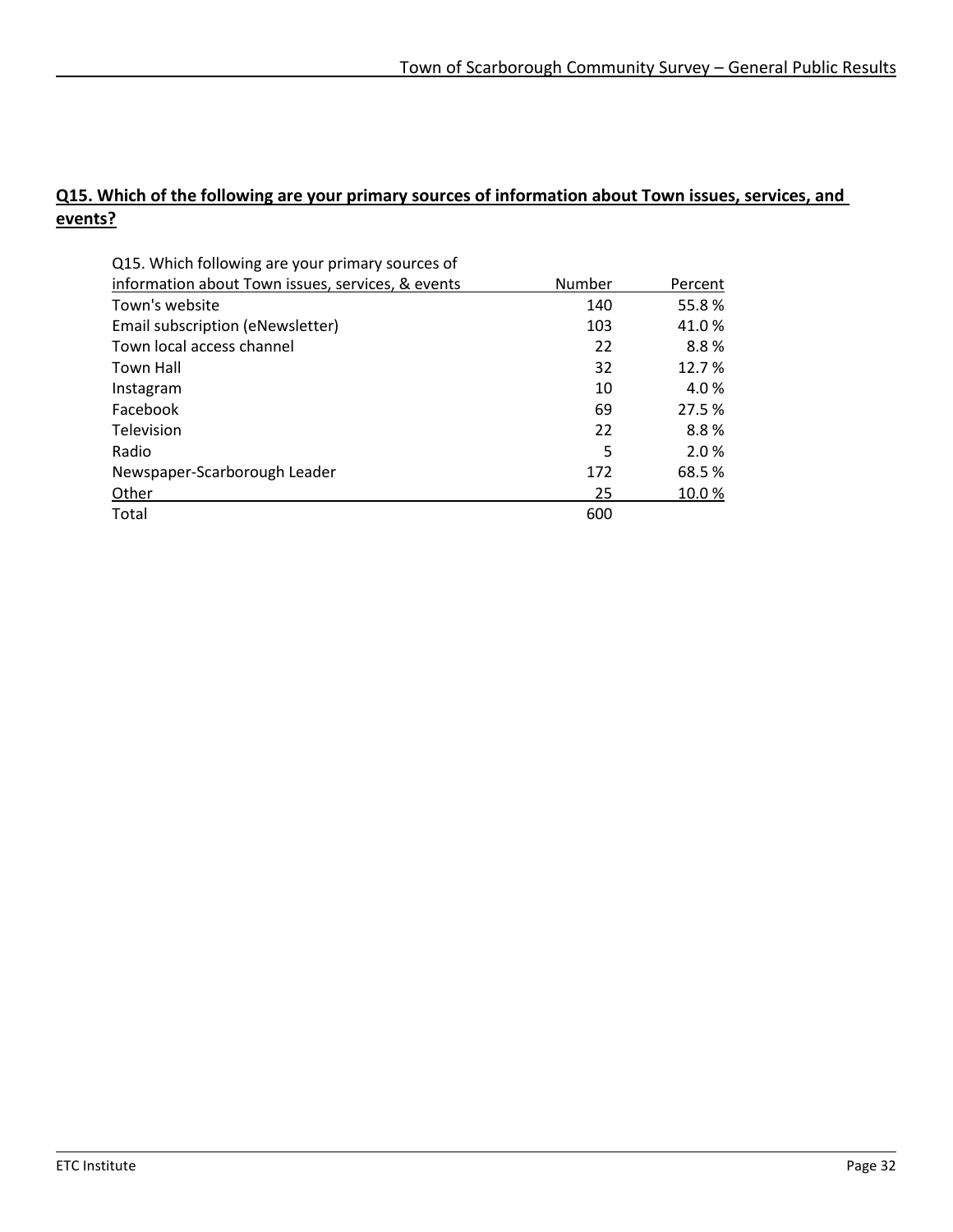### **Q15-10. Other**

| Q15-10. Other                                 | Number         | Percent |
|-----------------------------------------------|----------------|---------|
| Banner                                        | 1              | 4.2%    |
| <b>COFFEE SHOP</b>                            | 1              | 4.2%    |
| Community watchdog groups                     | 1              | 4.2%    |
| Community/neighbors                           | $\mathbf{1}$   | 4.2%    |
| Emails from concerned community members       | 1              | 4.2%    |
| Facebook                                      | 1              | 4.2%    |
| Facebook Mom's Group                          | $\mathbf{1}$   | 4.2%    |
| Forecaster Newspaper                          | 1              | 4.2%    |
| Friends, neighbors, community organizers      | 1              | 4.2%    |
| Friends, word of mouth                        | 1              | 4.2%    |
| Higgins Beach Newsletter                      | 1              | 4.2%    |
| Local news                                    | 1              | 4.2%    |
| Mailings                                      | 1              | 4.2%    |
| Neighbors                                     | $\overline{2}$ | 8.3%    |
| NextDoor                                      | 1              | 4.2%    |
| <b>Portland Press Herald</b>                  | 1              | 4.2%    |
| <b>Press Herald</b>                           | 1              | 4.2 %   |
| SMARTaxes, Concerned Taxpayers of Scarborough | 1              | 4.2%    |
| Twitter                                       | 1              | 4.2%    |
| Twitter, Press Herald                         | 1              | 4.2%    |
| Word of mouth                                 | $\overline{2}$ | 8.3%    |
| YouTube Livestrong                            | 1              | 4.2%    |
| Total                                         | 24             | 100.0%  |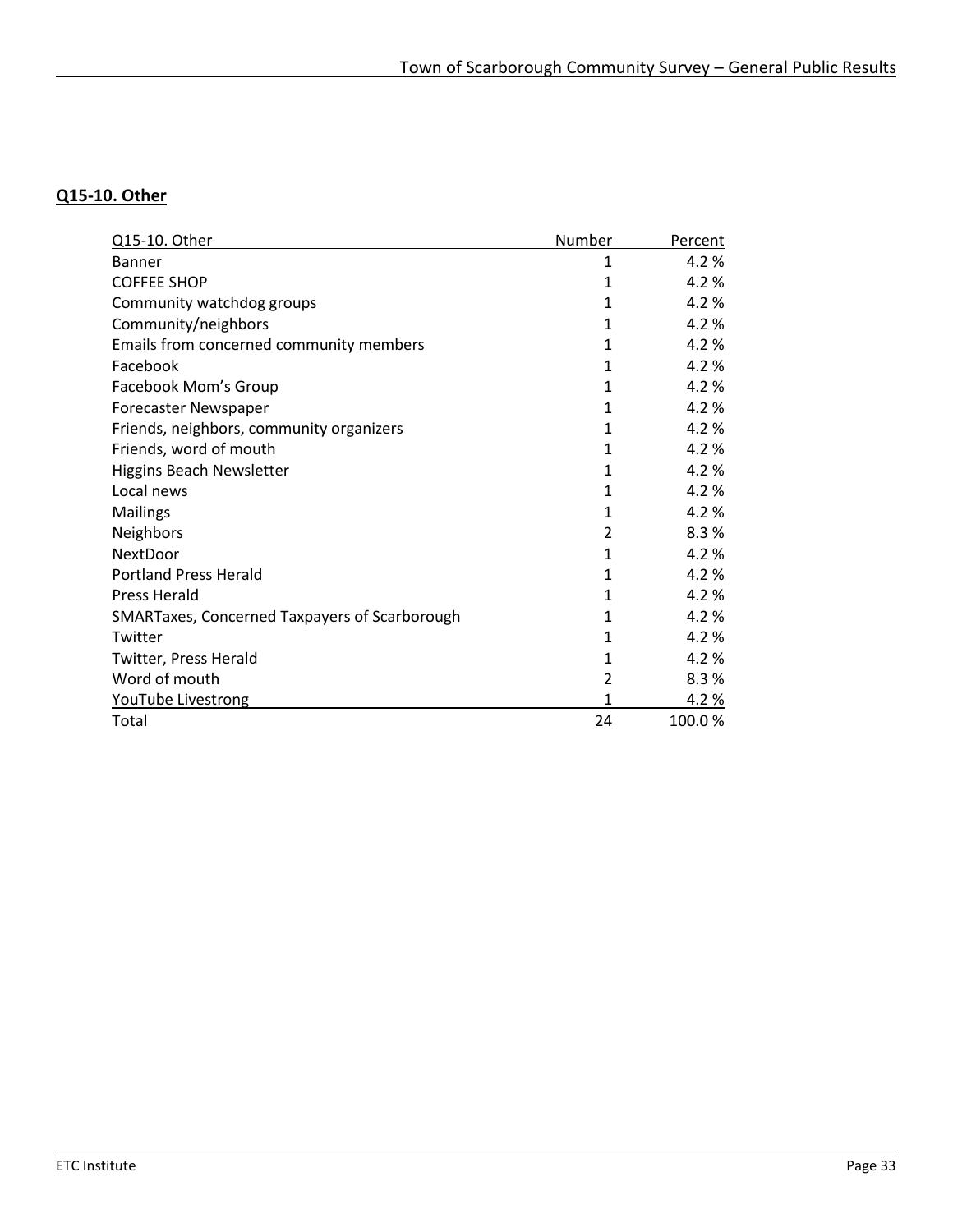| Q16. Top choice                  | Number | Percent |
|----------------------------------|--------|---------|
| Town's website                   | 60     | 23.9%   |
| Email subscription (eNewsletter) | 78     | 31.1%   |
| Town local access channel        | 2      | 0.8%    |
| Town Hall                        | 3      | 1.2%    |
| Instagram                        | 6      | 2.4 %   |
| Facebook                         | 23     | 9.2%    |
| Television                       | 1      | 0.4%    |
| Newspaper-Scarborough Leader     | 32     | 12.7%   |
| Other                            | 8      | 3.2%    |
| None chosen                      | 38     | 15.1%   |
| Total                            | 251    | 100.0%  |

#### **Q16. Which THREE sources of information listed in Question 15 are your most PREFERRED methods of receiving information about the Town?**

#### **Q16. Which THREE sources of information listed in Question 15 are your most PREFERRED methods of receiving information about the Town?**

| Q16. 2nd choice                  | Number | Percent |
|----------------------------------|--------|---------|
| Town's website                   | 53     | 21.1%   |
| Email subscription (eNewsletter) | 38     | 15.1%   |
| Town local access channel        | 4      | 1.6%    |
| <b>Town Hall</b>                 | 7      | 2.8%    |
| Instagram                        | 9      | 3.6%    |
| Facebook                         | 25     | 10.0%   |
| Television                       | 6      | 2.4 %   |
| Radio                            | 3      | 1.2%    |
| Newspaper-Scarborough Leader     | 57     | 22.7%   |
| Other                            | 5      | 2.0%    |
| None chosen                      | 44     | 17.5%   |
| Total                            | 251    | 100.0%  |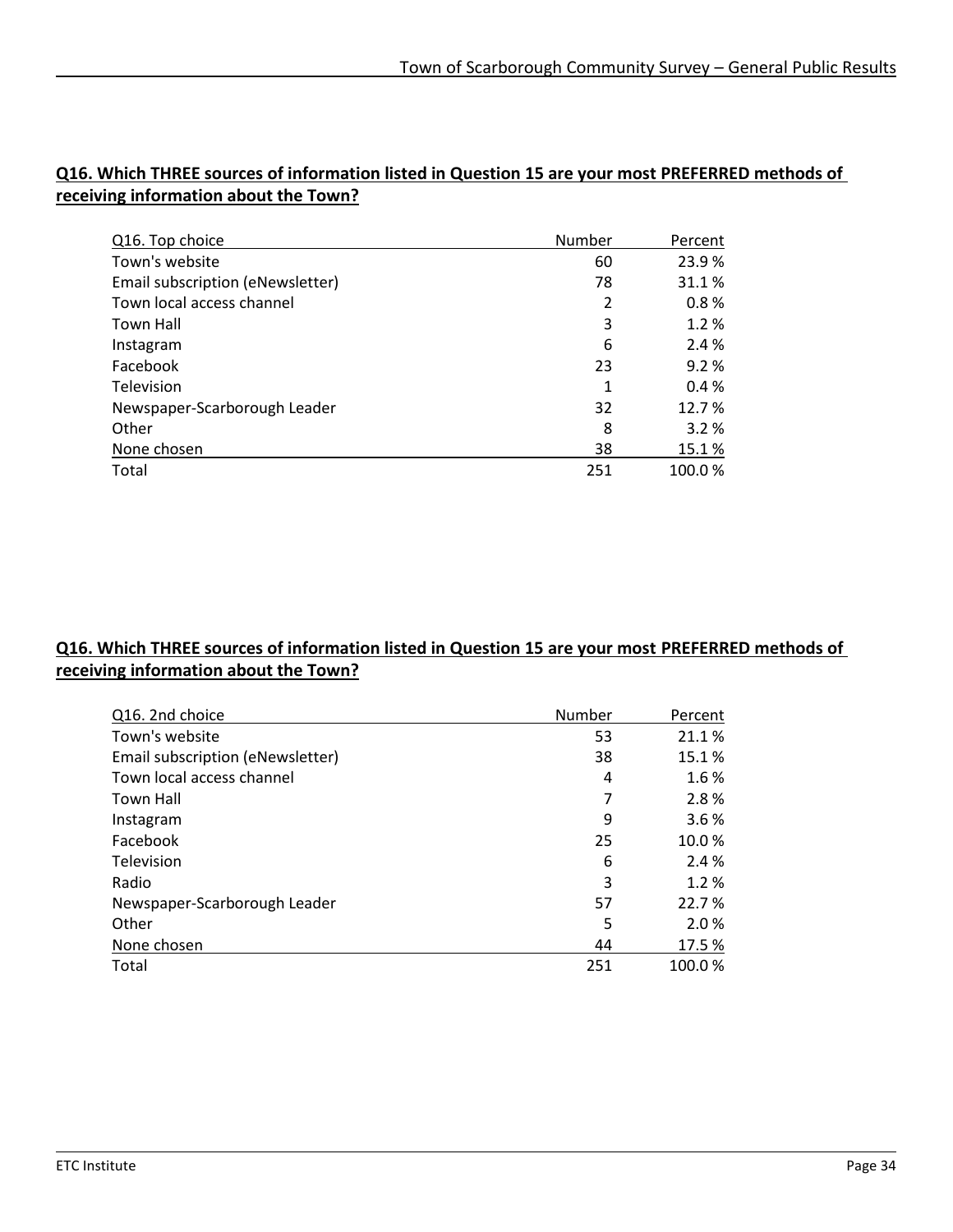| Q16. 3rd choice                  | Number         | Percent |
|----------------------------------|----------------|---------|
| Town's website                   | 38             | 15.1%   |
| Email subscription (eNewsletter) | 22             | 8.8%    |
| Town local access channel        | 5              | 2.0%    |
| Town Hall                        | 13             | 5.2%    |
| Instagram                        | $\overline{2}$ | 0.8%    |
| Facebook                         | 25             | 10.0%   |
| Television                       | 6              | 2.4%    |
| Radio                            | 6              | 2.4 %   |
| Newspaper-Scarborough Leader     | 48             | 19.1 %  |
| Other                            | 8              | 3.2%    |
| None chosen                      | 78             | 31.1%   |
| Total                            | 251            | 100.0%  |

#### **Q16. Which THREE sources of information listed in Question 15 are your most PREFERRED methods of receiving information about the Town?**

#### **SUM OF TOP 3 CHOICES**

**Q16. Which THREE sources of information listed in Question 15 are your most PREFERRED methods of receiving information about the Town? (top 3)**

| Q16. Sum of Top 3 Choices        | Number | Percent |
|----------------------------------|--------|---------|
| Town's website                   | 151    | 60.2 %  |
| Email subscription (eNewsletter) | 138    | 55.0%   |
| Town local access channel        | 11     | 4.4 %   |
| Town Hall                        | 23     | 9.2%    |
| Instagram                        | 17     | 6.8%    |
| Facebook                         | 73     | 29.1 %  |
| Television                       | 13     | 5.2%    |
| Radio                            | 9      | 3.6%    |
| Newspaper-Scarborough Leader     | 137    | 54.6 %  |
| Other                            | 21     | 8.4%    |
| None chosen                      | 38     | 15.1%   |
| Total                            | 631    |         |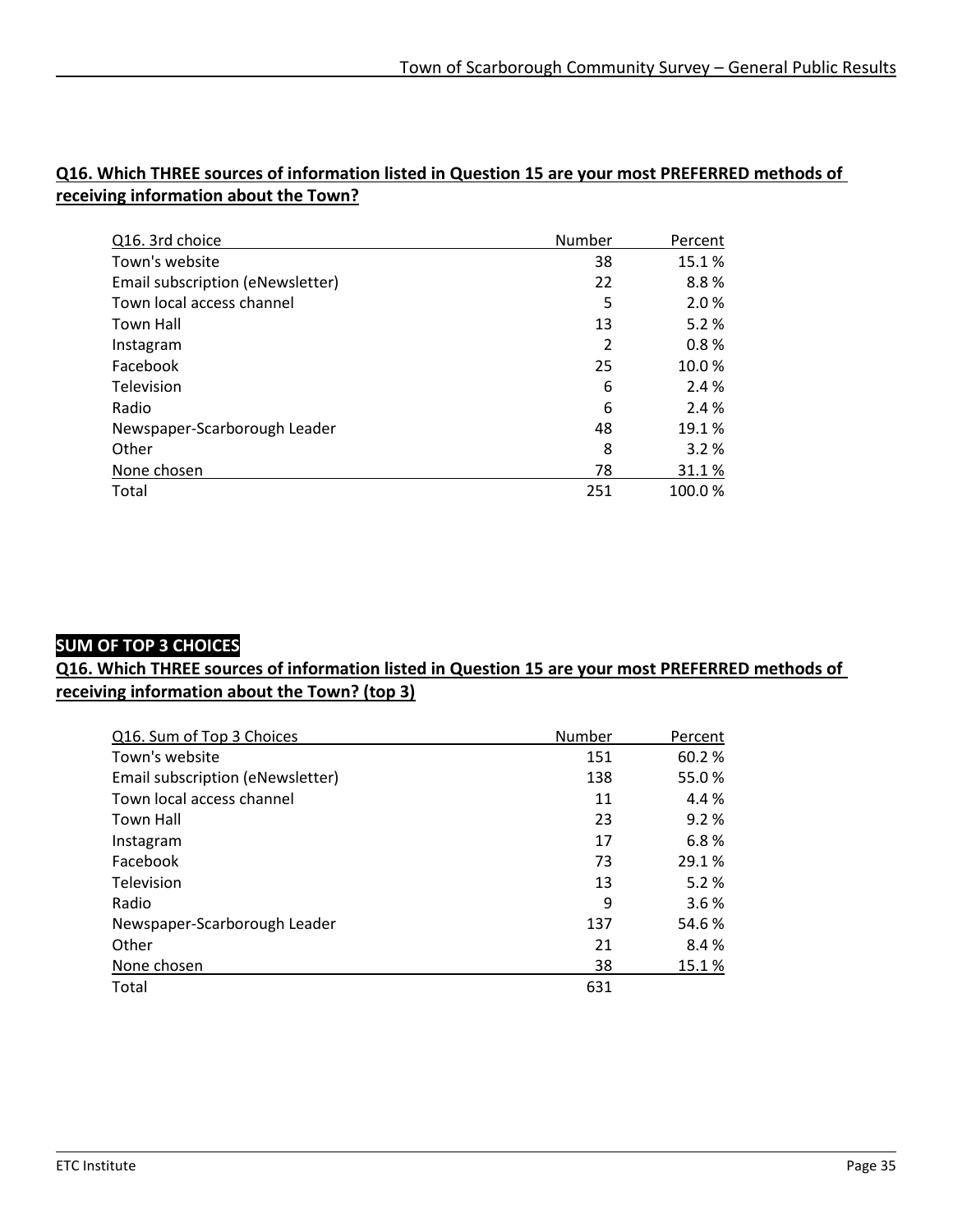#### **Q17. Customer Service. Have you contacted the Town during the past year?**

| Q17. Have you contacted Town during past year | Number | Percent |
|-----------------------------------------------|--------|---------|
| Yes                                           | 150    | 59.8%   |
| No                                            | 87     | 34.7 %  |
| Not provided                                  | 14     | 5.6%    |
| Total                                         | 251    | 100.0%  |

#### **WITHOUT NOT PROVIDED**

#### **Q17. Customer Service. Have you contacted the Town during the past year? (without "not provided")**

| Q17. Have you contacted Town during past year | Number | Percent |
|-----------------------------------------------|--------|---------|
| Yes                                           | 150    | 63.3 %  |
| No                                            |        | 36.7 %  |
| Total                                         | 237    | 100.0%  |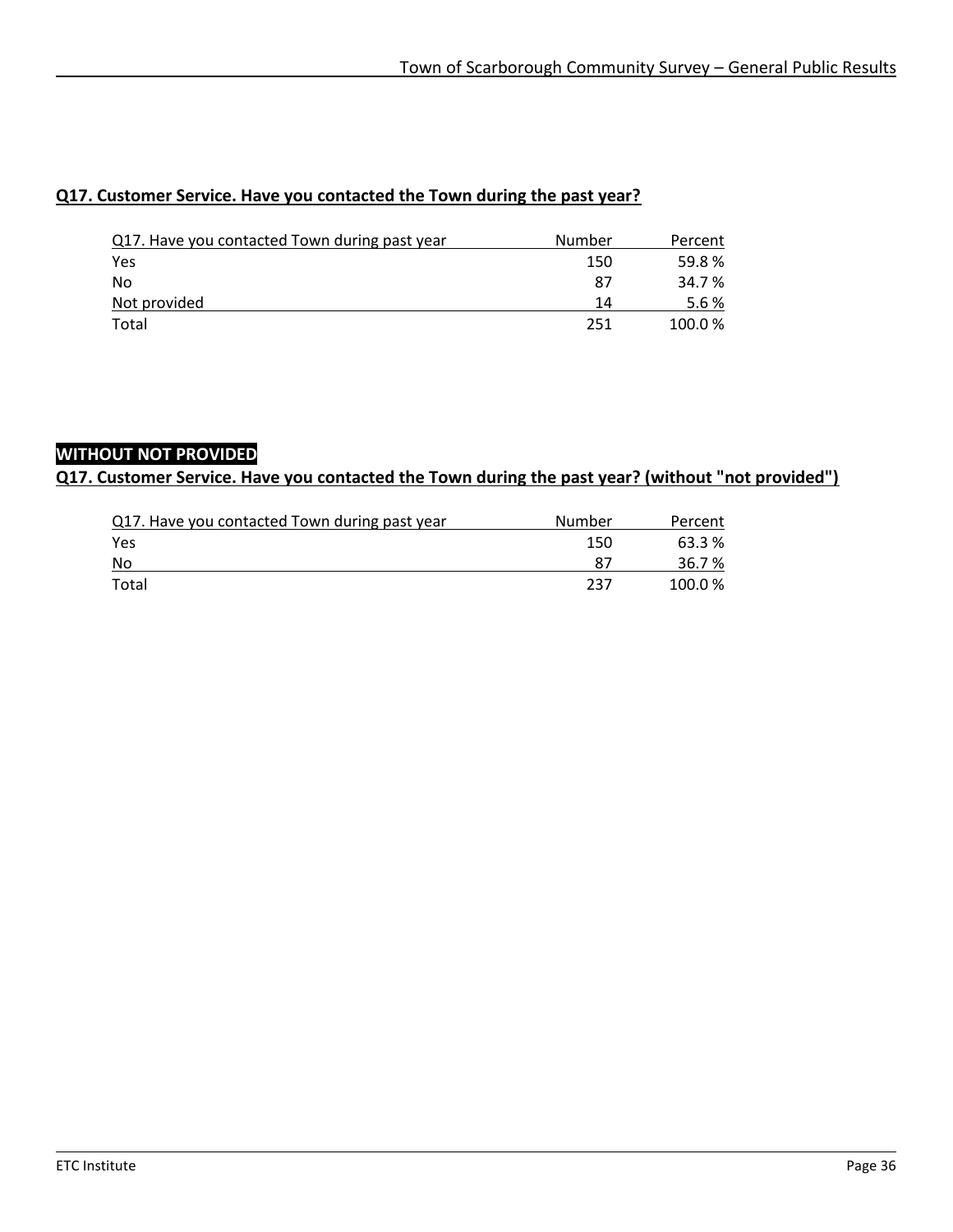#### **Q17a. Using a 5-point scale, where 5 means "Always" and 1 means "Never," please rate your satisfaction with Town employees on the following behaviors.**

(N=150)

|                                                              |        | Somet-  |       |        |              |      |
|--------------------------------------------------------------|--------|---------|-------|--------|--------------|------|
|                                                              | Always | Usually | imes  | Seldom | <b>Never</b> | know |
| Q17a-1. It was easy to find someone to address my request    | 48.7%  | 38.7%   | 7.3%  | 2.7%   | 1.3%         | 1.3% |
| Q17a-2. Scarborough employee went the extra mile             | 38.0%  | 28.0%   | 14.0% | 5.3%   | 5.3%         | 9.3% |
| Q17a-3. Response time was reasonable                         | 44.0%  | 38.0%   | 12.7% | 2.0%   | 1.3%         | 2.0% |
| Q17a-4. I was able to get my question/concern resolved       | 45.3%  | 34.0%   | 13.3% | 2.0%   | 4.0%         | 1.3% |
| Q17a-5. Scarborough employees are courteous/<br>professional | 69.3%  | 21.3%   | 6.7%  | 0.7%   | 0.7%         | 1.3% |
| Q17a-6. I was satisfied with my experience                   | 52.7%  | 31.3%   | 8.7%  | 3.3%   | 2.7%         | 1.3% |

### **WITHOUT DON'T KNOW**

### **Q17a. Using a 5-point scale, where 5 means "Always" and 1 means "Never," please rate your satisfaction with Town employees on the following behaviors. (without "don't know")**

(N=150)

|                                                           | Sometim- |         |       |        |              |
|-----------------------------------------------------------|----------|---------|-------|--------|--------------|
|                                                           | Always   | Usually | es    | Seldom | <b>Never</b> |
| Q17a-1. It was easy to find someone to address my request | 49.3%    | 39.2%   | 7.4%  | 2.7%   | 1.4%         |
| Q17a-2. Scarborough employee went the extra mile          | 41.9%    | 30.9%   | 15.4% | 5.9%   | 5.9%         |
| Q17a-3. Response time was reasonable                      | 44.9%    | 38.8%   | 12.9% | 2.0%   | 1.4%         |
| Q17a-4. I was able to get my question/concern resolved    | 45.9%    | 34.5%   | 13.5% | 2.0%   | 4.1%         |
| Q17a-5. Scarborough employees are courteous/              |          |         |       |        |              |
| professional                                              | 70.3%    | 21.6%   | 6.8%  | 0.7%   | 0.7%         |
| Q17a-6. I was satisfied with my experience                | 53.4%    | 31.8%   | 8.8%  | 3.4%   | 2.7%         |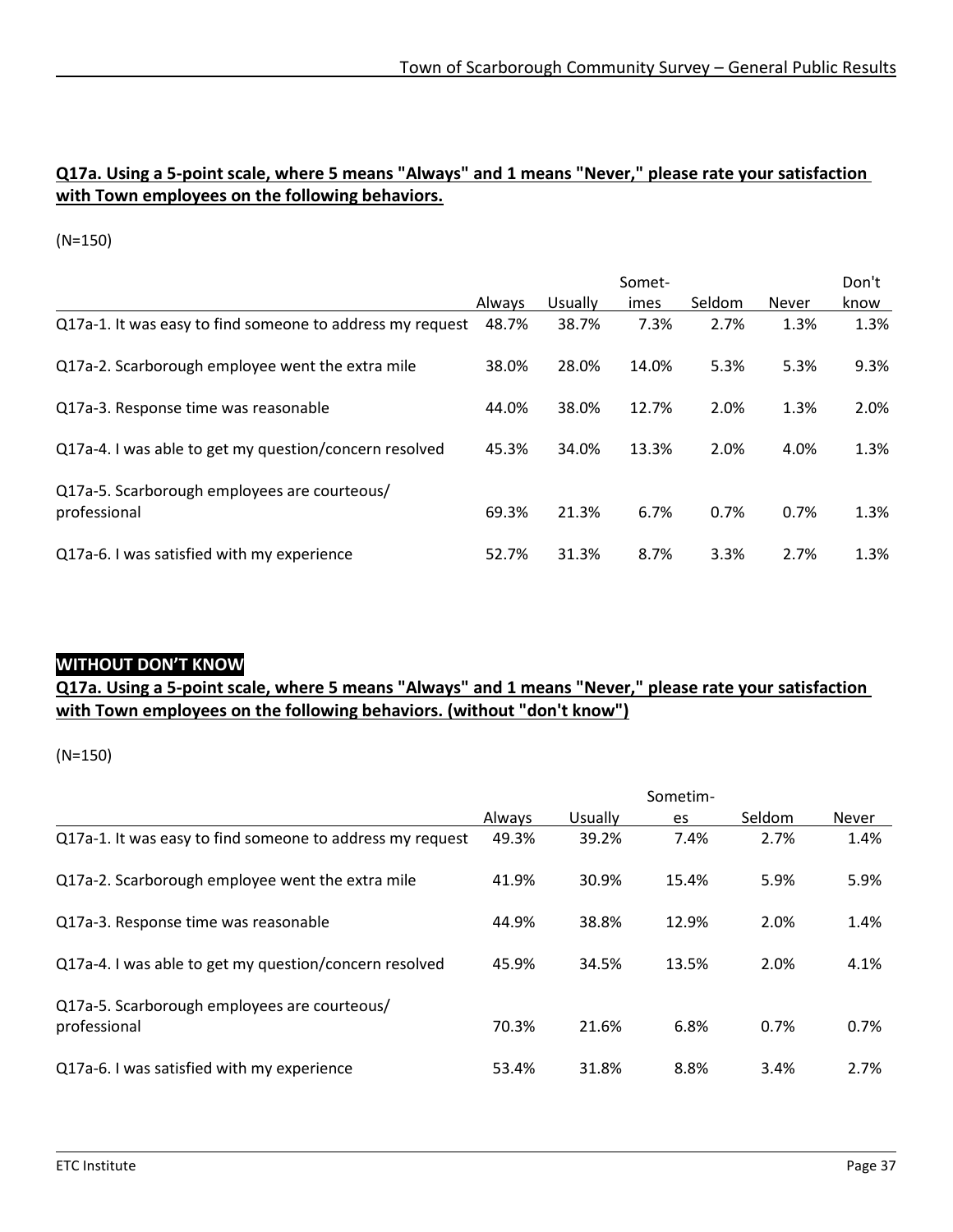### **Q18. Library Services. Before COVID-19, how often per year did you use any services or facilities of the Scarborough Public Library?**

| Q18. How often per year did you use any services   |        |         |
|----------------------------------------------------|--------|---------|
| or facilities of Scarborough Public Library before |        |         |
| COVID-19                                           | Number | Percent |
| At least once a week                               | 39     | 15.5%   |
| About once a month                                 | 52     | 20.7 %  |
| About once every other month                       | 17     | 6.8%    |
| A few times                                        | 57     | 22.7 %  |
| <b>Never</b>                                       | 68     | 27.1%   |
| Not provided                                       | 18     | 7.2%    |
| Total                                              | 251    | 100.0%  |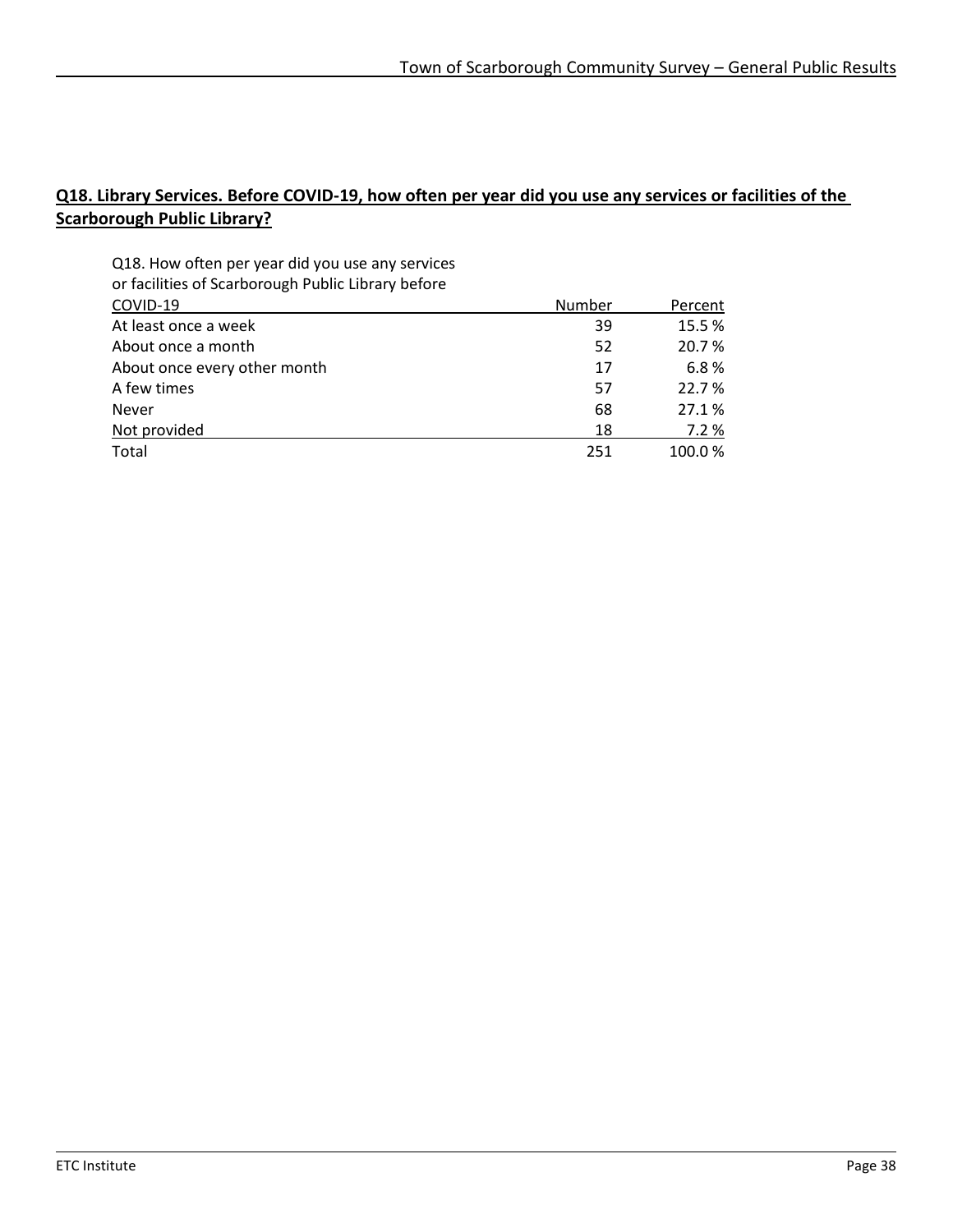#### **Q18a. Using a scale of 1 to 5, where 5 means "Very Satisfied" and 1 means "Very Dissatisfied," please rate your satisfaction with each of the library services listed below.**

(N=165)

|                                                        |           |           |         |          | Very       |       |
|--------------------------------------------------------|-----------|-----------|---------|----------|------------|-------|
|                                                        | Very      |           |         | Dissati- | dissatisf- | Don't |
|                                                        | satisfied | Satisfied | Neutral | sfied    | ied        | know  |
| Q18a-1. Overall satisfaction with Scarborough Public   |           |           |         |          |            |       |
| Library                                                | 51.5%     | 33.9%     | 9.1%    | 1.2%     | 0.6%       | 3.6%  |
|                                                        |           |           |         |          |            |       |
| Q18a-2. Library hours of operation                     | 34.5%     | 46.7%     | 11.5%   | 1.8%     | 0.0%       | 5.5%  |
|                                                        |           |           |         |          |            |       |
| Q18a-3. Current location                               | 49.1%     | 44.2%     | 3.0%    | 0.0%     | 0.0%       | 3.6%  |
|                                                        |           |           |         |          |            |       |
| Q18a-4. Selection of materials for just about everyone | 37.0%     | 48.5%     | 7.3%    | 0.6%     | 0.0%       | 6.7%  |
|                                                        |           |           |         |          |            |       |
| Q18a-5. Free computer resources/online services &      |           |           |         |          |            |       |
| databases                                              | 30.9%     | 36.4%     | 9.7%    | 0.0%     | 0.0%       | 23.0% |
|                                                        |           |           |         |          |            |       |
| Q18a-6. Services & meeting rooms for area businesses   | 16.4%     | 27.3%     | 15.2%   | 2.4%     | 0.0%       | 38.8% |
|                                                        |           |           |         |          |            |       |
| Q18a-7. Children's programs & services offered         | 18.2%     | 28.5%     | 13.9%   | 3.6%     | 0.6%       | 35.2% |
|                                                        |           |           |         |          |            |       |
| Q18a-8. Young adult programs & services offered        | 12.7%     | 20.0%     | 18.2%   | 1.2%     | 0.0%       | 47.9% |
|                                                        |           |           |         |          |            |       |
| Q18a-9. Adult programs & services offered              | 14.5%     | 35.2%     | 18.2%   | 0.0%     | 0.0%       | 32.1% |
|                                                        |           |           |         |          |            |       |
| Q18a-10. Assistance & customer service provided by     |           |           |         |          |            |       |
| library staff (friendly, polite, & professional)       | 55.8%     | 26.7%     | 7.9%    | 1.2%     | 1.2%       | 7.3%  |
|                                                        |           |           |         |          |            |       |
| Q18a-11. Availability of public meeting rooms          | 10.9%     | 21.2%     | 20.0%   | 4.2%     | 0.0%       | 43.6% |
| Q18a-12. Accessibility to services & facilities        | 25.5%     | 41.2%     | 13.3%   | 0.0%     | 0.6%       | 19.4% |
|                                                        |           |           |         |          |            |       |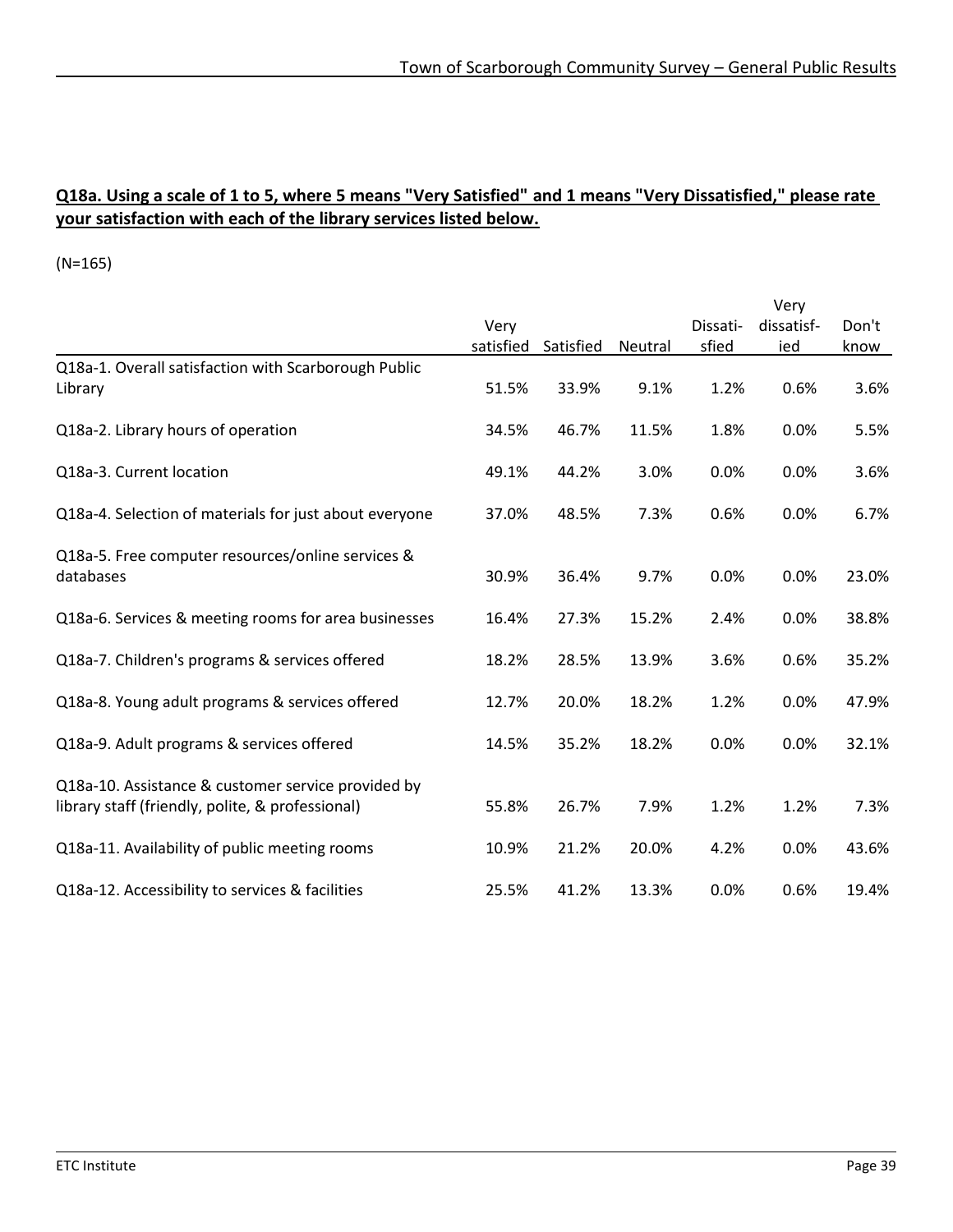### **WITHOUT DON'T KNOW**

### **Q18a. Using a scale of 1 to 5, where 5 means "Very Satisfied" and 1 means "Very Dissatisfied," please rate your satisfaction with each of the library services listed below. (without "don't know")**

(N=165)

|                                                                                                        |           |           |         |             | Very        |
|--------------------------------------------------------------------------------------------------------|-----------|-----------|---------|-------------|-------------|
|                                                                                                        | Very      |           |         | Dissatisfi- | dissatisfi- |
|                                                                                                        | satisfied | Satisfied | Neutral | ed          | ed          |
| Q18a-1. Overall satisfaction with Scarborough Public<br>Library                                        | 53.5%     | 35.2%     | 9.4%    | 1.3%        | 0.6%        |
| Q18a-2. Library hours of operation                                                                     | 36.5%     | 49.4%     | 12.2%   | 1.9%        | 0.0%        |
| Q18a-3. Current location                                                                               | 50.9%     | 45.9%     | 3.1%    | 0.0%        | 0.0%        |
| Q18a-4. Selection of materials for just about everyone                                                 | 39.6%     | 51.9%     | 7.8%    | 0.6%        | 0.0%        |
| Q18a-5. Free computer resources/online services &<br>databases                                         | 40.2%     | 47.2%     | 12.6%   | 0.0%        | 0.0%        |
| Q18a-6. Services & meeting rooms for area businesses                                                   | 26.7%     | 44.6%     | 24.8%   | 4.0%        | 0.0%        |
| Q18a-7. Children's programs & services offered                                                         | 28.0%     | 43.9%     | 21.5%   | 5.6%        | 0.9%        |
| Q18a-8. Young adult programs & services offered                                                        | 24.4%     | 38.4%     | 34.9%   | 2.3%        | 0.0%        |
| Q18a-9. Adult programs & services offered                                                              | 21.4%     | 51.8%     | 26.8%   | 0.0%        | 0.0%        |
| Q18a-10. Assistance & customer service provided by<br>library staff (friendly, polite, & professional) | 60.1%     | 28.8%     | 8.5%    | 1.3%        | 1.3%        |
| Q18a-11. Availability of public meeting rooms                                                          | 19.4%     | 37.6%     | 35.5%   | 7.5%        | 0.0%        |
| Q18a-12. Accessibility to services & facilities                                                        | 31.6%     | 51.1%     | 16.5%   | 0.0%        | 0.8%        |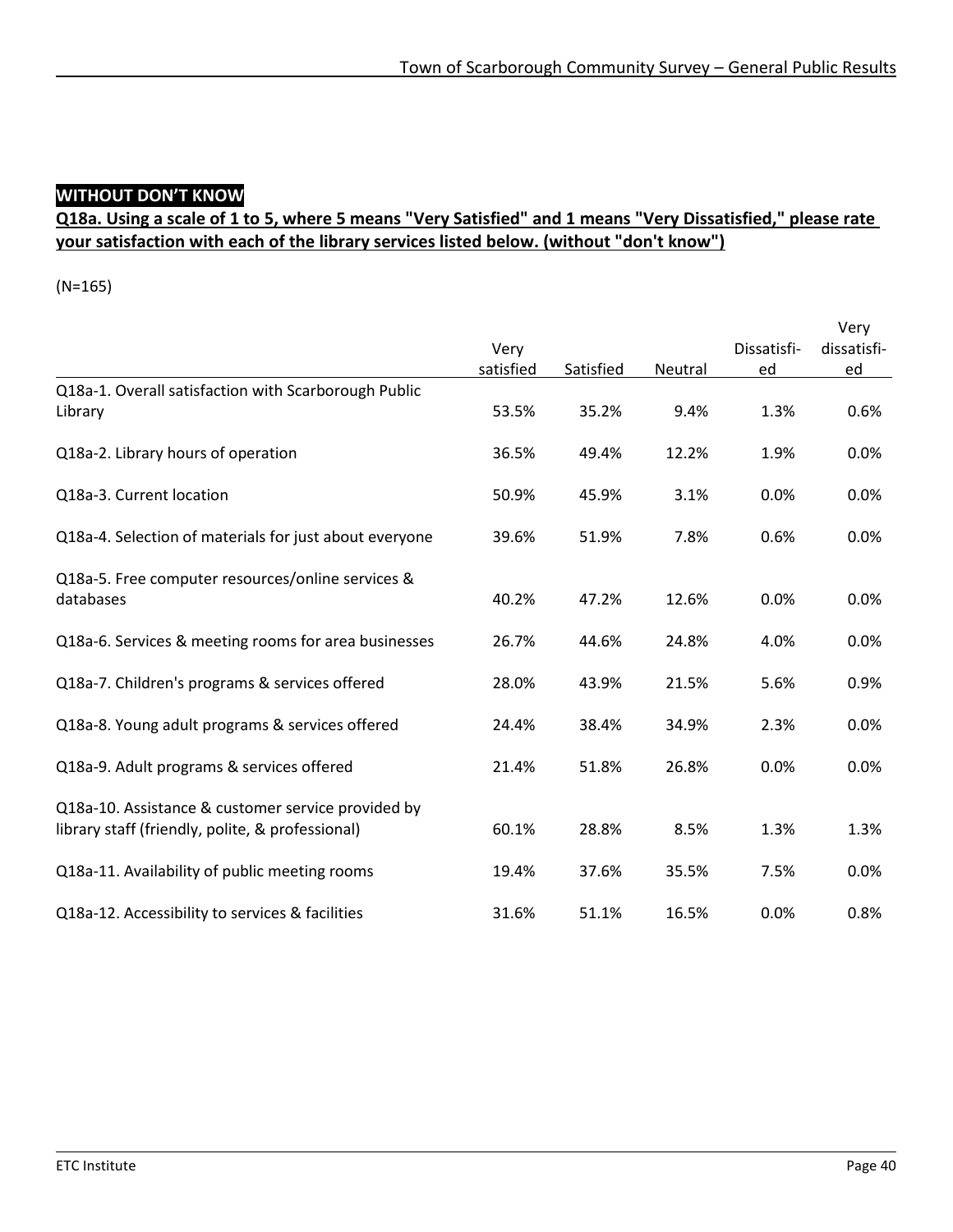#### **Q18b. Which ONE of the following most closely describes why you have not used the Public Library recently?**

| Q18b. What most closely describes why you have           |        |         |
|----------------------------------------------------------|--------|---------|
| not used Public Library recently                         | Number | Percent |
| I am not familiar with the services                      | 20     | 29.4 %  |
| I enjoy other recreational activities instead of reading | 11     | 16.2%   |
| I don't have time to read or go to free events           | 4      | 5.9%    |
| Concerns about COVID                                     | 6      | 8.8%    |
| Other                                                    | 18     | 26.5%   |
| I've used Public Library recently                        | 4      | 5.9%    |
| Not provided                                             | 5      | 7.4 %   |
| Total                                                    | 68     | 100.0%  |

### **WITHOUT NOT PROVIDED**

#### **Q18b. Which ONE of the following most closely describes why you have not used the Public Library recently? (without "not provided")**

| Q18b. What most closely describes why you have           |        |         |
|----------------------------------------------------------|--------|---------|
| not used Public Library recently                         | Number | Percent |
| I am not familiar with the services                      | 20     | 31.7%   |
| I enjoy other recreational activities instead of reading | 11     | 17.5 %  |
| I don't have time to read or go to free events           | 4      | 6.3%    |
| Concerns about COVID                                     | 6      | 9.5%    |
| Other                                                    | 18     | 28.6%   |
| I've used Public Library recently                        | 4      | 6.3%    |
| Total                                                    | 63     | 100.0%  |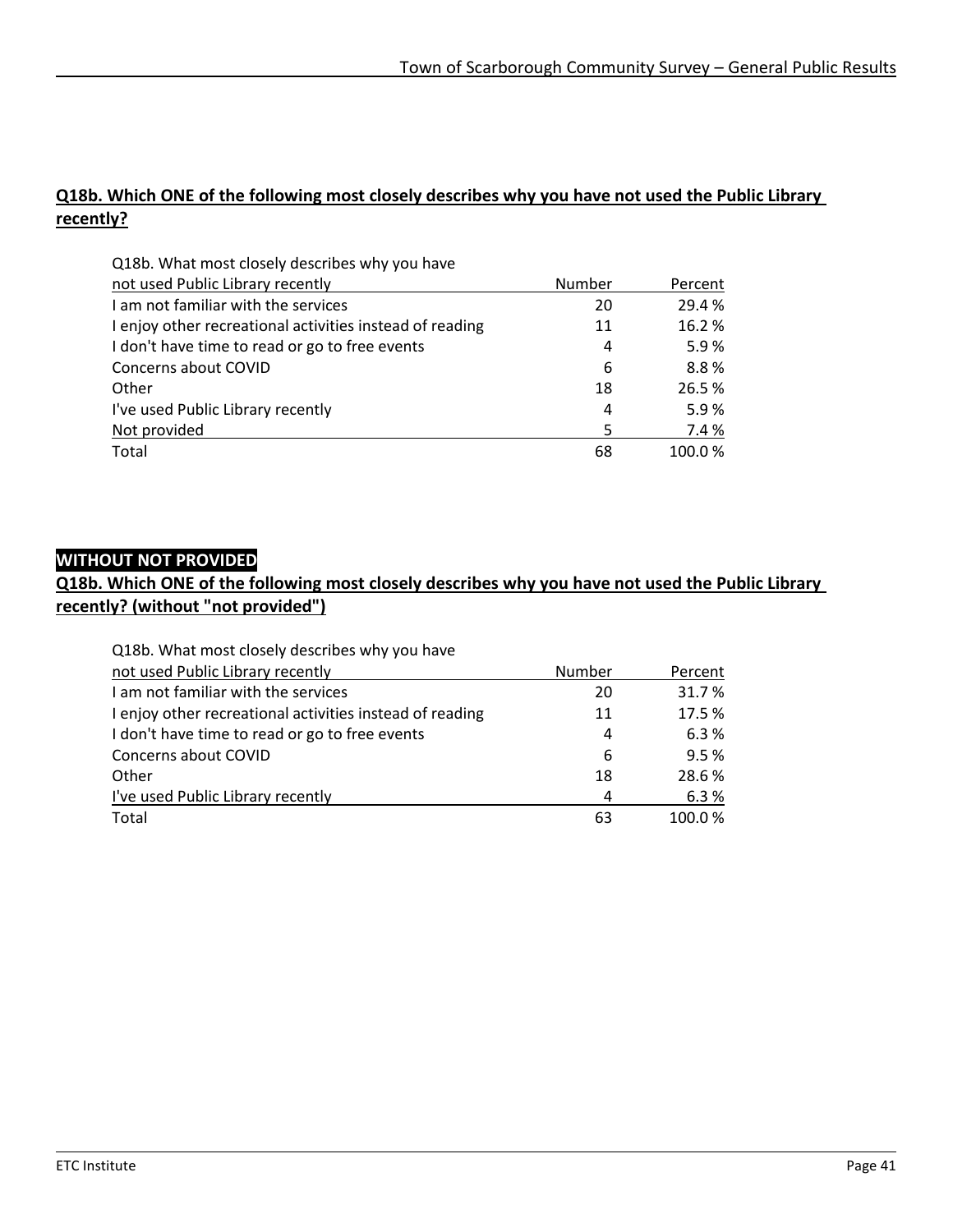#### **Q19. Public Education. Do you currently have any children in your household that attend Scarborough public school?**

| Q19. Do you currently have any children in your |        |         |
|-------------------------------------------------|--------|---------|
| household that attend Scarborough public school | Number | Percent |
| Yes                                             | 65     | 25.9%   |
| No                                              | 174    | 69.3 %  |
| Not provided                                    | 12     | 4.8%    |
| Total                                           | 251    | 100.0%  |

#### **WITHOUT NOT PROVIDED**

#### **Q19. Public Education. Do you currently have any children in your household that attend Scarborough public school? (without "not provided")**

Q19. Do you currently have any children in your

| household that attend Scarborough public school | Number | Percent |
|-------------------------------------------------|--------|---------|
| Yes                                             | 65     | 27.2 %  |
| No                                              | 174    | 72.8%   |
| Total                                           | 239    | 100.0%  |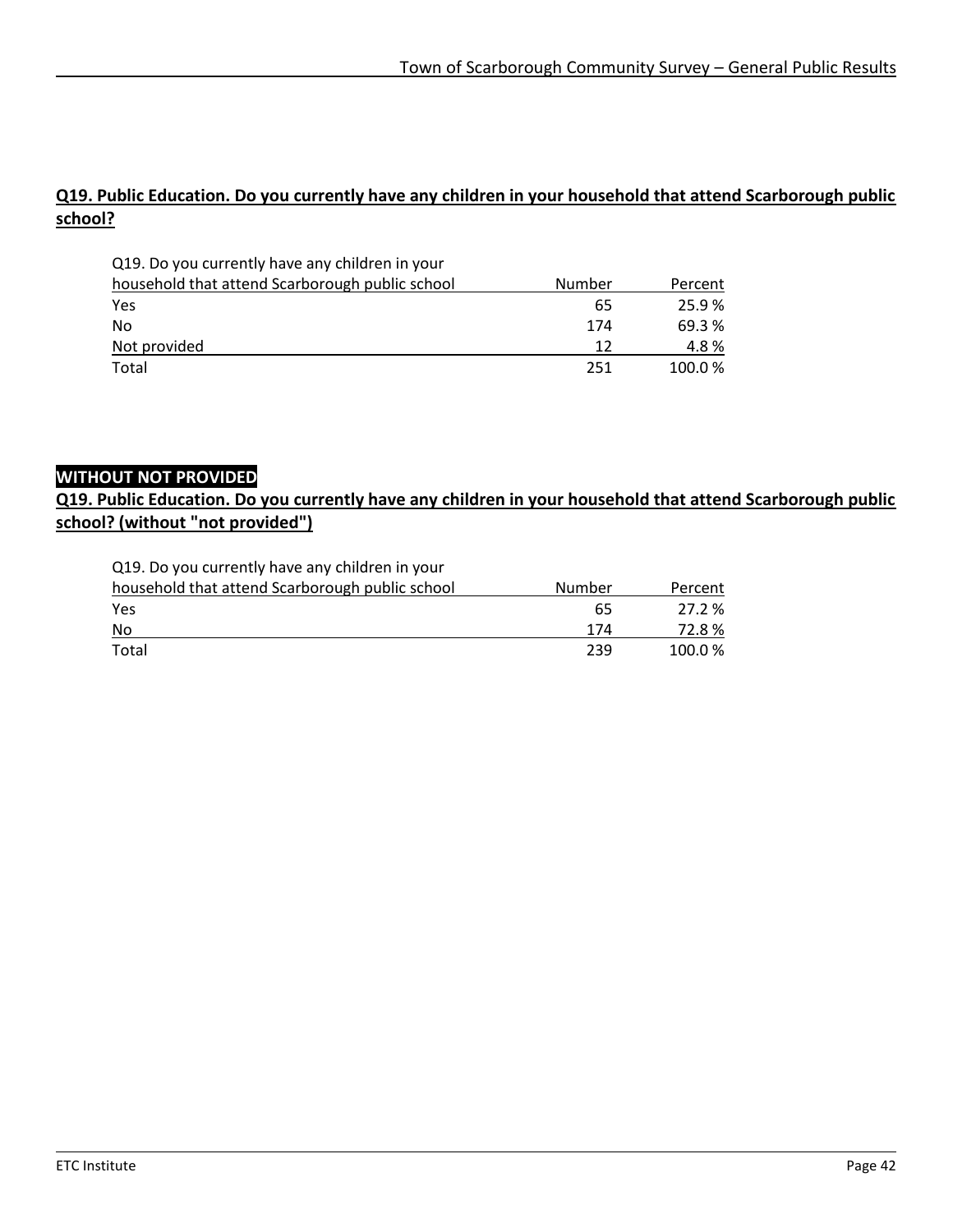#### **Q19a. Using a scale of 1 to 5, where 5 means "Very Satisfied" and 1 means "Very Dissatisfied," please rate your satisfaction with each of the following aspects of Scarborough public schools.**

(N=65)

|                                                       |           |           |         |          | Very       |       |
|-------------------------------------------------------|-----------|-----------|---------|----------|------------|-------|
|                                                       | Very      |           |         | Dissati- | dissatisf- | Don't |
|                                                       | satisfied | Satisfied | Neutral | sfied    | ied        | know  |
| Q19a-1. Administration (school level)                 | 23.1%     | 49.2%     | 13.8%   | 9.2%     | 1.5%       | 3.1%  |
| Q19a-2. Administration (district level)               | 16.9%     | 47.7%     | 21.5%   | 7.7%     | 3.1%       | 3.1%  |
| Q19a-3. Class size or student-teacher ratio           | 23.1%     | 55.4%     | 12.3%   | 7.7%     | 0.0%       | 1.5%  |
| Q19a-4. Quality of school facilities                  | 23.1%     | 49.2%     | 10.8%   | 12.3%    | 3.1%       | 1.5%  |
| Q19a-5. Quality of curriculum                         | 18.5%     | 44.6%     | 15.4%   | 16.9%    | 3.1%       | 1.5%  |
| Q19a-6. Qualifications & performance of teachers      | 27.7%     | 52.3%     | 15.4%   | 3.1%     | 0.0%       | 1.5%  |
| Q19a-7. Overall education that my child is receiving/ |           |           |         |          |            |       |
| received                                              | 26.2%     | 44.6%     | 15.4%   | 9.2%     | 3.1%       | 1.5%  |
| Q19a-8. Athletics                                     | 20.0%     | 35.4%     | 15.4%   | 9.2%     | 1.5%       | 18.5% |
| Q19a-9. Other extracurricular activities              | 18.5%     | 29.2%     | 15.4%   | 13.8%    | 1.5%       | 21.5% |
| Q19a-10. Quality of communication between schools &   |           |           |         |          |            |       |
| home                                                  | 27.7%     | 55.4%     | 4.6%    | 7.7%     | 3.1%       | 1.5%  |
| Q19a-11. Quality of food service                      | 9.2%      | 41.5%     | 15.4%   | 15.4%    | 12.3%      | 6.2%  |
| Q19a-12. Quality of school transportation             | 12.3%     | 36.9%     | 9.2%    | 12.3%    | 7.7%       | 21.5% |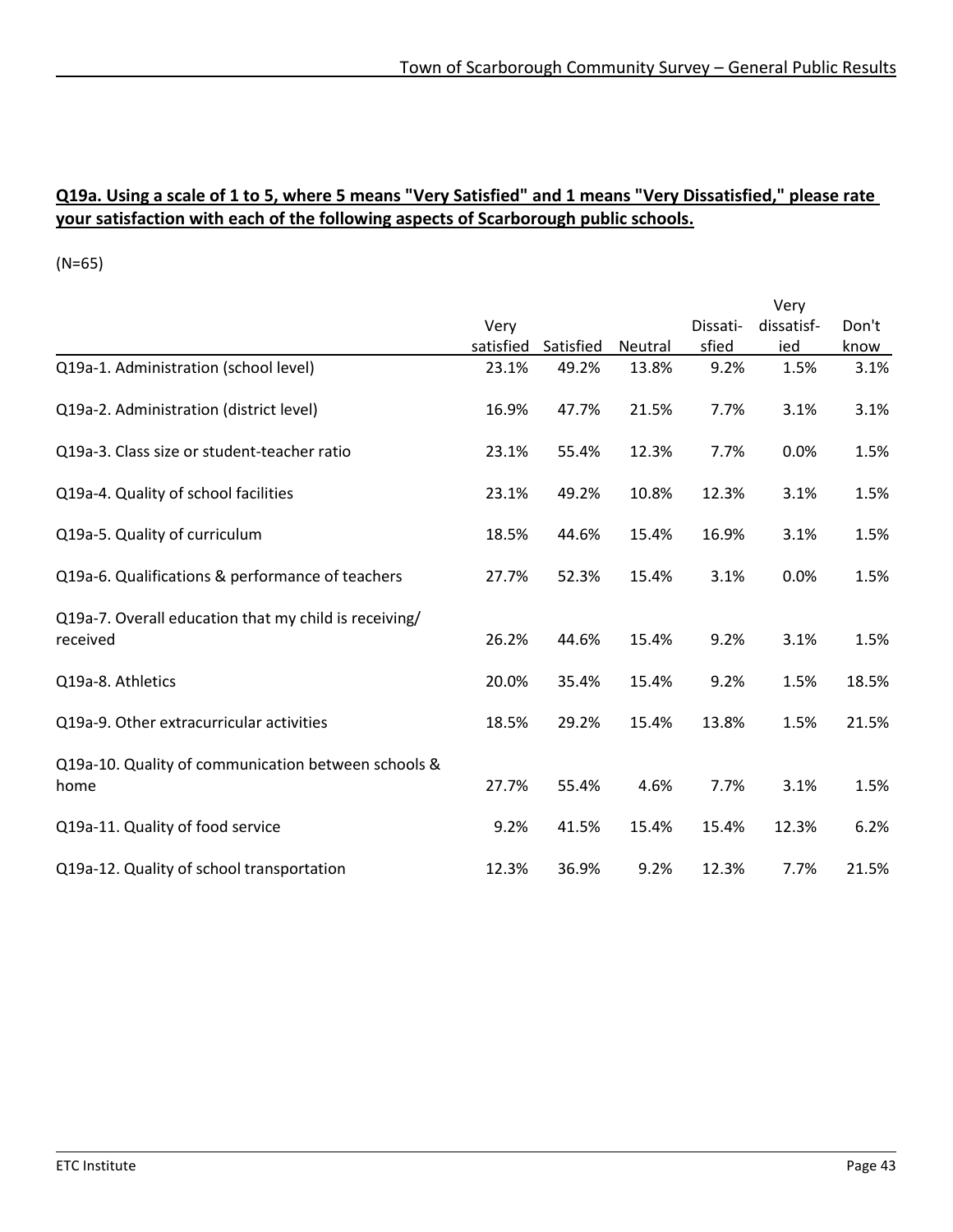# **WITHOUT DON'T KNOW**

### **Q19a. Using a scale of 1 to 5, where 5 means "Very Satisfied" and 1 means "Very Dissatisfied," please rate your satisfaction with each of the following aspects of Scarborough public schools. (without "don't know")**

(N=65)

|                                                       |           |           |         |             | Very        |
|-------------------------------------------------------|-----------|-----------|---------|-------------|-------------|
|                                                       | Very      |           |         | Dissatisfi- | dissatisfi- |
|                                                       | satisfied | Satisfied | Neutral | ed          | ed          |
| Q19a-1. Administration (school level)                 | 23.8%     | 50.8%     | 14.3%   | 9.5%        | 1.6%        |
| Q19a-2. Administration (district level)               | 17.5%     | 49.2%     | 22.2%   | 7.9%        | 3.2%        |
| Q19a-3. Class size or student-teacher ratio           | 23.4%     | 56.3%     | 12.5%   | 7.8%        | 0.0%        |
| Q19a-4. Quality of school facilities                  | 23.4%     | 50.0%     | 10.9%   | 12.5%       | 3.1%        |
| Q19a-5. Quality of curriculum                         | 18.8%     | 45.3%     | 15.6%   | 17.2%       | 3.1%        |
| Q19a-6. Qualifications & performance of teachers      | 28.1%     | 53.1%     | 15.6%   | 3.1%        | 0.0%        |
| Q19a-7. Overall education that my child is receiving/ |           |           |         |             |             |
| received                                              | 26.6%     | 45.3%     | 15.6%   | 9.4%        | 3.1%        |
| Q19a-8. Athletics                                     | 24.5%     | 43.4%     | 18.9%   | 11.3%       | 1.9%        |
| Q19a-9. Other extracurricular activities              | 23.5%     | 37.3%     | 19.6%   | 17.6%       | 2.0%        |
| Q19a-10. Quality of communication between schools &   |           |           |         |             |             |
| home                                                  | 28.1%     | 56.3%     | 4.7%    | 7.8%        | 3.1%        |
| Q19a-11. Quality of food service                      | 9.8%      | 44.3%     | 16.4%   | 16.4%       | 13.1%       |
| Q19a-12. Quality of school transportation             | 15.7%     | 47.1%     | 11.8%   | 15.7%       | 9.8%        |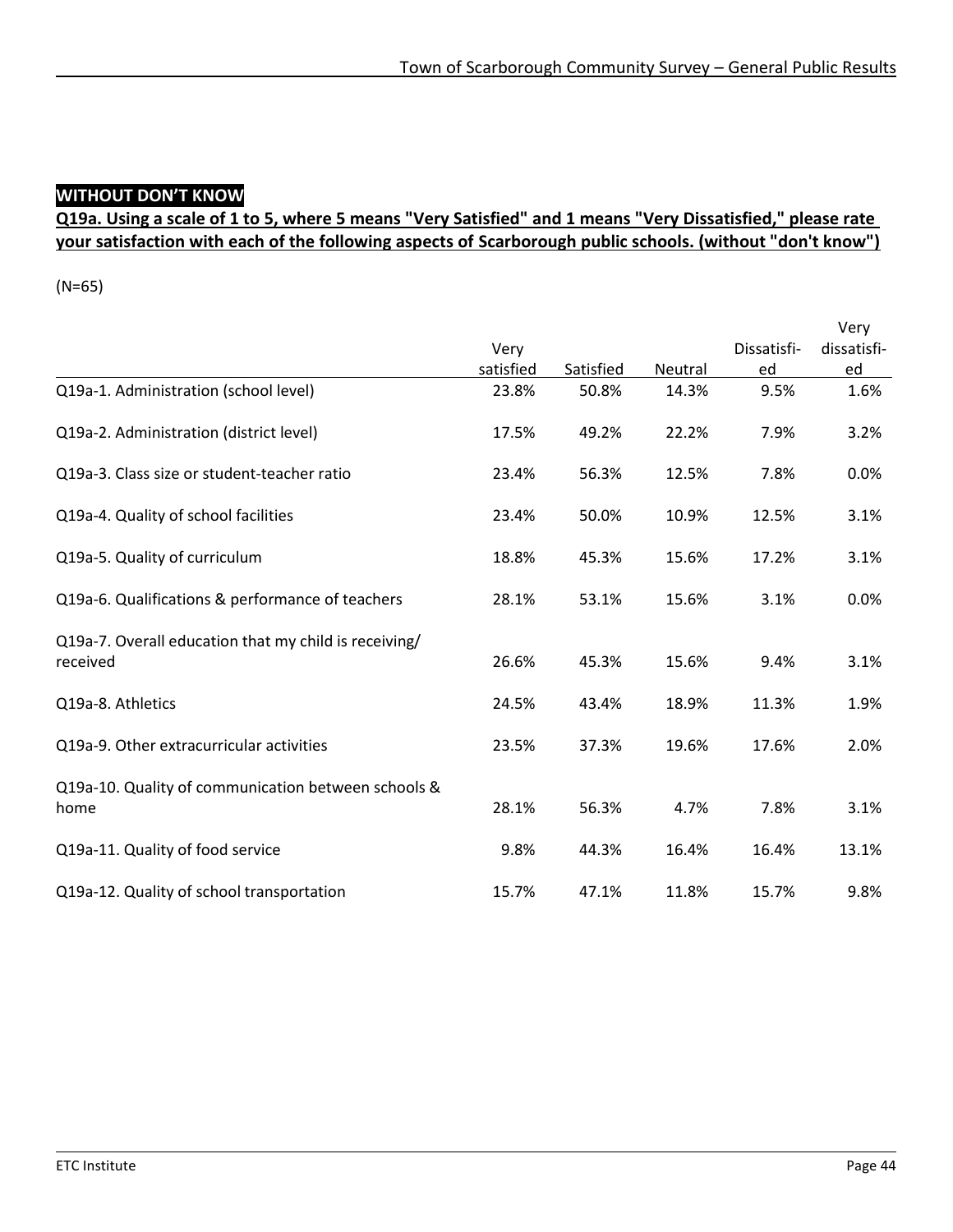#### **Q20. Have you ever had any children in your household that attended Scarborough public schools?**

| Q20. Have you had any children in your household |        |         |
|--------------------------------------------------|--------|---------|
| that attended Scarborough public schools         | Number | Percent |
| Yes                                              | 120    | 47.8%   |
| No                                               | 118    | 47.0%   |
| Not provided                                     | 13     | 5.2%    |
| Total                                            | 251    | 100.0%  |

#### **WITHOUT DON'T KNOW**

#### **Q20. Have you ever had any children in your household that attended Scarborough public schools? (without "not provided")**

| Q20. Have you had any children in your household |        |         |
|--------------------------------------------------|--------|---------|
| that attended Scarborough public schools         | Number | Percent |
| Yes                                              | 120    | 50.4%   |
| No                                               | 118    | 49.6 %  |
| Total                                            | 238    | 100.0%  |

#### **Q22. What are the THREE most significant issues you think Scarborough will face over the next five years?**

| Q22. What are the most significant issues       |        |         |
|-------------------------------------------------|--------|---------|
| Scarborough will face over next five years      | Number | Percent |
| Public safety                                   | 31     | 12.4 %  |
| Affordability of Town services (property taxes) | 153    | 61.0%   |
| Transportation                                  | 29     | 11.6 %  |
| Environmental protection                        | 54     | 21.5 %  |
| Pace of community growth/expansion              | 188    | 74.9%   |
| Public education                                | 65     | 25.9%   |
| Job opportunities                               | 9      | 3.6%    |
| Social justice/equity/inclusivity               | 17     | 6.8%    |
| Affordable housing                              | 86     | 34.3 %  |
| Climate change adaptation                       | 60     | 23.9%   |
| Other                                           | 7      | 2.8%    |
| Total                                           | 699    |         |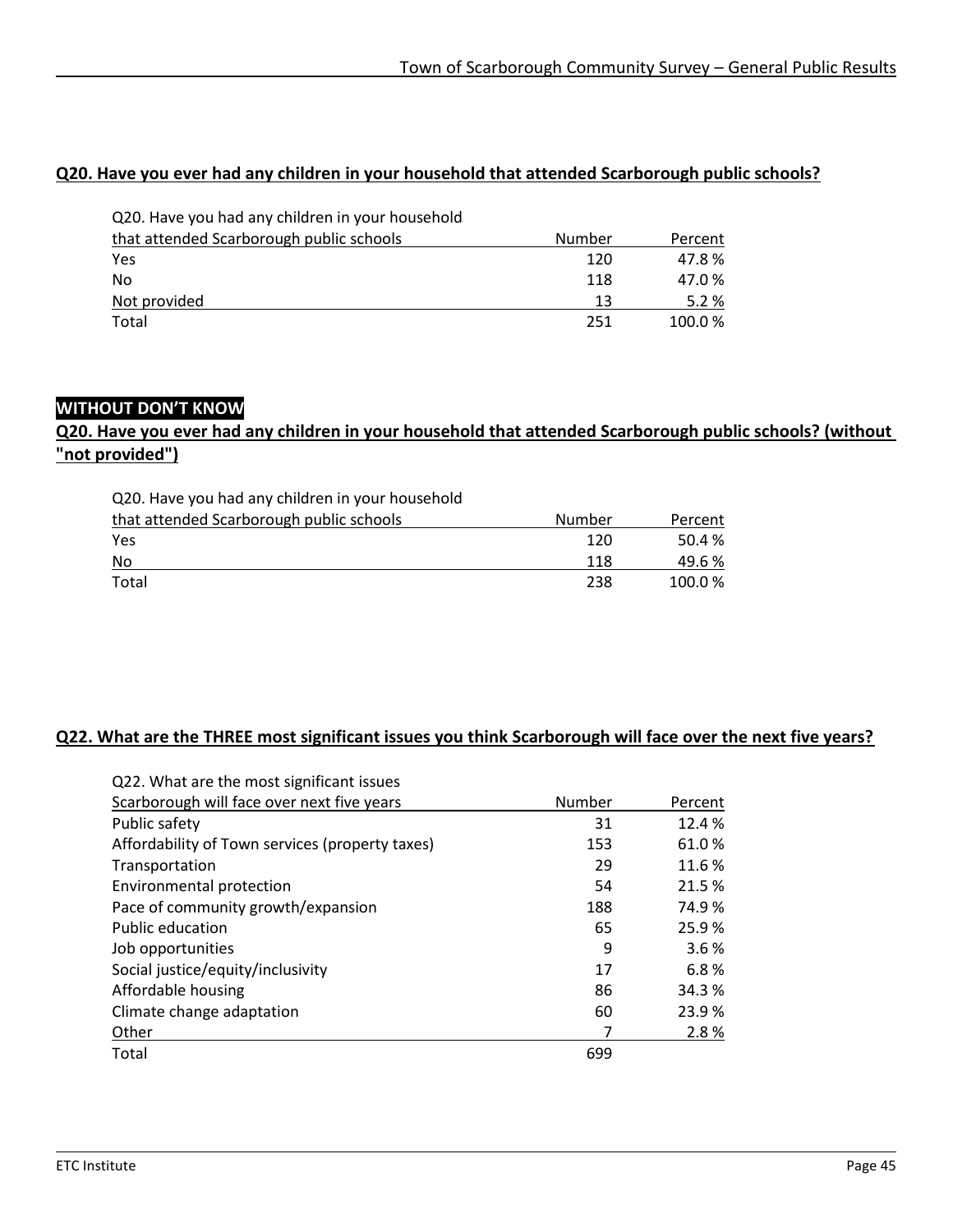#### **Q23. Capital Improvement Projects. Please indicate your level of support for the following potential capital improvements projects using a scale of 1 to 5, where 5 means "Very Supportive" and 1 means "Not at All Supportive."**

(N=251)

|                                            |          |          |                |            | Not at   |       |
|--------------------------------------------|----------|----------|----------------|------------|----------|-------|
|                                            | Very     |          |                | <b>Not</b> | all      |       |
|                                            | support- | Support- |                | support-   | support- | Don't |
|                                            | ive      | ive      | <b>Neutral</b> | ive        | ive      | know  |
| Q23-1. Library expansion                   | 25.5%    | 19.5%    | 21.1%          | 12.4%      | 13.1%    | 8.4%  |
| Q23-2. Consolidated school                 | 15.1%    | 16.3%    | 23.9%          | 15.5%      | 13.1%    | 15.9% |
| Q23-3. Community center                    | 35.1%    | 24.3%    | 16.7%          | 5.6%       | 10.8%    | 7.6%  |
| Q23-4. Pine Point (Hurd Park) improvements | 16.3%    | 25.5%    | 19.5%          | 7.6%       | 9.6%     | 21.5% |
| Q23-5. Track/turf project                  | 22.7%    | 17.9%    | 18.3%          | 11.2%      | 17.1%    | 12.7% |

#### **WITHOUT DON'T KNOW**

**Q23. Capital Improvement Projects. Please indicate your level of support for the following potential capital improvements projects using a scale of 1 to 5, where 5 means "Very Supportive" and 1 means "Not at All Supportive." (without "don't know")**

|                                            | Very       |            |                | <b>Not</b> | Not at all |
|--------------------------------------------|------------|------------|----------------|------------|------------|
|                                            | supportive | Supportive | <b>Neutral</b> | supportive | supportive |
| Q23-1. Library expansion                   | 27.8%      | 21.3%      | 23.0%          | 13.5%      | 14.3%      |
| Q23-2. Consolidated school                 | 18.0%      | 19.4%      | 28.4%          | 18.5%      | 15.6%      |
| Q23-3. Community center                    | 37.9%      | 26.3%      | 18.1%          | 6.0%       | 11.6%      |
| Q23-4. Pine Point (Hurd Park) improvements | 20.8%      | 32.5%      | 24.9%          | 9.6%       | 12.2%      |
| Q23-5. Track/turf project                  | 26.0%      | 20.5%      | 21.0%          | 12.8%      | 19.6%      |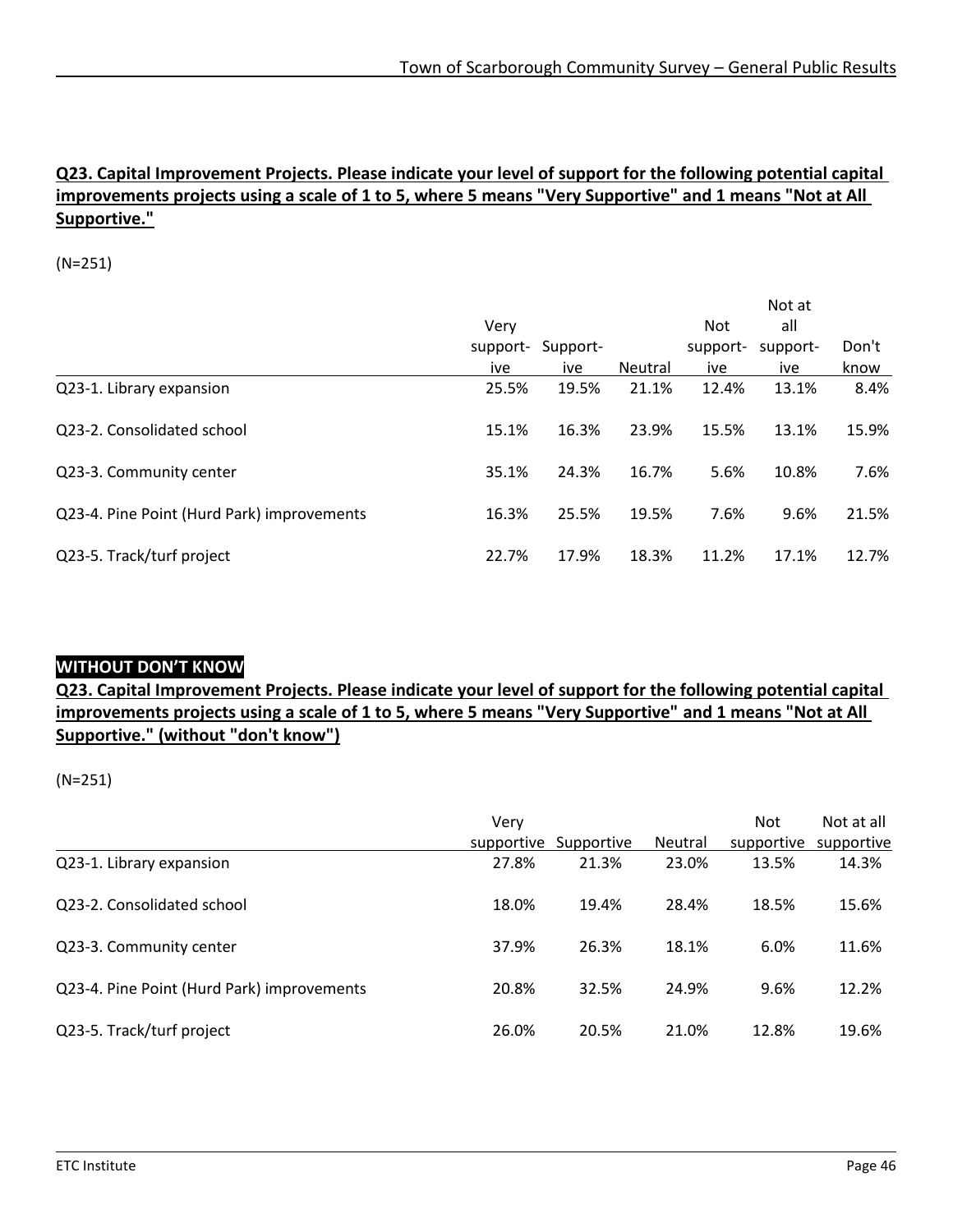### **Q24. Which TWO of the projects listed in Question 23 do you think should receive the highest priorities for investment?**

| Q24. Top choice                     | Number | Percent |
|-------------------------------------|--------|---------|
| Library expansion                   | 44     | 17.5%   |
| Consolidated school                 | 36     | 14.3 %  |
| Community center                    | 85     | 33.9%   |
| Pine Point (Hurd Park) improvements | 25     | 10.0%   |
| Track/turf project                  | 27     | 10.8%   |
| None chosen                         | 34     | 13.5%   |
| Total                               | 251    | 100.0%  |

#### **Q24. Which TWO of the projects listed in Question 23 do you think should receive the highest priorities for investment?**

| Q24. 2nd choice                     | Number | Percent |
|-------------------------------------|--------|---------|
| Library expansion                   | 34     | 13.5%   |
| Consolidated school                 | 27     | 10.8%   |
| Community center                    | 56     | 22.3%   |
| Pine Point (Hurd Park) improvements | 41     | 16.3%   |
| Track/turf project                  | 32     | 12.7 %  |
| None chosen                         | 61     | 24.3%   |
| Total                               | 251    | 100.0%  |

#### **SUM OF TOP 2 CHOICES**

#### **Q24. Which TWO of the projects listed in Question 23 do you think should receive the highest priorities for investment? (top 2)**

| Number | Percent |
|--------|---------|
| 78     | 31.1%   |
| 63     | 25.1%   |
| 141    | 56.2%   |
| 66     | 26.3%   |
| 59     | 23.5 %  |
| 34     | 13.5%   |
| 441    |         |
|        |         |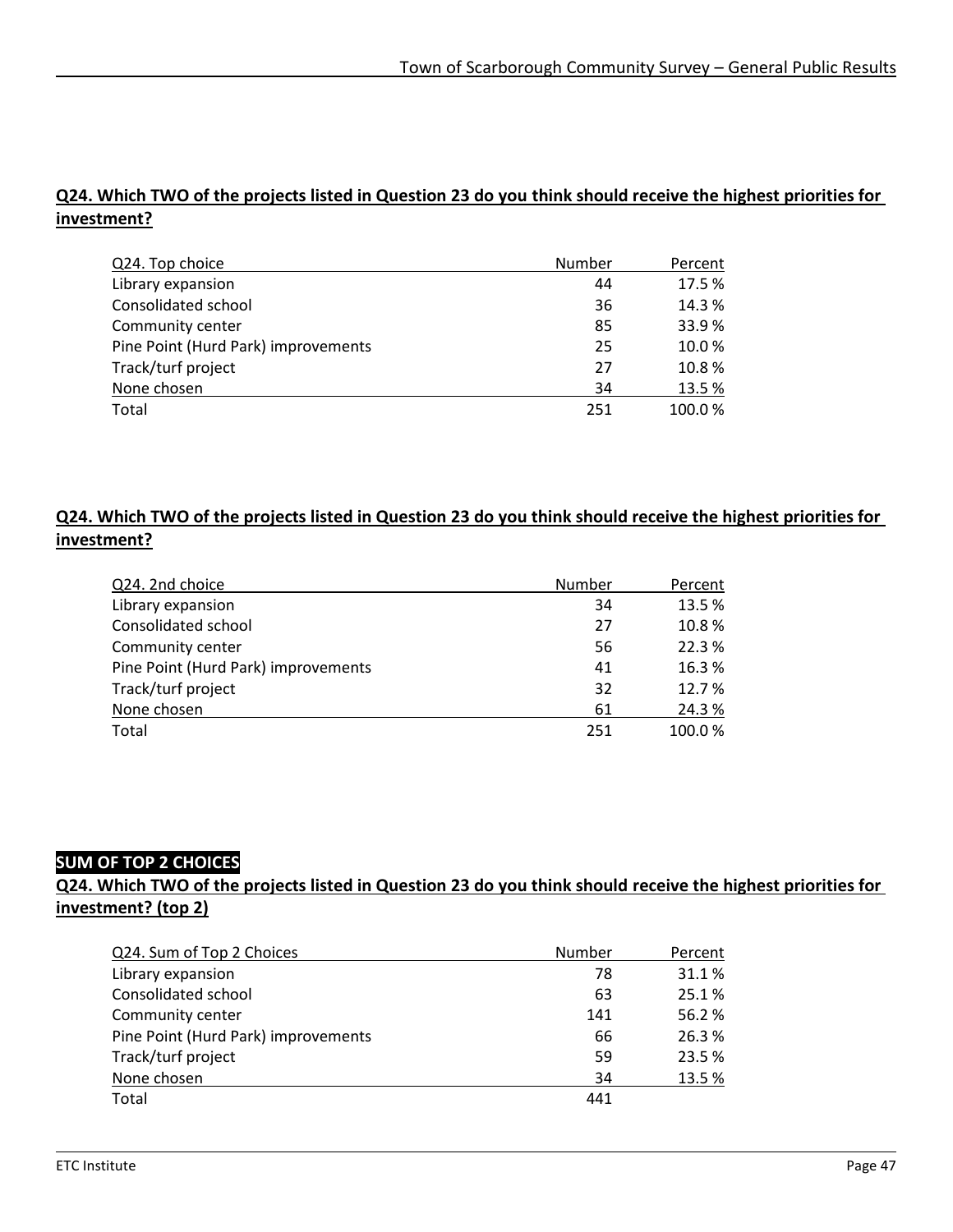#### **Q25. COVID-19 Response. Using a scale of 1 to 5, where 5 means "Very Satisfied" and 1 means "Very Dissatisfied," please rate your satisfaction with the following aspects of the Town's response to COVID-19.**

(N=251)

|                                          |           |           |         |          | Verv       |       |
|------------------------------------------|-----------|-----------|---------|----------|------------|-------|
|                                          | Verv      |           |         | Dissati- | dissatisf- |       |
|                                          | satisfied | Satisfied | Neutral | sfied    | ied        | N/A   |
| Q25-1. Communication with the public     | 19.9%     | 41.4%     | 19.1%   | 5.2%     | 2.4%       | 12.0% |
| Q25-2. Support for businesses            | 14.7%     | 29.5%     | 23.9%   | 3.2%     | 2.0%       | 26.7% |
| Q25-3. Town Hall protocols               | 19.5%     | 41.8%     | 19.1%   | 3.2%     | 0.8%       | 15.5% |
| Q25-4. Overall Town response to COVID-19 | 19.9%     | 45.8%     | 17.1%   | 2.8%     | 1.6%       | 12.7% |

#### **WITHOUT DON'T KNOW**

### **Q25. COVID-19 Response. Using a scale of 1 to 5, where 5 means "Very Satisfied" and 1 means "Very Dissatisfied," please rate your satisfaction with the following aspects of the Town's response to COVID-19. (without "N/A")**

|                                          |                   |           |         |                   | Verv              |
|------------------------------------------|-------------------|-----------|---------|-------------------|-------------------|
|                                          | Very<br>satisfied | Satisfied | Neutral | Dissatisfi-<br>ed | dissatisfi-<br>ed |
| Q25-1. Communication with the public     | 22.6%             | 47.1%     | 21.7%   | 5.9%              | 2.7%              |
| Q25-2. Support for businesses            | 20.1%             | 40.2%     | 32.6%   | 4.3%              | 2.7%              |
| Q25-3. Town Hall protocols               | 23.1%             | 49.5%     | 22.6%   | 3.8%              | 0.9%              |
| Q25-4. Overall Town response to COVID-19 | 22.8%             | 52.5%     | 19.6%   | 3.2%              | 1.8%              |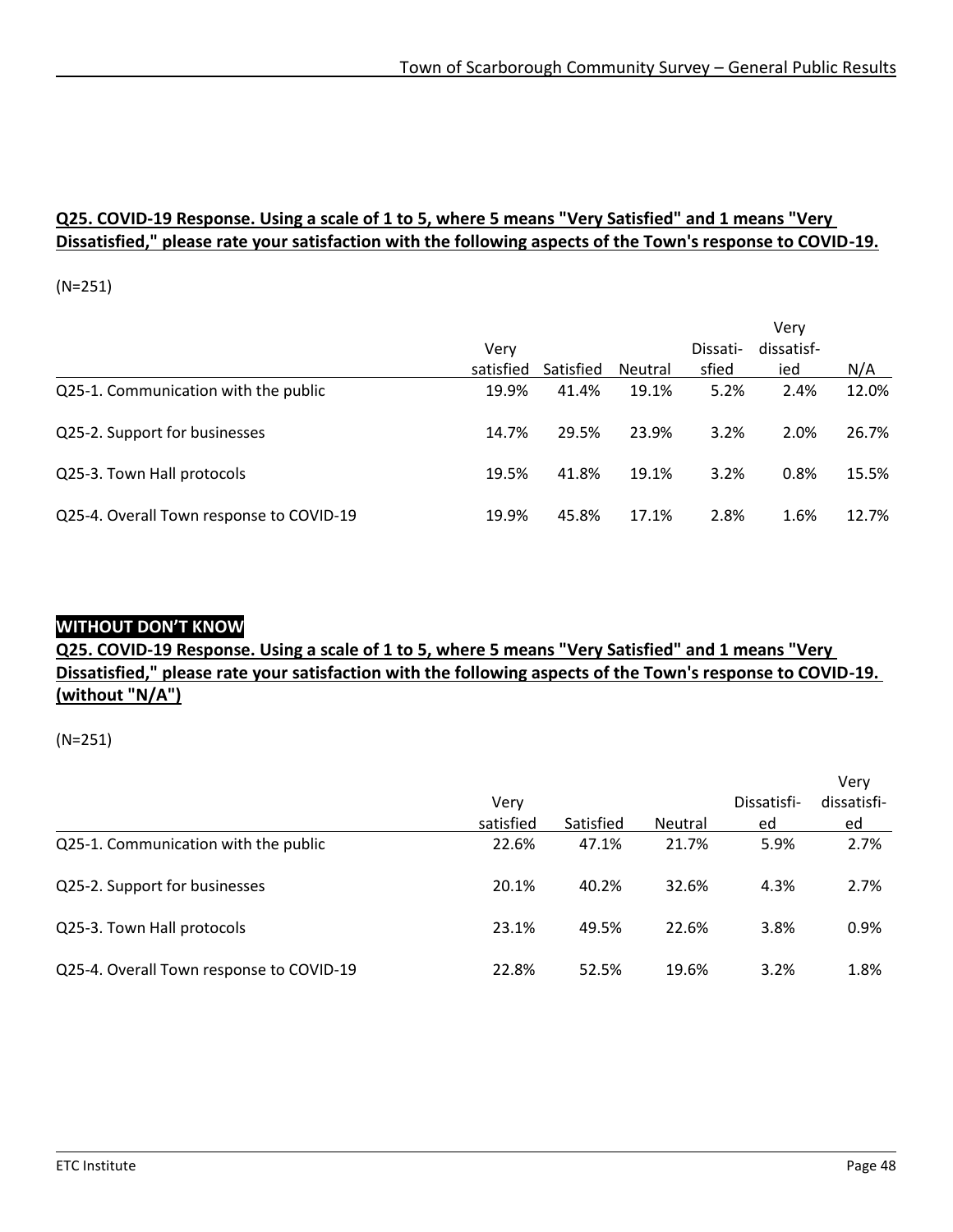#### **Q26. Approximately how many years have you lived in the Town of Scarborough?**

| Q26. How many years have you lived in Town of |        |         |
|-----------------------------------------------|--------|---------|
| Scarborough                                   | Number | Percent |
| Less than 5 years                             | 50     | 19.9%   |
| 5-10 years                                    | 36     | 14.3 %  |
| $11-20$ years                                 | 59     | 23.5%   |
| 20+ years                                     | 101    | 40.2 %  |
| Not provided                                  |        | 2.0%    |
| Total                                         | 251    | 100.0%  |

# **WITHOUT NOT PROVIDED**

**Q26. Approximately how many years have you lived in the Town of Scarborough? (without "not provided")**

Q26. How many years have you lived in Town of

| Scarborough       | Number | Percent |
|-------------------|--------|---------|
| Less than 5 years | 50     | 20.3 %  |
| 5-10 years        | 36     | 14.6 %  |
| $11-20$ years     | 59     | 24.0%   |
| $20+$ years       | 101    | 41.1%   |
| Total             | 246    | 100.0%  |

#### **Q27. Including yourself, how many persons from each age group are currently living in your household?**

|           | Mean | Sum |
|-----------|------|-----|
| number    | 2.68 | 652 |
| 5 & under | 0.15 | 37  |
| $6 - 19$  | 0.53 | 129 |
| 20-44     | 0.54 | 131 |
| 45-64     | 0.71 | 173 |
| 65-74     | 0.46 | 111 |
| $75+$     | 0.29 | 71  |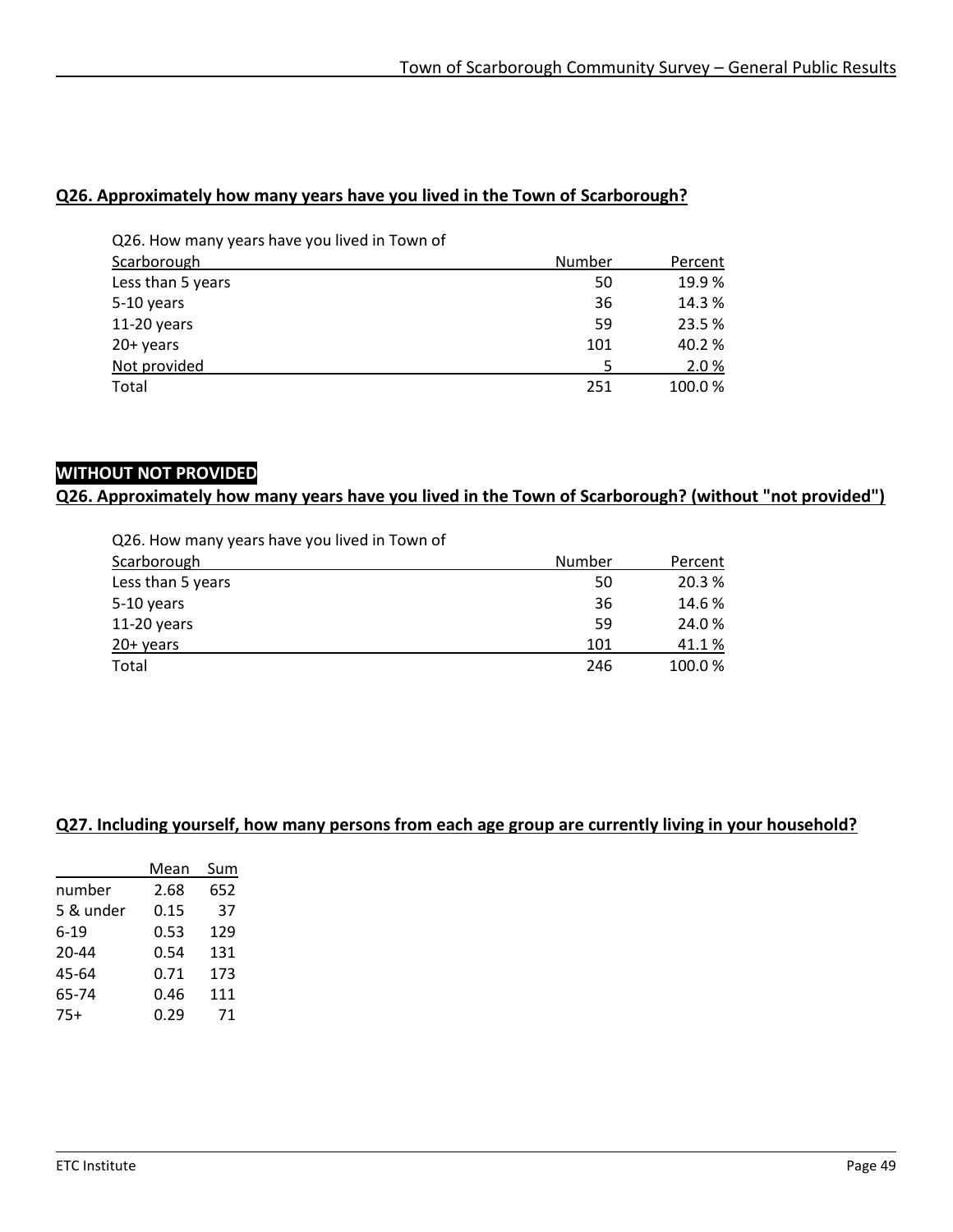#### **Q28. In what type of residence do you live?**

| Q28. In what type of residence do you live | Number        | Percent |
|--------------------------------------------|---------------|---------|
| Single family home                         | 210           | 83.7%   |
| Townhome                                   | 6             | 2.4 %   |
| Apartment or condominium                   | 27            | 10.8%   |
| Other                                      | $\mathcal{L}$ | 0.8%    |
| Not provided                               | 6             | 2.4 %   |
| Total                                      | 251           | 100.0%  |

### **WITHOUT NOT PROVIDED**

# **Q28. In what type of residence do you live? (without "not provided")**

| Q28. In what type of residence do you live | Number | Percent |
|--------------------------------------------|--------|---------|
| Single family home                         | 210    | 85.7%   |
| Townhome                                   | b      | 2.4 %   |
| Apartment or condominium                   | 27     | 11.0%   |
| Other                                      |        | 0.8%    |
| Total                                      | 245    | 100.0%  |

#### **Q28-4. Other**

| Q28-4. Other         | Number | Percent |
|----------------------|--------|---------|
| <b>Hillcrest</b>     |        | 50.0%   |
| Manufactured housing |        | 50.0%   |
| Total                |        | 100.0%  |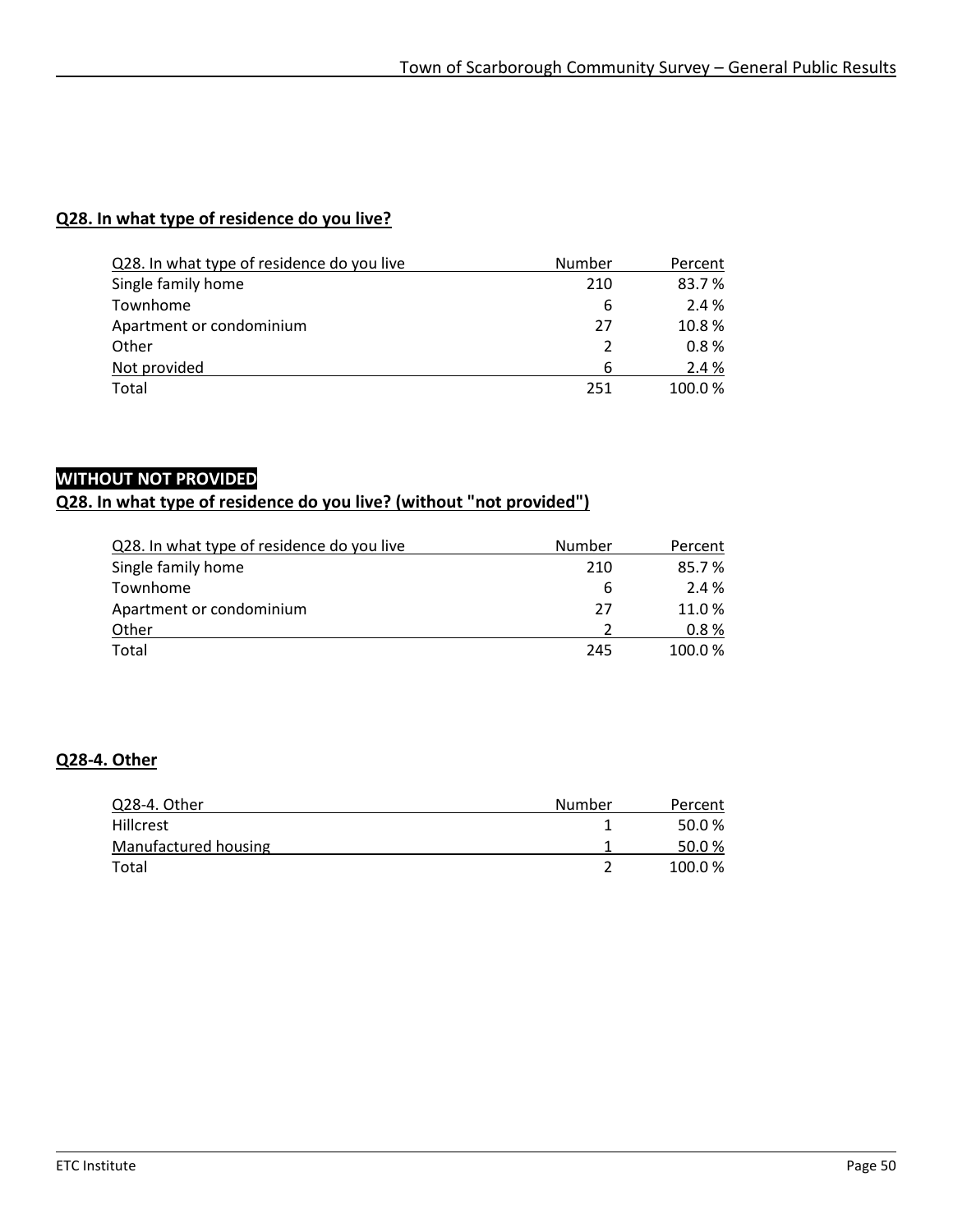#### **Q29. Do you own or rent your current residence?**

| Q29. Do you own or rent your current residence | Number | Percent |
|------------------------------------------------|--------|---------|
| Own                                            | 227    | 90.4%   |
| Rent                                           | 16     | 6.4 %   |
| Not provided                                   |        | $3.2\%$ |
| Total                                          | 251    | 100.0%  |

#### **WITHOUT NOT PROVIDED**

#### **Q29. Do you own or rent your current residence? (without "not provided")**

| Q29. Do you own or rent your current residence | Number | Percent |
|------------------------------------------------|--------|---------|
| Own                                            | 227    | 93.4 %  |
| Rent                                           | 16     | 6.6 %   |
| Total                                          | 243    | 100.0%  |

#### **Q30. What is your age?**

| Q30. Your age | Number | Percent |
|---------------|--------|---------|
| 18-34         | 5      | 2.0%    |
| 35-44         | 42     | 16.7%   |
| 45-54         | 41     | 16.3%   |
| 55-64         | 54     | 21.5 %  |
| $65+$         | 95     | 37.8%   |
| Not provided  | 14     | 5.6%    |
| Total         | 251    | 100.0%  |

#### **WITHOUT NOT PROVIDED Q30. What is your age? (without "not provided")**

| Q30. Your age | Number | Percent |
|---------------|--------|---------|
| 18-34         | 5      | 2.1%    |
| 35-44         | 42     | 17.7 %  |
| 45-54         | 41     | 17.3 %  |
| 55-64         | 54     | 22.8%   |
| $65+$         | 95     | 40.1%   |
| Total         | 237    | 100.0%  |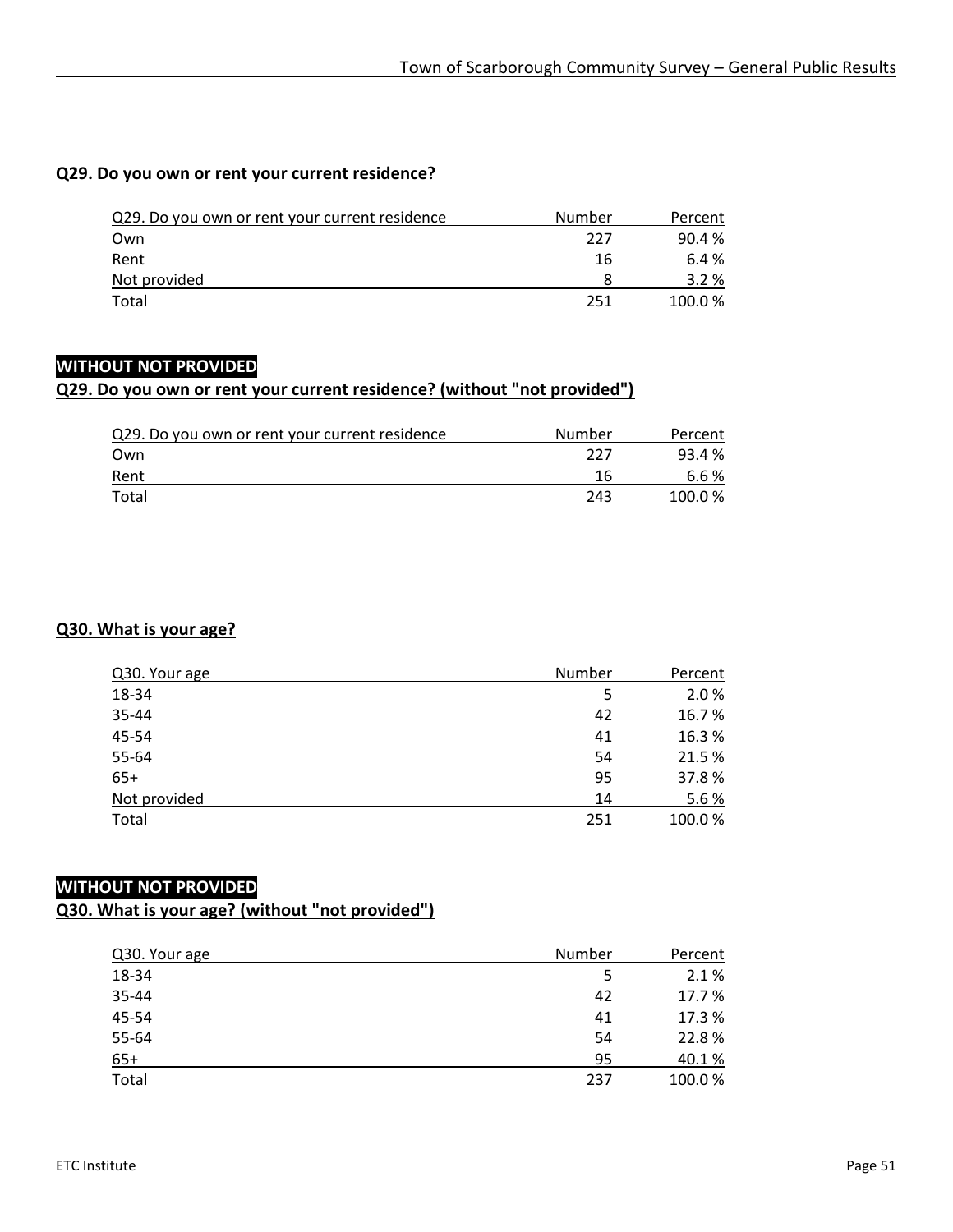#### **Q31. Which of the following best describes your race?**

| Q31. Which best describes your race | Number | Percent |
|-------------------------------------|--------|---------|
| Asian/Pacific Islander              | 3      | 1.2%    |
| Black/African American              | 1      | 0.4%    |
| Native American                     | 1      | 0.4%    |
| White/Caucasian                     | 228    | 90.8%   |
| Hispanic/Latino                     | 1      | 0.4%    |
| Other                               |        | 2.0%    |
| Total                               | 239    |         |

#### **Q31-6. Other**

| Q31-6. Other  | Number | Percent |
|---------------|--------|---------|
| German/Danish |        | 100.0%  |
| Total         |        | 100.0%  |

#### **Q32. Your gender:**

| Q32. Your gender        | Number | Percent |
|-------------------------|--------|---------|
| Male                    | 94     | 37.5 %  |
| Female                  | 143    | 57.0%   |
| Prefer to self-describe |        | 0.4%    |
| Not provided            | 13     | 5.2%    |
| Total                   | 251    | 100.0%  |

# **WITHOUT NOT PROVIDED**

### **Q32. Your gender: (without "not provided")**

| Q32. Your gender        | Number | Percent  |
|-------------------------|--------|----------|
| Male                    | 94     | 39.5 %   |
| Female                  | 143    | 60.1%    |
| Prefer to self-describe |        | $0.4 \%$ |
| Total                   | 238    | 100.0%   |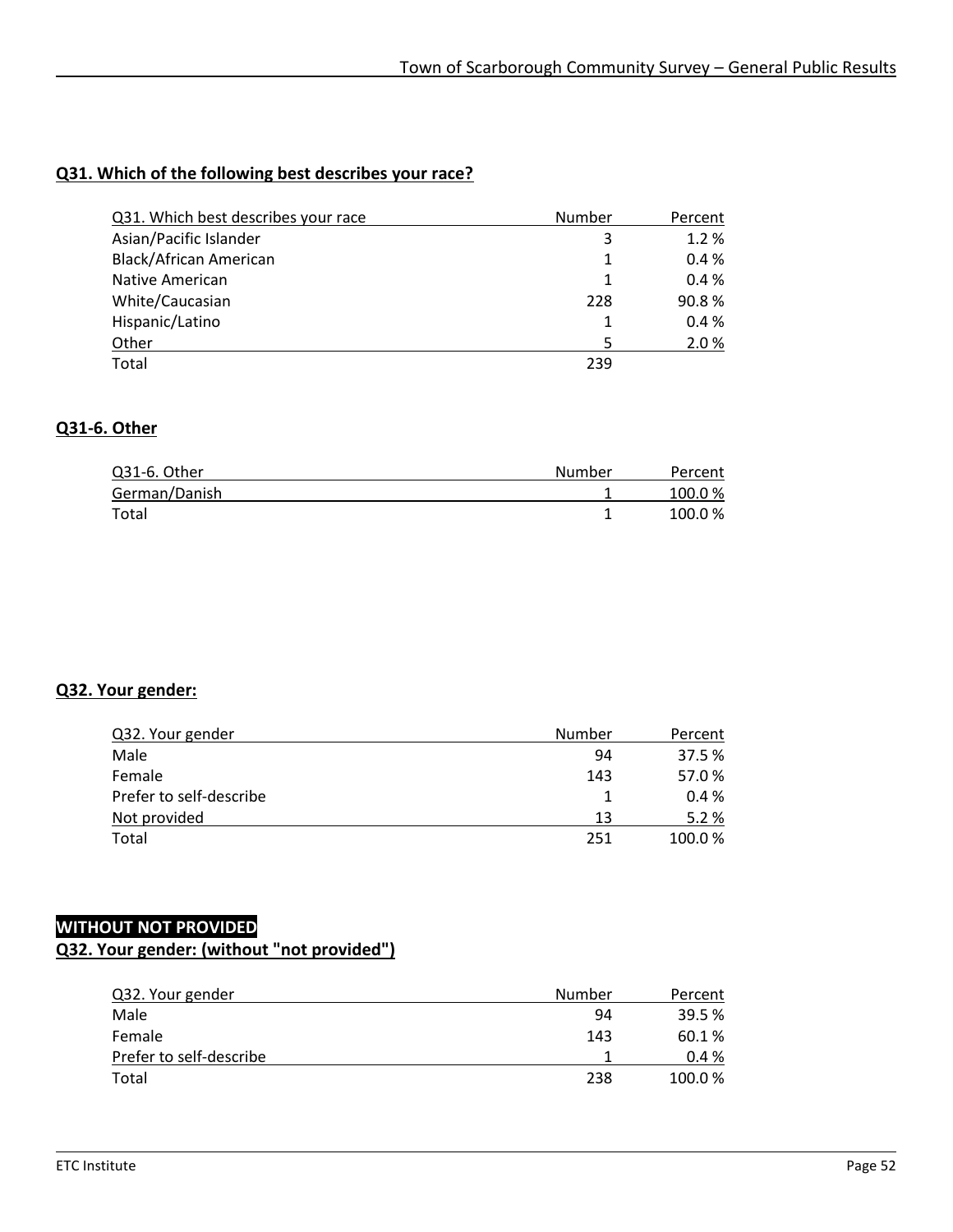#### **Q33. Would you say your total household income is...**

| Q33. Your total household income | Number | Percent |
|----------------------------------|--------|---------|
| Under \$30K                      | 16     | 6.4%    |
| \$30K to \$59,999                | 27     | 10.8%   |
| \$60K to \$99,999                | 53     | 21.1%   |
| \$100K to \$129,999              | 23     | 9.2%    |
| \$130K+                          | 82     | 32.7 %  |
| Not provided                     | 50     | 19.9%   |
| Total                            | 251    | 100.0%  |

# **WITHOUT NOT PROVIDED**

### **Q33. Would you say your total household income is... (without "not provided")**

| Q33. Your total household income | Number | Percent |
|----------------------------------|--------|---------|
| Under \$30K                      | 16     | 8.0%    |
| \$30K to \$59,999                | 27     | 13.4 %  |
| \$60K to \$99,999                | 53     | 26.4 %  |
| \$100K to \$129,999              | 23     | 11.4 %  |
| $$130K+$                         | 82     | 40.8%   |
| Total                            | 201    | 100.0%  |